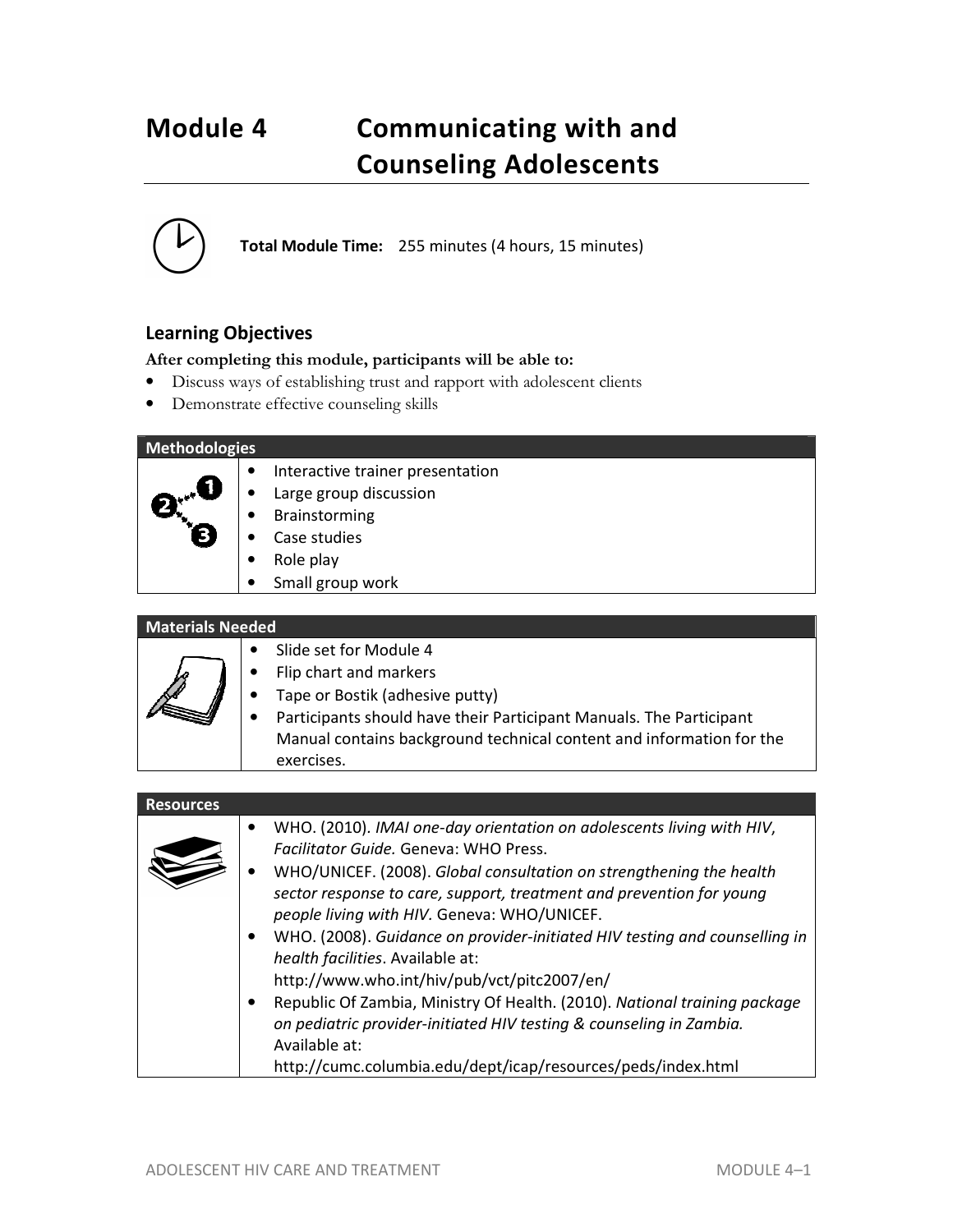| <b>Advance Preparation</b>                                                                                                                    |                                                                                                                                                                                                                                                                                  |  |
|-----------------------------------------------------------------------------------------------------------------------------------------------|----------------------------------------------------------------------------------------------------------------------------------------------------------------------------------------------------------------------------------------------------------------------------------|--|
| a <sup>1</sup> dat at gram bakkan.<br>Nasion animal in 19<br>.<br>Kulatulua radul<br>pal-holankin kanke<br>n bet et gram hotel.<br>Statistics | Read through the entire module and ensure that all trainers are prepared<br>and comfortable with the content and methodologies.<br>Exercise 3 requires advance preparation.<br>Review the appendices so that you can refer to them and integrate them<br>into your presentation. |  |

# **Session 4.1: Establishing Trust and Rapport with Adolescent Clients**

| <b>Activity/Method</b>                                             | <b>Time</b> |
|--------------------------------------------------------------------|-------------|
| Interactive trainer presentation and large group discussion        | 20 minutes  |
| Exercise 1: Establishing Rapport and Building Trust: Role play and | 35 minutes  |
| large group discussion                                             |             |
| Questions and answers                                              | 5 minutes   |
| <b>Total Session Time</b>                                          | 60 minutes  |

# **Session 4.2: Effective Techniques for Counseling Adolescents**

| Activity/Method                                                     | <b>Time</b> |
|---------------------------------------------------------------------|-------------|
| Interactive trainer presentation and large group discussion         | 70 minutes  |
| Exercise 2: Reflecting Back: Pair work                              | 15 minutes  |
| Interactive trainer presentation and large group discussion         | 30 minutes  |
| Exercise 3: Practice Listening and Learning Skills: Case studies in | 75 minutes  |
| small groups and large group discussion                             |             |
| Questions and answers                                               | 5 minutes   |
| <b>Total Session Time</b>                                           | 195 minutes |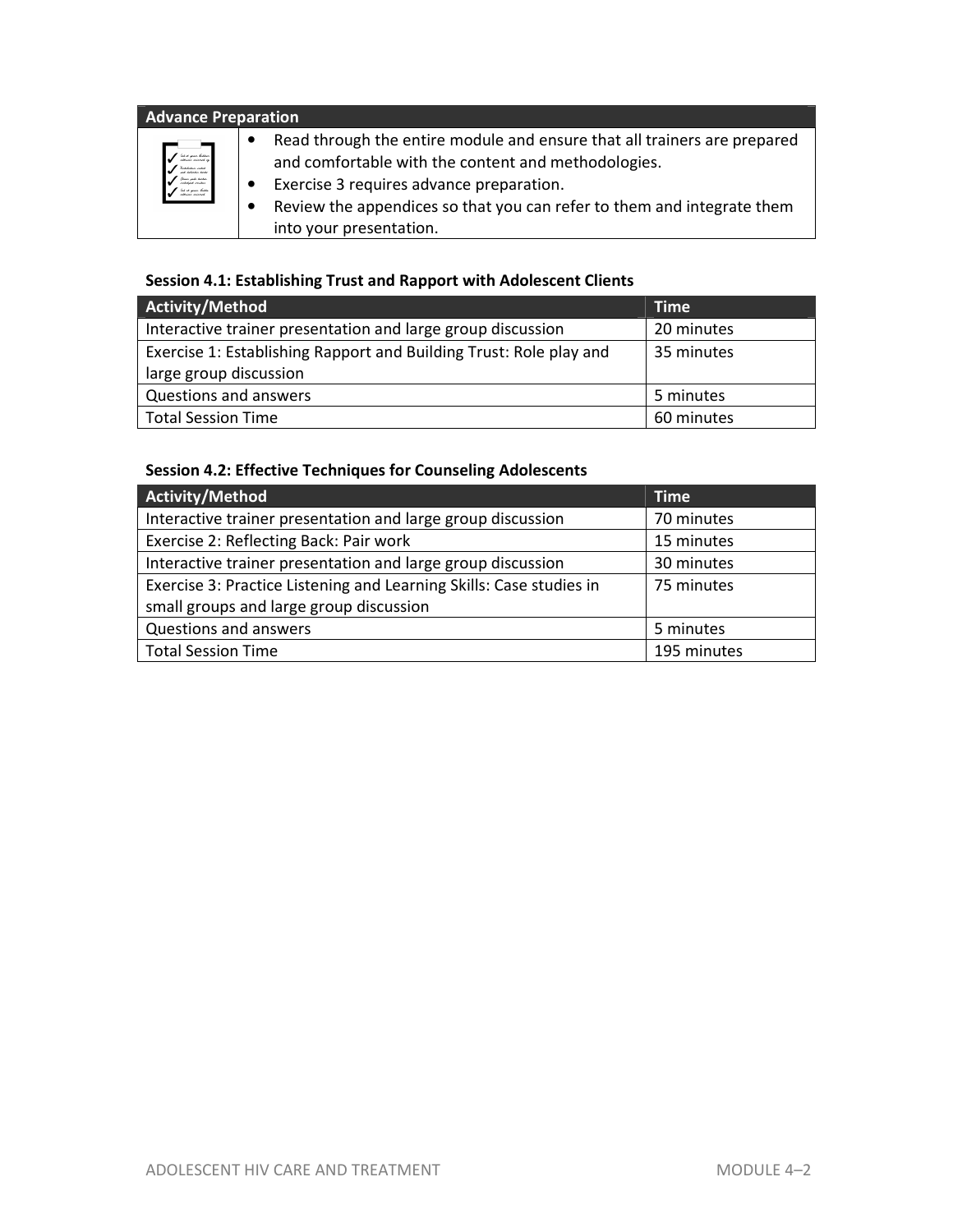# **Session 4.1 Establishing Trust and Rapport with Adolescent Clients**

|         | Total Session Time: 60 minutes (1 hour)                                                         |  |
|---------|-------------------------------------------------------------------------------------------------|--|
|         | <b>Trainer Instructions</b><br>Slides $1-4$                                                     |  |
| Step 1: | Begin by reviewing the Module 4 learning objectives and the session<br>objective, listed below. |  |
| Step 2: | Ask participants if there are any questions before moving on.                                   |  |

# **Session Objective**

**After completing this session, participants will be able to:**

• Discuss ways of establishing trust and rapport with adolescent clients



**Trainer Instructions**  Slides 5–10

**Step 3:** Explain that establishing trust is the starting point for good communication. In order to encourage adolescent clients to feel comfortable expressing their needs, it is important to understand their mindset and to be responsive to what they are feeling.

> Ask the following questions to facilitate discussion and record key points on flip chart:

- *What are some things a health worker might do to build trust and rapport with an adolescent?*
- *How do you think your adolescent clients feel when they come to the clinic? (Are they scared? Excited? Anxious?)*
- *How might these feelings affect their trust of and relationship with you as a health worker?*

Debrief by reviewing the tips for establishing rapport with adolescents in the content below and in the slides (focus on content that didn't come up during the discussion).



(optional) Ask the adolescent co-trainer the following questions to encourage his or her input and participation: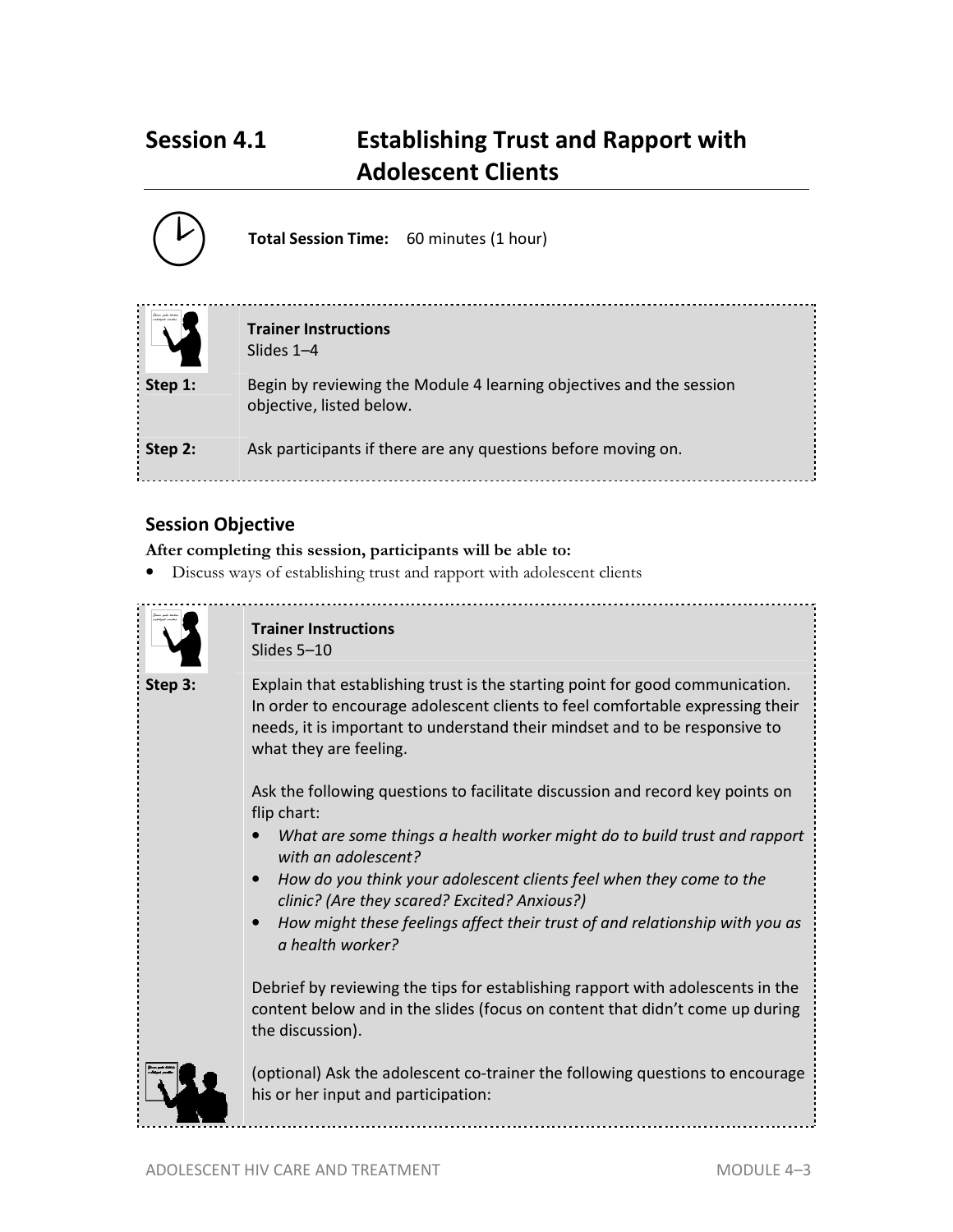# • *Do you remember a time when a health worker communicated with you in a way that helped build your trust? Please explain.*

• *Do you have an example of an occasion when a health worker communicated in a way that was not helpful or supportive? Please explain.* 

# **Make These Points**

- Building trust and rapport with adolescent clients starts with understanding their feelings and mindset. Being able to understand the perspective of the adolescent will enable the health worker to respond appropriately and to create a positive and effective service experience.
- Adolescents may have feelings of discomfort, embarrassment, shyness, and uncertainty when communicating with health workers about personal issues (for example, about sexuality, wanting to have sex, wanting to have a baby, etc.).
- Encouraging trust and rapport with adolescents means demonstrating respect at all times, being non-judgmental, ensuring confidentiality, showing empathy for the adolescent's situation, using age-appropriate language, reassuring them that their feelings are normal, and showing a sincere willingness to help.
- Communication approaches and techniques for building rapport with ALHIV need to be tailored to the needs of the particular individual. What works for one adolescent will not necessarily work for another.

# **Strategies for Establishing Trust and Rapport with Adolescent Clients<sup>1</sup>**

ALHIV may have a variety of personal concerns related to their diagnosis, to disclosure of their HIV-status, to feelings of isolation, and to coping with a chronic condition. In order to provide them with support and information, health workers must first establish trust and rapport. Establishing trust with an adolescent can be difficult because:

- Adolescence is a unique phase of life and adolescents are going through dramatic biological and emotional changes. Seeking health care may seem challenging to young people because the normal changes of adolescence affect their self-confidence, relationships, social skills, and general thinking.
- Adolescents may feel fearful, embarrassed, or uncomfortable around health workers. They may be reluctant to disclose personal information because they fear being scolded or mocked, especially if a caregiver is present.
- Most adolescents have concerns about confidentiality, which will impact their willingness to discuss personal issues with health workers. **Health workers should always reassure adolescents during one-to-one counseling sessions that what is discussed in the counseling session will remain confidential.**
	- Clarify what this means: although the health worker may have to share information with other health workers (if it is critical in making decisions about the client's care), discussions with clients are never shared with anyone outside of the multidisciplinary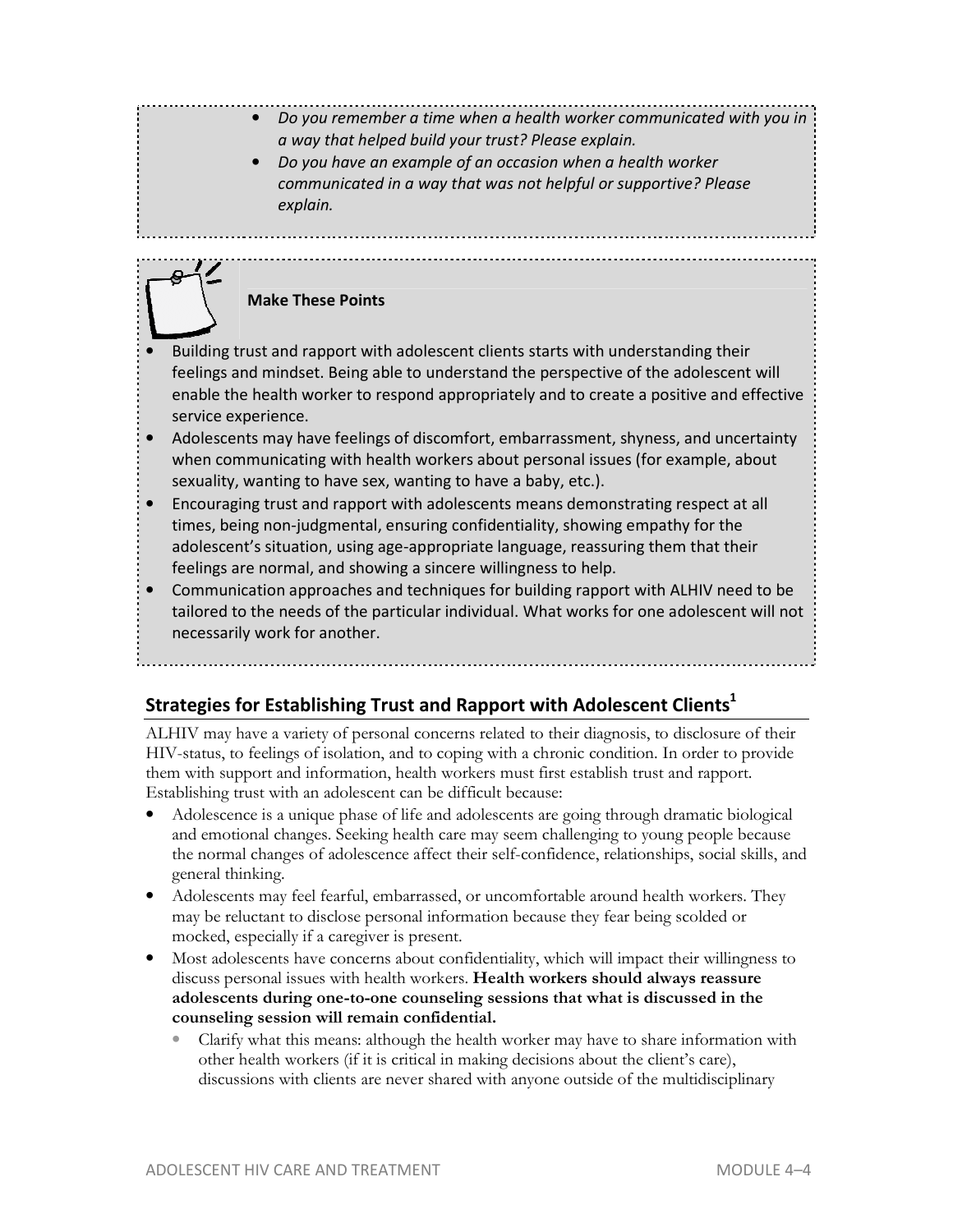team. Discussions had with clients are not even shared with caregivers or partners, unless the client gives explicit permission.

#### **When face-to-face with a health worker (or an adult staff member) many adolescents feel:**

- *Shy* about being in a clinic and needing to discuss personal matters
- *Embarrassed* that they are seeking assistance on a taboo topic (HIV, sex, sexuality, wanting to have sex, wanting to have a baby, etc.)
- *Worried* that someone will see them and tell their parents or other people
- *Inadequate* at describing their concerns and ill-informed about health matters in general
- *Anxious* that they have a serious condition that will have significant consequences
- *Afraid* that they might die
- *Intimidated* by the medical facility and/or the many "authority figures" in the facility
- *Defensive* about being the subject of discussion or because they were referred against their will
- *Resistant* to receiving help or engaging in care and treatment because of rebelliousness, a fear of the unknown, or another reason
- *Unsure* about how to ask for help related to living with HIV
- *Loyal* to a health worker with whom they have a long-established relationship
- *Hopeful* that clinic staff can provide them with care that will make them more comfortable and able to live a normal life

#### **The following are tips for building rapport with adolescents:**

- Treat everyone equally and with respect.
- Be genuinely open to adolescents' questions or need for information.
- Do not use judgmental words or body language. Do not talk down to adolescents by scolding, shouting, blaming, or getting angry.
- Use words and language that adolescents can understand and that are appropriate to their age and developmental stage. Use educational materials — like flip charts or pictures — to explain complicated information.
- Do not be critical of adolescents' appearance, concerns, or behavior.
- If sensitive issues are being discussed, make sure that conversations are not seen or overheard by others.
- Reassure adolescents that anything they say will be kept confidential. This means that members of the multidisciplinary care team will not tell other people any information about clients, including what they say or that they are living with HIV.
- Do not threaten to break adolescents' confidentiality "for their own good."
- Adolescents may be reluctant to disclose personal information if their parents or caregivers are present. Health workers should stress that information entrusted with them will not be shared — even with caregivers — unless the client gives his or her permission.
- Allow enough time for adolescents to become comfortable enough during the visit to ask questions and express concerns.
- Show an understanding of and empathize with the client's situation and concerns. Try to put yourself "in the adolescent's shoes."
- Understand that adolescents might be uncomfortable; be reassuring when responding to them. Explain that you "*are here to help*."
- Reassure adolescents that their feelings and experiences are normal.
- Be honest and admit when you do not know the answer to a question.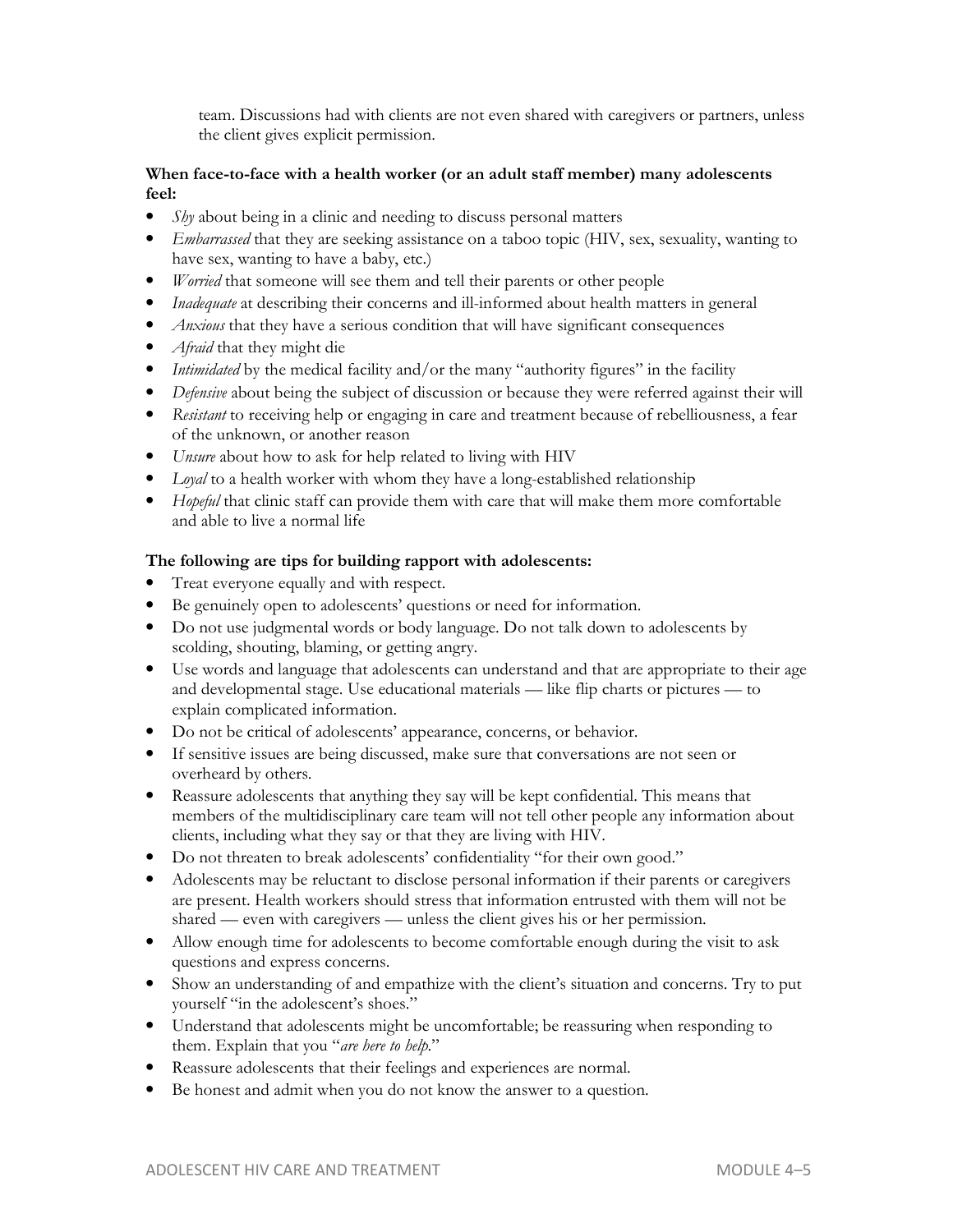

# **Trainer Instructions**  Slides 11–15

**Step 4:** Lead participants through Exercise 1, which will give them an opportunity to discuss and practice some skills required for building rapport and trust with an adolescent client.

|                   | Exercise 1: Establishing Rapport and Building Trust: Role play and large group discussion                                                                                                                                                                                                                                                                                                                                                                                                                                                                                                                                                                                                                                                                                                                                                                                                                                                                                                                                                                                                                                                                                                                                                                                     |  |  |
|-------------------|-------------------------------------------------------------------------------------------------------------------------------------------------------------------------------------------------------------------------------------------------------------------------------------------------------------------------------------------------------------------------------------------------------------------------------------------------------------------------------------------------------------------------------------------------------------------------------------------------------------------------------------------------------------------------------------------------------------------------------------------------------------------------------------------------------------------------------------------------------------------------------------------------------------------------------------------------------------------------------------------------------------------------------------------------------------------------------------------------------------------------------------------------------------------------------------------------------------------------------------------------------------------------------|--|--|
| <b>Purpose</b>    | To practice establishing rapport and building trust with adolescent clients                                                                                                                                                                                                                                                                                                                                                                                                                                                                                                                                                                                                                                                                                                                                                                                                                                                                                                                                                                                                                                                                                                                                                                                                   |  |  |
| <b>Duration</b>   | 30 minutes                                                                                                                                                                                                                                                                                                                                                                                                                                                                                                                                                                                                                                                                                                                                                                                                                                                                                                                                                                                                                                                                                                                                                                                                                                                                    |  |  |
| <b>Advance</b>    | None                                                                                                                                                                                                                                                                                                                                                                                                                                                                                                                                                                                                                                                                                                                                                                                                                                                                                                                                                                                                                                                                                                                                                                                                                                                                          |  |  |
| Preparation       |                                                                                                                                                                                                                                                                                                                                                                                                                                                                                                                                                                                                                                                                                                                                                                                                                                                                                                                                                                                                                                                                                                                                                                                                                                                                               |  |  |
| Introduction      | It is important to remember that adolescents may feel anxious,<br>uncomfortable, or uncertain when speaking to health workers, especially<br>when disclosing personal information. Therefore, as health workers, we<br>must be self-aware about our own behavior and be able to identify what we<br>should DO and what we should AVOID to facilitate the establishment of<br>trust with adolescent clients. This exercise will give us an opportunity to<br>apply some trust-building strategies and to discuss options for how to<br>respond to adolescent clients.                                                                                                                                                                                                                                                                                                                                                                                                                                                                                                                                                                                                                                                                                                          |  |  |
| <b>Activities</b> | <b>Part 1: Trainer Demonstration</b><br>1. Ask participants to review the case studies in their Participant Manuals.<br>2. Two trainers (or 1 trainer and 1 of the adolescent co-trainers) should be<br>seated at the front of the room and should take about 5-8 minutes to<br>role play case study 1 for the entire group. 1 trainer will play the role of<br>the health worker and the other the role of the client. The health worker<br>should incorporate into his or her counseling style some of the tips and<br>strategies discussed in Session 4.1.<br>3. Upon completion of the role play, facilitate a discussion by asking the<br>following questions:<br>What do you think the adolescent was thinking/experiencing in this<br>situation? What do you think he or she was concerned with?<br>How did the health worker try to build rapport and trust with the<br>client?<br>What was done well?<br>$\bullet$<br>What would you have done differently?<br><b>Part 2: Participant Demonstration</b><br>4. Invite 2 participants to role play the $2^{nd}$ case study in front of the large<br>group. Again, 1 participant should play the role of the health worker and<br>the other the role of the client. They should follow the steps outlined in<br>Part 1. |  |  |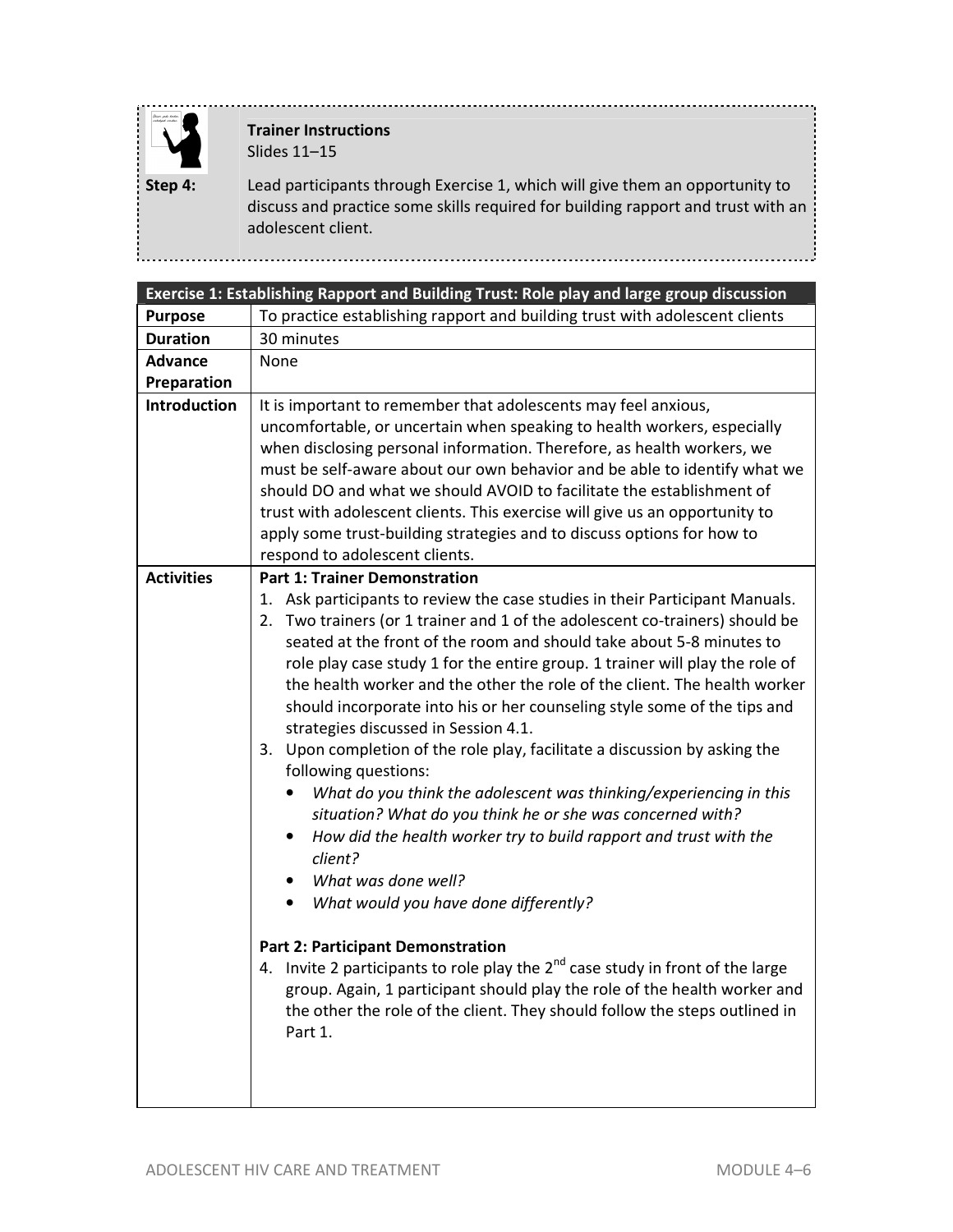|                   | 5. If there is not enough time, ask a participant to read the $2^{nd}$ case study |  |
|-------------------|-----------------------------------------------------------------------------------|--|
|                   | out loud and discuss in the large group the health worker's potential             |  |
|                   | responses to the client. Ask the following questions to encourage                 |  |
|                   | discussion:                                                                       |  |
|                   | How could the health worker build rapport and trust with the client in            |  |
|                   | this situation?                                                                   |  |
|                   | What should the health worker say and do?                                         |  |
|                   | (optional) Encourage participation by the adolescent co-trainer, who can          |  |
|                   | either act as the client in one of the role plays or comment on how he or she     |  |
|                   |                                                                                   |  |
|                   | might have reacted in a similar situation. Ask the adolescent co-trainer the      |  |
|                   | following questions:                                                              |  |
|                   | How did you feel during this exercise? Were you satisfied with how the            |  |
|                   | health worker tried to build rapport?                                             |  |
|                   | What did the health worker do well?                                               |  |
|                   | What could the health worker have done differently? What else could he            |  |
|                   | or she have done to establish trust with you?                                     |  |
| <b>Debriefing</b> | Summarize the exercise by noting that, as health workers, our<br>$\bullet$        |  |
|                   | effectiveness with adolescents depends entirely on how well we engage             |  |
|                   | them and make them feel comfortable.                                              |  |
|                   | Establishing trust and rapport with adolescents can be challenging, but it        |  |
|                   | is crucial to our ability to discuss important health issues with them, to        |  |
|                   |                                                                                   |  |
|                   | support their retention and adherence, and to ensure that their needs             |  |
|                   | are adequately addressed.                                                         |  |

# **Exercise 1: Establishing Rapport and Building Trust: Role play and large group discussion Case Study 1**

M is 18 years old and recently found out that she is HIV infected. She disclosed her HIVstatus to her boyfriend who, much to her surprise, broke up with her immediately. Now M is not only heart-broken but also worried that her ex-boyfriend will, out of spite, disclose her HIV-status to others. *How do you proceed with M\_\_\_?* 

## **Key points for trainers: M\_\_\_**

- M\_\_\_ needs someone to listen to her. For the moment, she probably doesn't need advice; she needs someone to respond to the emotional component of what is going on in her life.
- In the next session (Session 4.2), participants will learn about "Listening and Learning skills." For now, advise participants that in situations in which a client's primary issue is emotionally charged, it is best to respond with empathy to show the client that you understand how he or she feels. In this case, an empathetic response might be: *"It sounds like your ex-boyfriend betrayed you and your trust."* Listen to the client nonjudgmentally and follow his or her lead.
- You may want to explore M\_\_\_'s feelings about recently finding out her HIV-status and try to get a sense of what information and support she needs.
- Reassure her that you are "here to listen" and give her the time she needs to talk.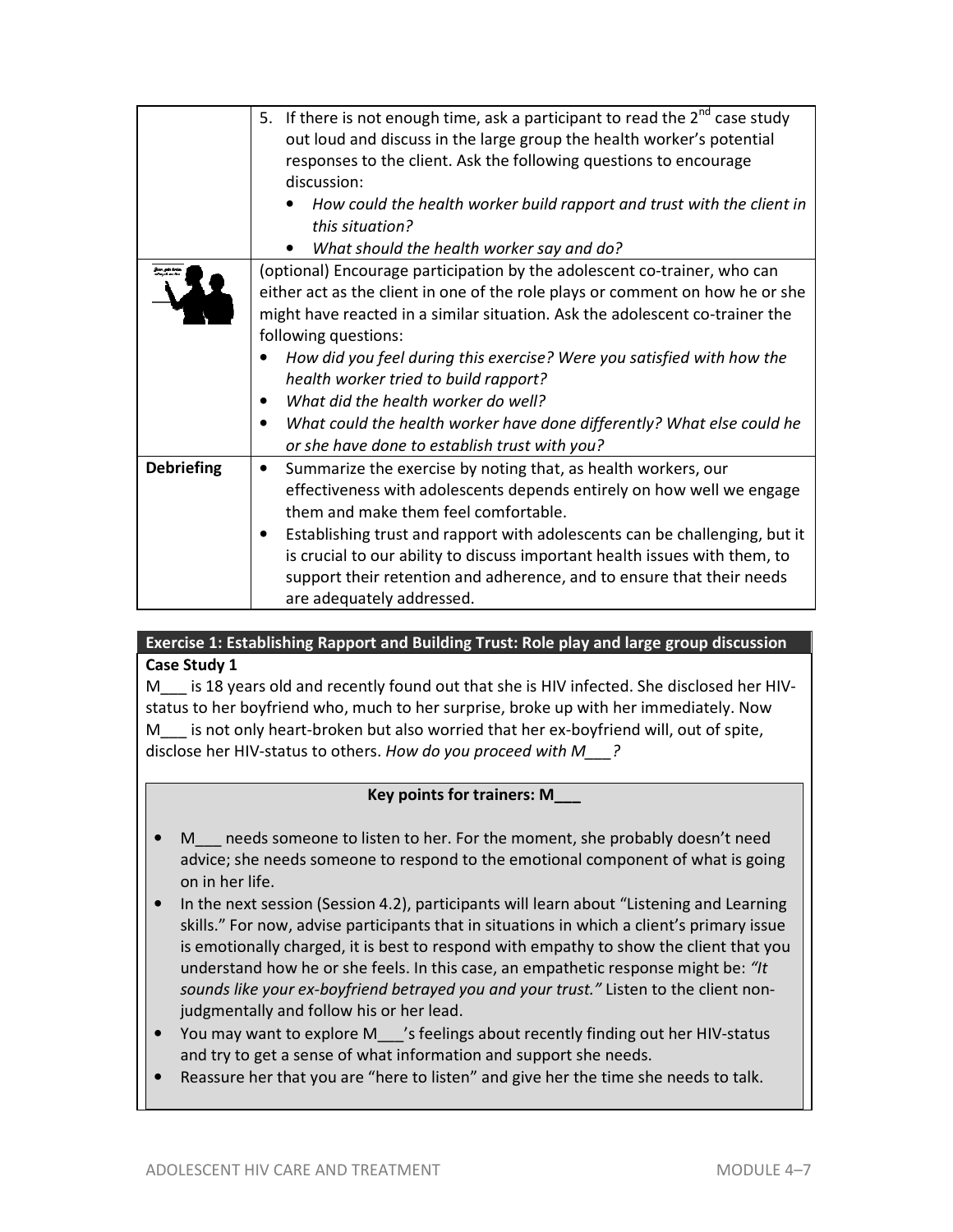In order to encourage M\_\_\_ to talk, you will need to reassure her at an appropriate time that that your discussion is confidential, which means that you (as the health worker) are obligated to keep the discussion private unless M\_\_\_ gives her permission to include others.

## **Case Study 2**

E\_\_\_ is 15 years old and has been living with HIV since she was an infant. Her mother passed away a few years ago and she lives with her father now. She is responsible for caring for her 3 younger siblings. She comes to the clinic today claiming that she is having some stomach pains. You suspect that the real reason she has come is because she wants to talk about something. *How do you proceed with E\_\_\_?*

### **Key points for trainers: E\_\_\_**

- You, as the health worker, should ensure that E\_\_\_ proceeds through the steps of a typical clinical visit. Make sure that there is still enough time to talk with E\_\_\_ once the clinical component of the visit has been completed.
- If E doesn't discuss what seems to be bothering her, you should ask her something like: *"E\_\_\_, you seem \_\_\_\_\_\_\_\_\_* (fill in with the emotion observed, for example, worried, angry, tired, overwhelmed)*, would you like to talk about it?"* If E\_\_\_ begins to talk about what is on her mind, continue the session using the 5 "A's."
- If E brings up the topic of her stomach pains, look through the results of her physical exam. If the exam didn't include a focus on her stomach complaint, then you should repeat that part of the physical exam or take her back to the physician to rule out any physical cause. Assuming there are no physical findings that explain the stomach pains, ask her if there is anything going on right now in her life that might explain an emotional cause.
- If E denies that anything is wrong, then you should remind E that your discussion is confidential. You should also define what this means.
- To encourage and give E space to talk, you should feel comfortable using silence — whereby you look expectantly at  $E_1$  and wait for 60–90 seconds to see if she decides to talk more freely. Another technique you could use is to just ask E\_\_\_, *"If you did have something that you really wanted to talk about, what could I do to reassure you that the conversation will be confidential?"*; *"Is there anyone else in your life you can talk to, maybe a friend?"*; *"Is there anyone else here at the clinic you would prefer to talk with today"* (keep in mind that if the health worker is male and, if E\_\_\_ is worried that she is pregnant, for example, maybe she would prefer to talk to a female health worker); *"Should I refer you to a counselor?"*



### **Trainer Instructions**  Slide 16

**Step 5:** Allow 5 minutes for questions and answers on this session.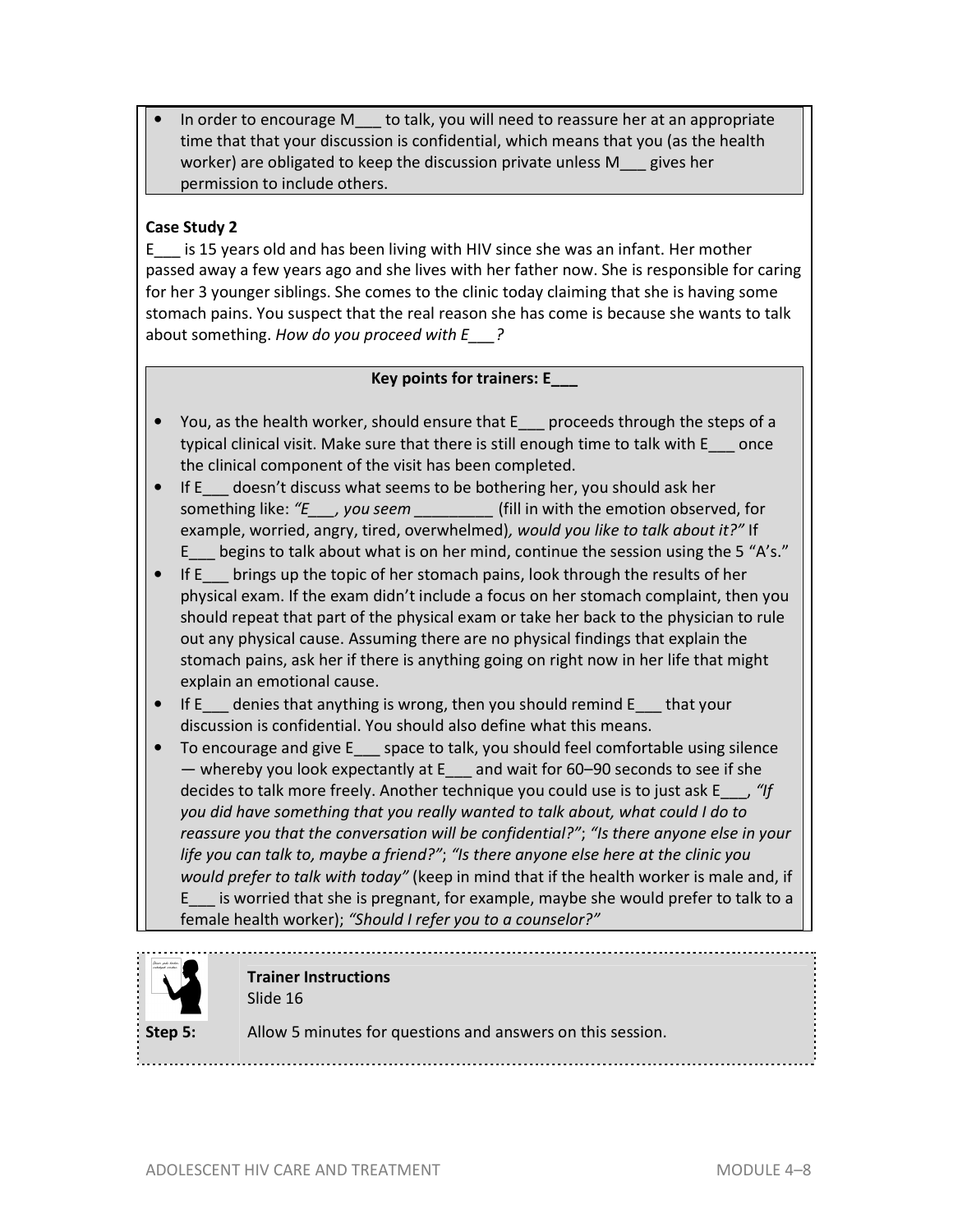# **Session 4.2 Effective Techniques for Counseling Adolescents**



# **Session Objective**

**After completing this session, participants will be able to:**

• Demonstrate effective counseling skills



# **Trainer Instructions**  Slides 19–22

**Step 3:** Now that we have talked about how to build trust and rapport with clients the first step in the counseling process — we will move onto how to communicate effectively with clients.

> Ask participants to briefly reflect on a time when they received good counseling — from a friend, a colleague, or a counselor. Ask the following questions to facilitate discussion about the components of "good counseling":

- *What is counseling?*
- *What does good counseling include? What does it not include?*

Fill in using the content below and in the slides.

**Step 4:** Ask participants to think back to the "Values Clarification" exercise (Exercise 3) in Session 1.4, Module 1 (the exercise during which we moved to the "Agree" or "Disagree" signs on opposite sides of the training room). Remind participants of the following:

- During this exercise, we discussed the importance of examining our own values and beliefs to avoid treating clients with prejudice and bias.
- If we recognize our own values, we are more likely to be nonjudgmental when listening to a client whose values are different from our own.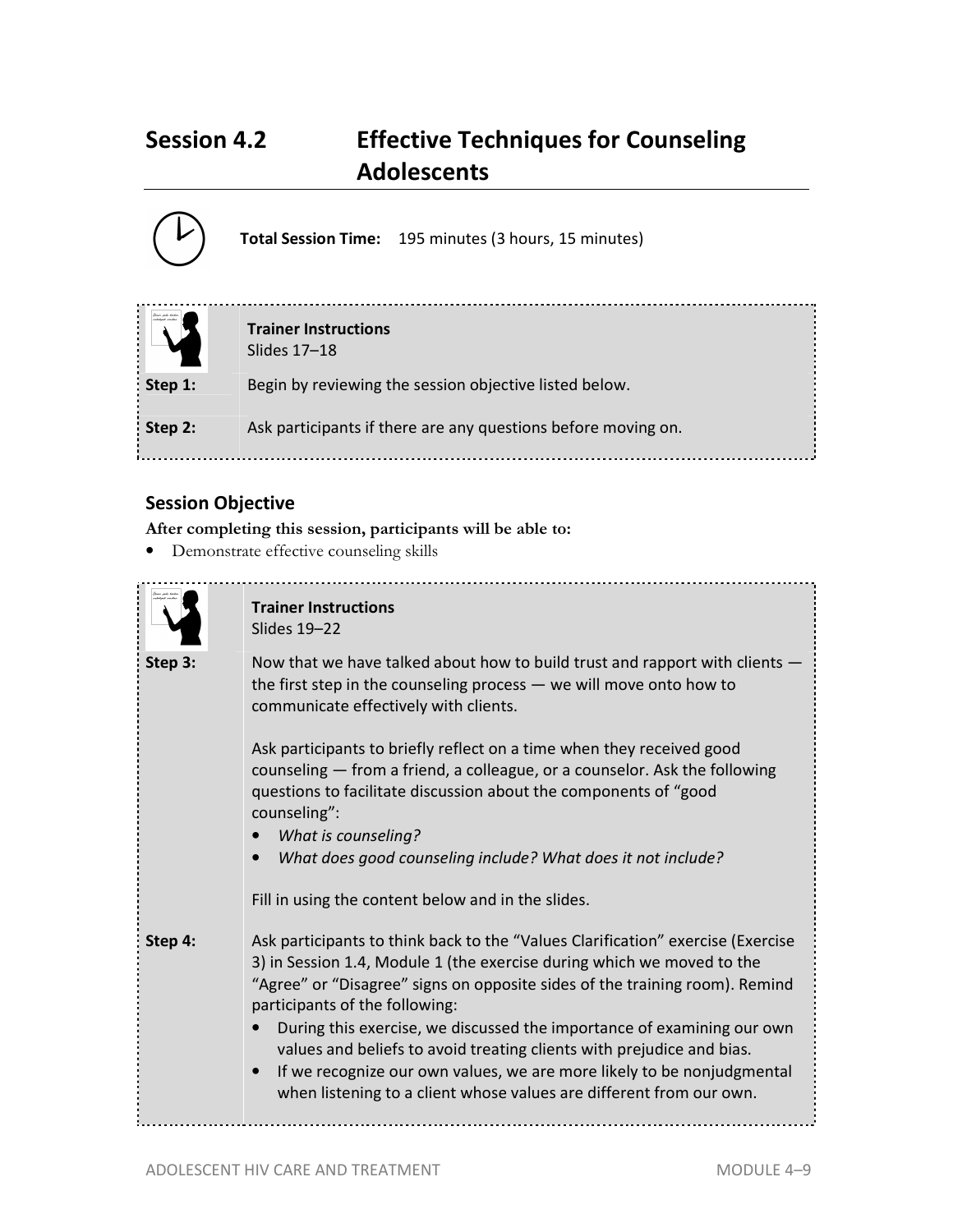# • Remaining nonjudgmental is the key to showing clients that it is "safe" to receive care and to talk openly and honestly.

Encourage participants to review *Appendix 4A: Common Counseling Mistakes*.



(optional) Ask the adolescent co-trainer the following questions to encourage his or her input:

• *Do you remember a time when you received counseling that you would consider very good? What made it good?* 

# **Make These Points**

- Counseling is a way of working with people to understand how they feel and to help them decide what they think is best to do in their specific situation.
- The role of health workers is to support and assist the client's decision-making process.
- Health workers are not responsible for solving all of the client's problems.
- Ultimately, it is the responsibility of the client to make his or her own decisions and to then carry them out.

# **Overview of Counseling and Communication**

## **Why do we counsel people?**

- To help them talk about, explore, and understand their thoughts and feelings
- To help them work out for themselves what they want to do and how they want to do it

## **Counseling includes:**

- Establishing supportive relationships
- Having conversations with a purpose (not just chatting)
- Listening carefully
- Helping people tell their stories without fear of stigma or judgment
- Giving correct and appropriate information
- Helping people make informed decisions
- Exploring options and alternatives
- Helping people to recognize and build on their strengths
- Helping people develop a positive attitude toward life and to become more confident
- Respecting everyone's needs, values, culture, religion, and lifestyle
- Being willing to trust clients' feelings and decisions, which may be the right ones for them at that time, given their particular situation

Remember: Counseling requires that health workers recognize their own values (this often requires values clarification — see Exercise 3 in Module 1) and that they ensure that their values are not imposed on others.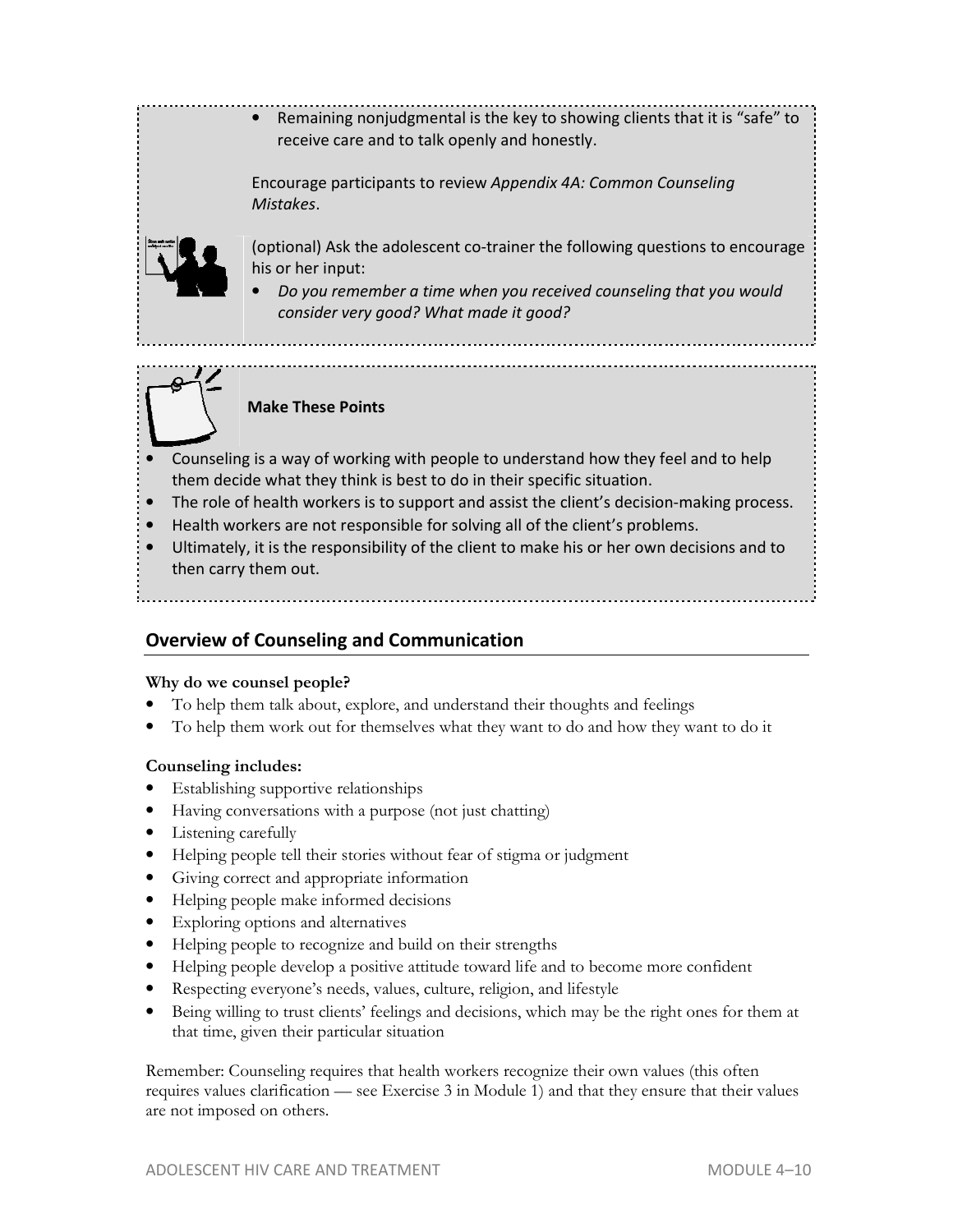#### **Counseling does NOT include:**

- Solving another person's problems
- Telling another person what to do
- Making decisions for another person
- Blaming another person
- Interrogating or questioning another person
- Judging another person
- Preaching to or lecturing another person
- Making promises that cannot be kept
- Imposing one's own beliefs on another person
- Providing inaccurate information



**Trainer Instructions**  Slides 23–31

**Step 5:** Remind participants that their counseling and communication approach will be somewhat different for each client. For example, counseling older adolescents is very different from counseling younger adolescents. Some younger adolescents may want to express their thoughts and feelings, but may have difficulty verbalizing them. Refer participants to "How Adolescents Differ from One Another" in Session 2.1.

Ask participants:

- *What suggestions do you have for communicating with adolescents?*
- *How would your counseling style differ for an 11-year-old versus an 18 year-old?*
- *What can you do to communicate effectively with younger adolescents and to help them express themselves?*

Record responses on flip chart and fill in using the content below and in the slides. Refer participants to *Appendix 4B: General Tips on How to Talk with Adolescents* and *Appendix 4C: Basic Counseling Guidance for ALHIV*.



#### **Make These Points**

- Some effective ways of communicating with all adolescents include: giving real-life examples through storytelling, reducing stigma around a sensitive issue by normalizing the issue, using indirect questions, talking about non-threatening topics before talking about sensitive ones, and encouraging and offering opportunities for peer support.
- When counseling younger adolescents, be patient, use simple language, allow plenty of time to build rapport, and use creative activities to encourage expression, such as reading or storytelling, drawing, or doing something fun.
- Health workers need to adjust their counseling and communication style to the adolescent they are counseling, keeping in mind his or her age and developmental stage.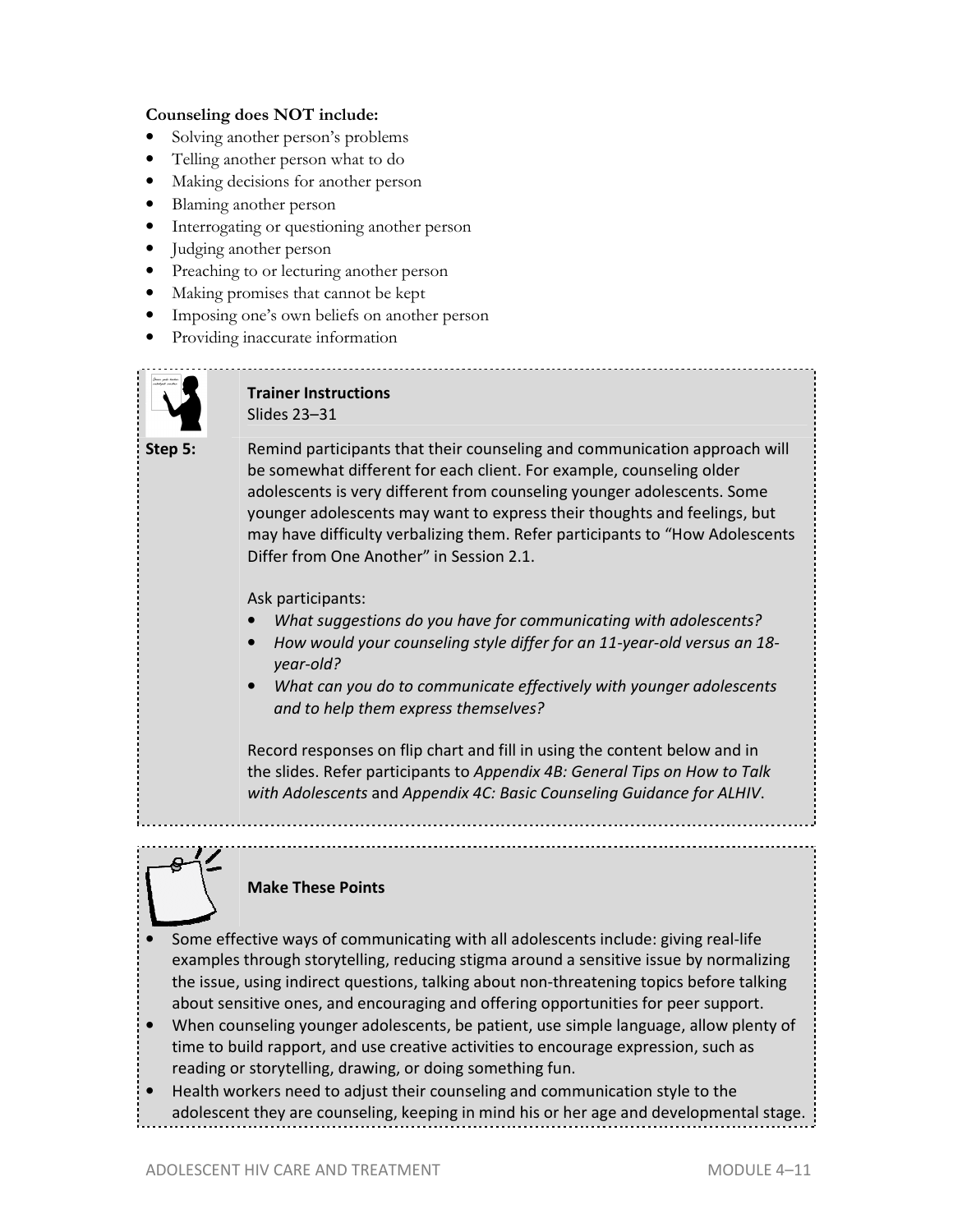# **Communicating with Adolescents**

#### **General tips for communicating with adolescents<sup>1</sup> :**

- **Start the counseling session by talking about non-threatening issues:** Begin by establishing rapport with the client (see Session 4.1). Ask questions about the adolescent's home, family, school, and even hobbies before moving onto more sensitive topics like adherence to medication, disclosure, and sexual or reproductive health issues.
- Ask indirect questions: Initially, ask about the behavior of peers and friends rather than asking direct questions about the adolescent's own behavior: *"Do any of your friends smoke pot/dagga?"; "Have you ever joined them?"*
- **Reduce stigma around an issue by normalizing the issue:** An adolescent who is living with HIV may feel embarrassed seeking help to deal with different issues, but you can reduce stigma and feelings of shame by saying: *"I have treated a number of young people who are also living with HIV. I'm here to help you."; "I ask all of my clients if they are having sex so I can make sure they get the information and services they need. Some adolescents are in sexual relationships and others are not. Whether your answer is yes or no, it is OK and I want you to feel comfortable talking with me about these personal things."* Another way to reduce stigma is to hang posters in common areas that communicate important messages in an eye-catching, youthfriendly manner. See Figure 4.1 as an example. The logo at the bottom of the poster reads, "We have always been a part of this community. We are your sons, fathers, brothers, uncles, nephews, and friends. It's time to treat us with the love



**Figure 4.1: "I am gay" poster** 

we deserve." This type of poster would communicate to a young homosexual man that the clinic is gay-friendly, making him more likely to open up about his sexuality.

• **Repeat information through questions:** You can repeat information that sounds irrational and unreasonable back to an adolescent in the form of a question. For example, an adolescent might say, *"I do not care that my cousin stopped talking to me when I told him I had HIV*. *I do not need him*." Instead of saying, *"Of course you care"* and thus telling the client how he or she should feel, you could respond by asking, "*So it doesn't bother you that your family is giving you a hard time? How does this make you feel?"* When put into a question, many adolescents begin to rethink the statements they just made.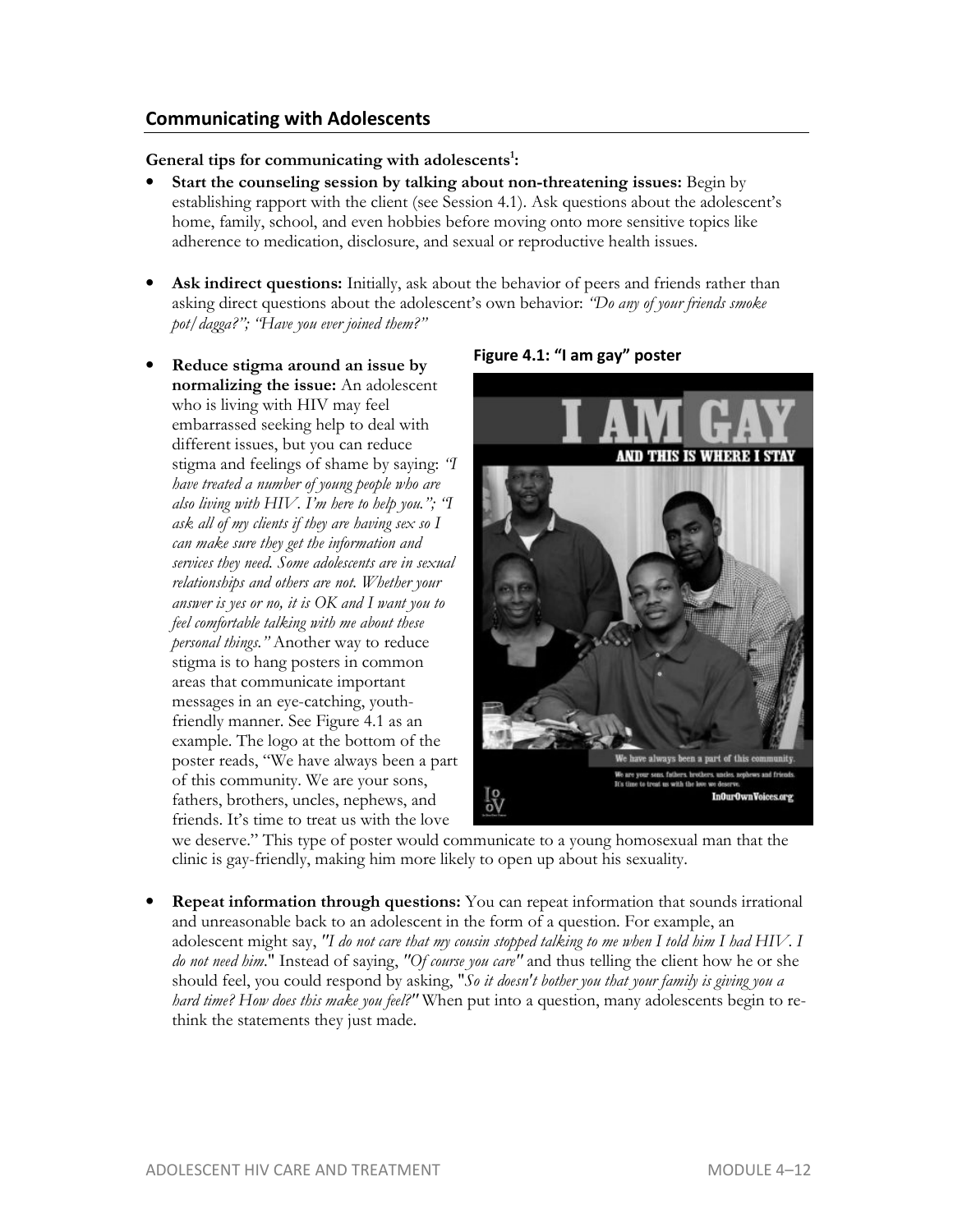**Encourage peer support:** Encourage adolescents to discuss issues with peers who are also infected with HIV — either one-to-one or in groups. Peer support helps adolescents recognize that they are not alone in dealing with the types of problems they have. ALHIV may not respond to adults who tell them to take their medication every day; but they might listen to a peer who tells them the same thing. Using other adolescents who have struggled with the same problems related to care and treatment, like adherence challenges or disclosure, can be an extremely effective motivator for adolescent clients. See Session 5.3 for more information about peer support.

#### **Considerations when communicating with younger adolescents:**

- Younger adolescents need time to feel safe and to trust. Try starting the session by doing something together, like playing a game.
- They need some time to observe you! Do not expect them to instantly begin talking. Allow plenty of time and be patient.
- They may feel scared and they may fear being judged.
- They may feel anxious or embarrassed when asking for help.
- Explain things in simple terms.
- Younger adolescents understand concrete things that they can touch and see. Drawing, demonstrations, or visual aids can be used to make information more concrete.
- Just because an adolescent is not asking questions does not mean that he or she is not thinking about what is being said.
- Do not force adolescents to share. Positively reinforce their efforts to express themselves.
- If a youth is rude or aggressive, remember that this behavior may not be directed at you. He or she may be feeling angry with adults in general for treating him or her badly or for letting him or her down. Be patient and don't take it personally.

#### **Considerations when communicating with older adolescents:**

Like younger adolescents, older adolescents also need to feel safe and may feel embarrassed asking for help. However, to earn the trust of older adolescents, health worker will need to try somewhat different strategies than those used with younger adolescents.

- Ask older adolescents about the things that are important to them: hobbies, friends, sports, fashion, cars/motorbikes, music, family, boy/girlfriends, etc. Get to know older adolescents as a way of establishing trust.
- Try to understand the perspective of adolescent clients. Keep in mind that their life experiences are still relatively limited. When providing advice to adolescents, do so from the perspective that they have not yet had the opportunity to appreciate or know what you are explaining to them, rather than scolding them for their lack of knowledge. Never criticize them or say something they may interpret as criticism.
- Never assume that they are not yet sexually active. Also never assume that they **are** sexually active. The best way to know for sure is to build trust and rapport with adolescent clients so they feel comfortable sharing this type of information with you.
- Do not assume that any one adolescent has the same interests or issues as other adolescents you have met recently. Adolescent clients may pride themselves on having the confidence to be different.
- In summary, never make assumptions, use open-ended questions (discussed in the next section), and always remain non-judgmental.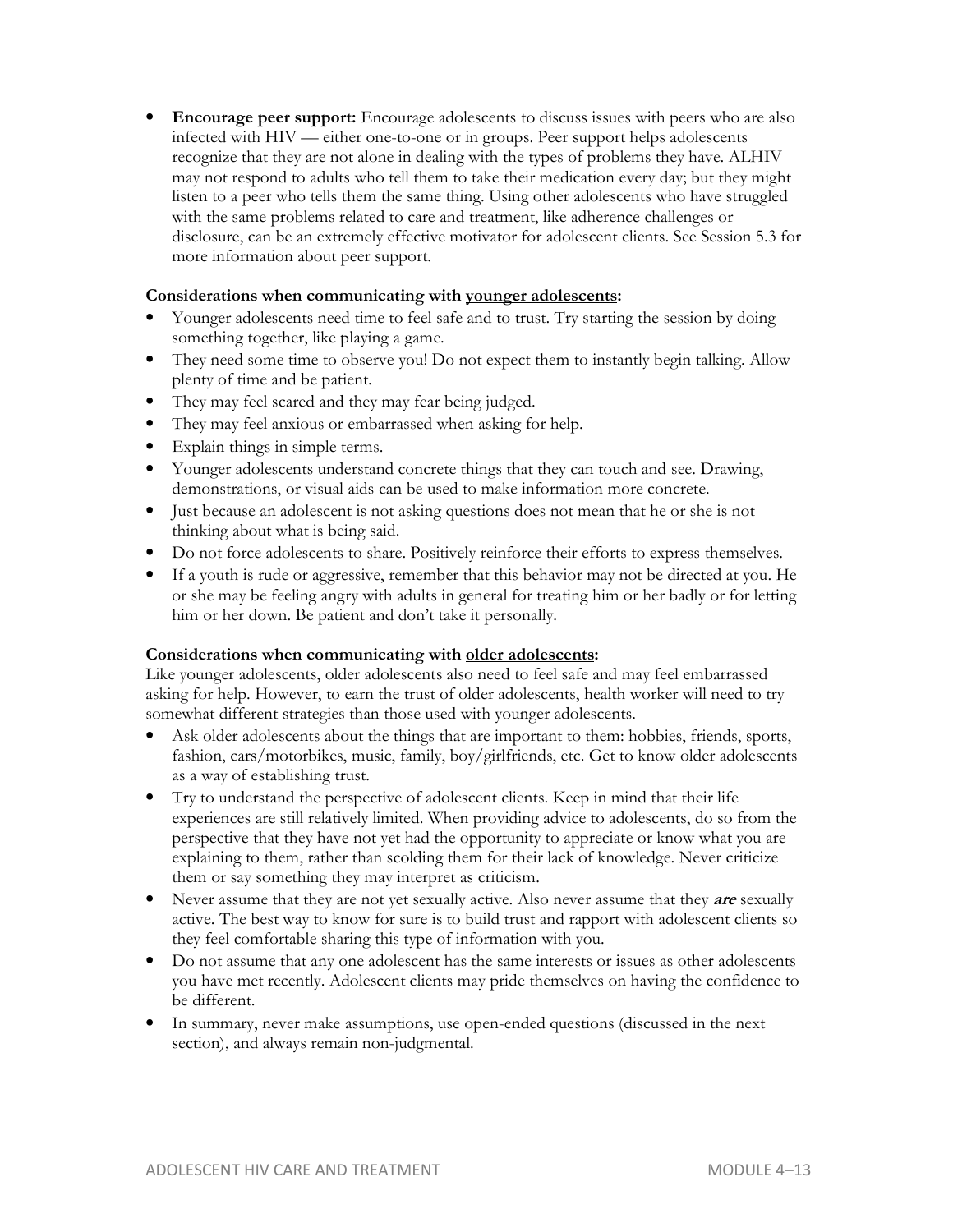| Appropriate for  |                 |                                                                                                                                                                                                                                                                                                                                                                                            |  |
|------------------|-----------------|--------------------------------------------------------------------------------------------------------------------------------------------------------------------------------------------------------------------------------------------------------------------------------------------------------------------------------------------------------------------------------------------|--|
| Older<br>Younger |                 | Activity                                                                                                                                                                                                                                                                                                                                                                                   |  |
| adolescents?     | adolescents?    |                                                                                                                                                                                                                                                                                                                                                                                            |  |
| <b>Yes</b>       | Probably        | Storytelling or reading together: The health worker could read<br>٠                                                                                                                                                                                                                                                                                                                        |  |
|                  | not             | or tell a story during a group or individual counseling session.<br>After finishing the story, the health worker should ask key<br>questions to encourage thought and discussion.                                                                                                                                                                                                          |  |
| Yes              | Yes             | Journaling: Encourage adolescent clients to keep a journal or<br>diary. The journal is a place adolescents can write about what is<br>happening in their lives and how they feel about it (for example,<br>they could answer the question, How would I describe myself? or fill<br>in the sentence, Last week I feltbecause). Younger<br>adolescents may prefer to draw in their journals. |  |
| Yes              | Probably<br>not | Drawing: Encourage clients to draw a picture of their families or<br>their homes. The health worker should then ask questions about<br>the drawing to show interest and encourage expression:<br>"Tell me about your drawing."<br>"What happened here?"<br>"How did you feel then?"                                                                                                        |  |
| Yes              | Yes             | Letter writing: Encourage adolescent clients to write letters to<br>friends or family members about what is happening or how they<br>are feeling.                                                                                                                                                                                                                                          |  |
| Yes              | Yes             | Doing something fun: Do something fun while you are talking.<br>$\bullet$<br>This could include playing a game, playing cards, taking a walk,<br>pursuing a hobby (making a toy, knitting, hand sewing, etc.), or<br>playing a sport. Young people often feel more comfortable<br>talking when discussion is secondary to something else they are<br>doing.                                |  |

#### **Table 4.1: Activities to do with adolescents to promote expression**



## **Trainer Instructions**  Slide 32

**Step 6:** Explain that clear and effective communication is the key to good counseling. Explain that the 7 basic listening and learning skills that should be used routinely by health workers are the building blocks for counseling and effective communication with clients.

> Discuss each of the 7 skills, one at a time, and explain why each is important for quality counseling. Trainer instruction boxes are included immediately prior to each of the skills. In general, the content for each of the 7 skills includes some type of skills-building exercise — most are informal, but there is a more formal, 15-minute exercise included for practicing Skill 4: Reflect back what the client is saying.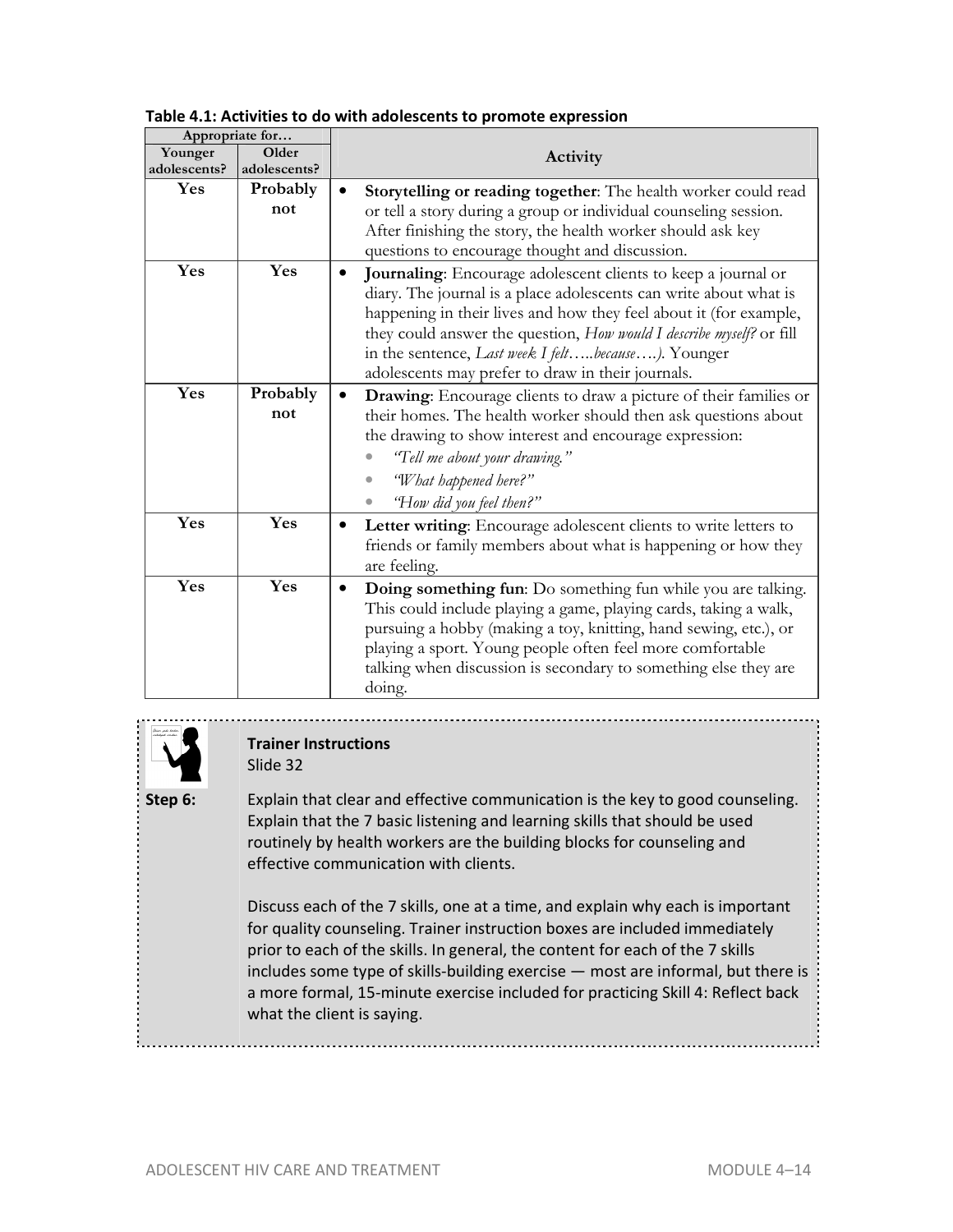

# **Listening and Learning Skills2,3,4**

Good counselors use verbal and non-verbal listening and learning skills to help clients through their process of exploration, understanding, and action. Specifically, when communicating with and counseling clients, health workers should use the following skills:

- Skill 1: Use helpful non-verbal communication
- Skill 2: Actively listen and show interest in the client
- Skill 3: Ask open-ended questions
- Skill 4: Reflect back what the client is saying
- Skill 5: Empathize show that you understand how the client feels
- Skill 6: Avoid words that sound judging
- Skill 7: Help the client set goals and summarize each counseling session

For additional information, refer participants to *Appendix 4B: General Tips on How to Talk with Adolescents, Appendix 4C: Basic Counseling Guidance for ALHIV*, and *Appendix 4D: Listening and Learning Skills Checklist*.

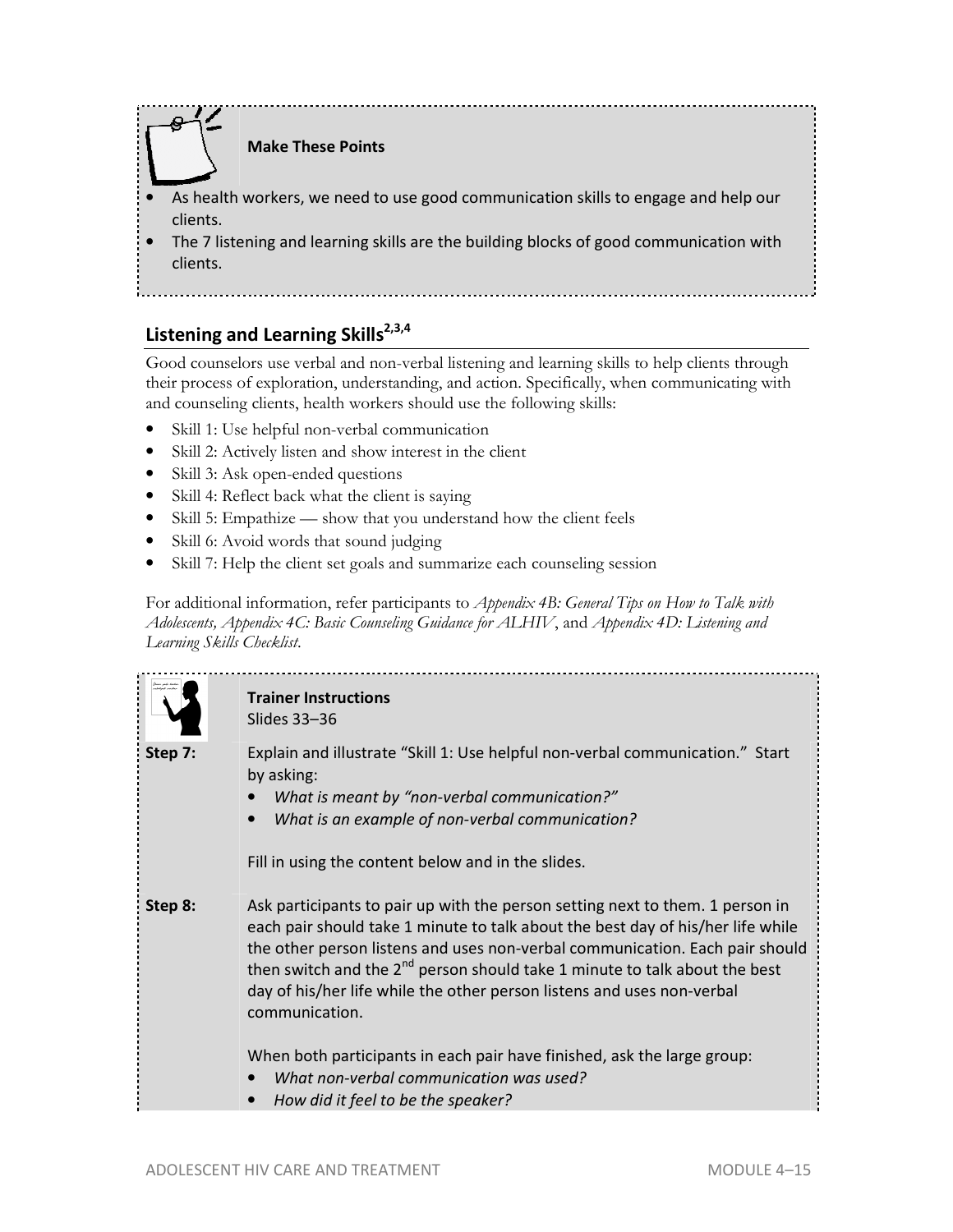- *How did it feel to be the listener?*
- *How would it have felt if the listeners had not been allowed to use any nonverbal communication?*



(optional) Invite the adolescent co-trainer to describe unhelpful non-verbal communication, based on a clinical experience. He or she should also describe what non-verbal communication would have made the unpleasant encounter a pleasant one.



## **Make These Points**

• Active listening includes both verbal and non-verbal forms of communication. Nonverbal communication refers to all aspects of a conversation that convey information without the use of words.

# **Skill 1: Use Helpful Non-Verbal Communication**

Non-verbal communication refers to all aspects of a conversation that convey information without the use of words. This includes messages conveyed through gestures, gaze, posture, and facial expressions. Non-verbal communication reflects people's attitudes. Helpful non-verbal communication encourages the client to feel that the health worker is listening and cares about what is being said.

The acronym "ROLES," as shown in Table 4.2, can be used to help remind health workers of behaviors that convey caring.

| Non-verbal behaviors that conveys caring |                                                                                    |  |
|------------------------------------------|------------------------------------------------------------------------------------|--|
| R                                        | A relaxed and natural attitude with clients is important. Do not move around       |  |
|                                          | quickly or chat nervously.                                                         |  |
|                                          | Adopt an <b>open posture</b> . Crossing your legs or arms can signal that you are  |  |
|                                          | critical of what the client is saying or that you are not listening. Using an open |  |
|                                          | posture shows that you are open to the client and what he or she is saying.        |  |
|                                          | Leaning forward toward the client is a natural sign of involvement.                |  |
| E                                        | Culturally appropriate eye contact should be maintained to communicate             |  |
|                                          | interest. Never stare or glare at the client.                                      |  |
| S                                        | Sitting squarely facing another person shows involvement. If for any reason        |  |
|                                          | this may be considered threatening, then sitting to the side is also an option.    |  |

#### **Table 4.2: ROLES**

**Note:** These physical behaviors convey respect and genuine caring; however, these are only guidelines and should be adapted based on cultural and social expectations.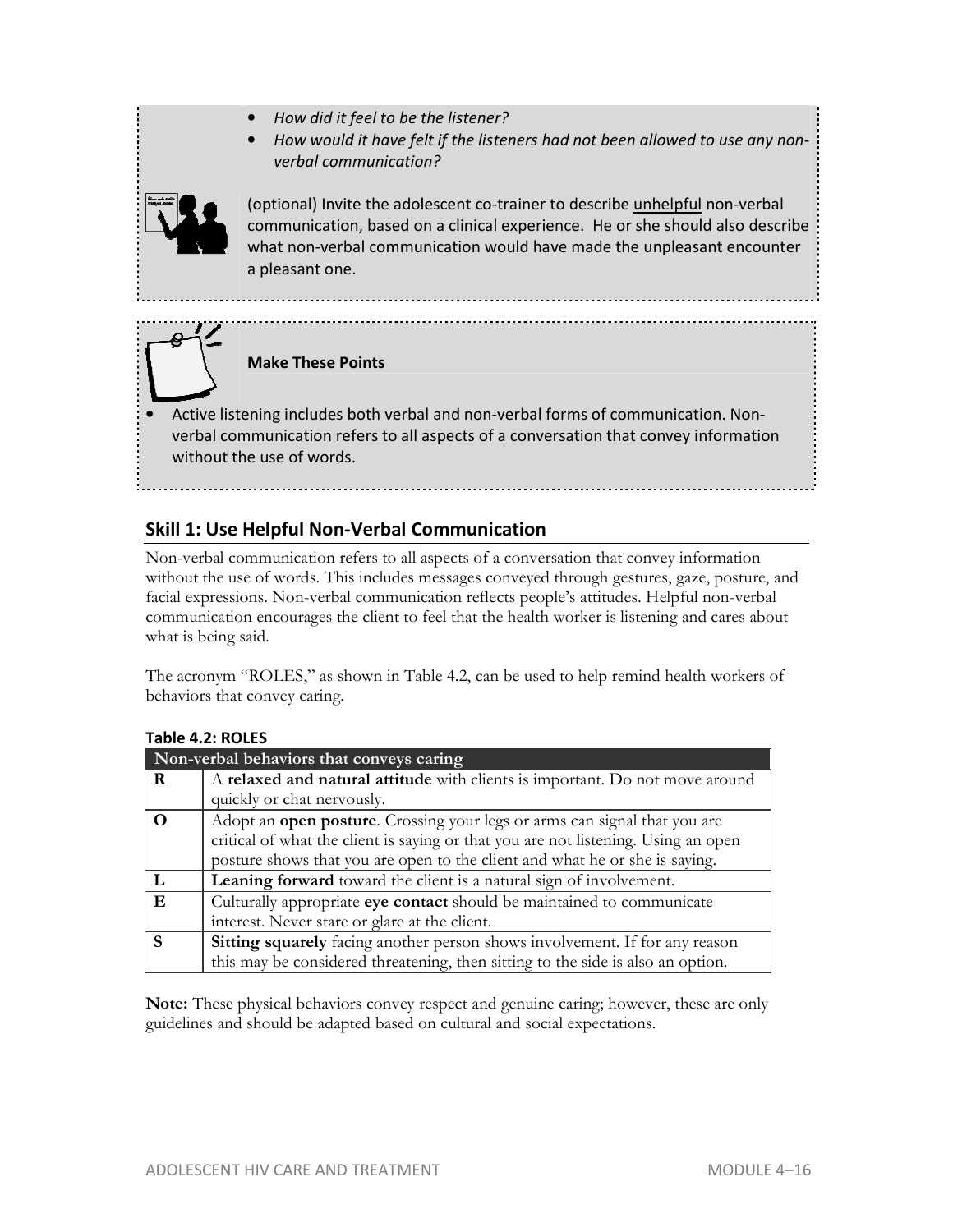

# **Skill 2: Actively Listen and Show Interest in the Client**

Another way of showing that you are interested and want to encourage a client to talk is by using gestures like nodding and smiling, responses like *"Mmm"* or *"Aha,"* and skills like clarifying and summarizing. These behaviors, also referred to as attending skills, demonstrate that the health worker is actively listening to the client. They also invite the client to relax and talk about him- or herself.

**Clarifying:** Clarifying prevents misunderstanding and helps sort out what has been said. For example, if an adolescent says: *"All my friends will abandon me if they find out I have HIV!,"* the health worker could say, *"Tell me more about why disclosing to your friends is a concern for you."*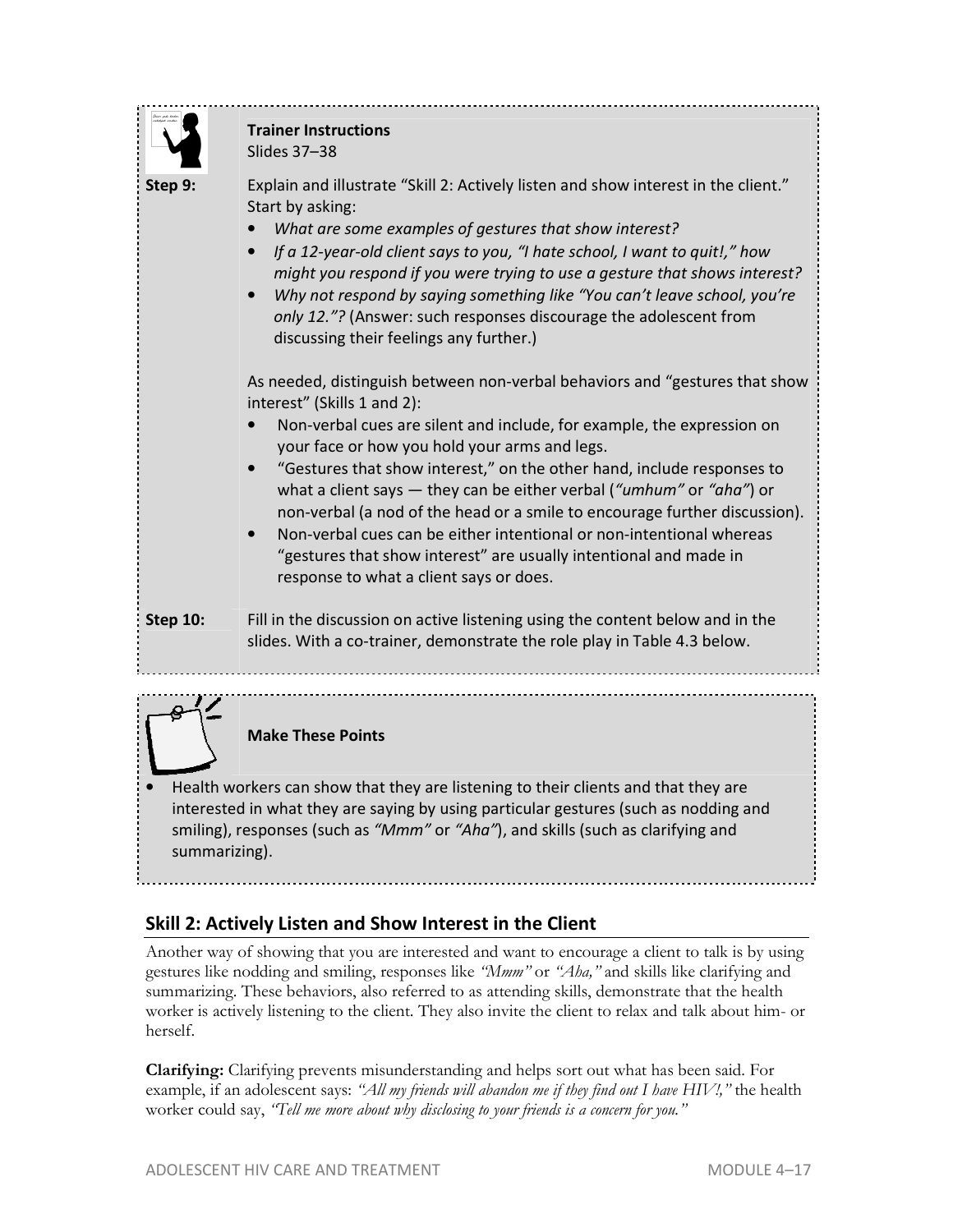**Summarizing:** Summarizing means pulling together the themes that have come up during a counseling discussion so the client can see the whole picture. Summarizing helps ensure that the client and the health worker understand each other.

- Health workers should review the important points of the discussion and highlight any decisions made.
- Health workers can summarize key points at any time during the counseling session, not just at the end.
- Summarizing can offer support and encouragement to clients and help them carry out the decisions they have made related to their own health and well being.

#### **Table 4.3: Example of actively listening and showing interest**

**What to do**

**HW:** *Hey, you seem sad today. What's going on?* 

**Male adolescent client:** *It's school, I don't want to go anymore.*

**HW:** *umhumm*\* (nods understandingly)

**Adolescent:** *Well, it's not really school, it's the other pupils at school…I don't have any friends.*

**HW:** *So, you don't like going to school because you feel like you don't fit in?\*\**

**Adolescent:** *Yeah, the other children make fun of me. They call me mean names.* 

**HW:** *umhumm*\*

**Adolescent:** Y*esterday one of the bigger boys even pushed me to the ground and tried to take my pocket money.* 

**HW:** *That's terrible. It seems to me that the other boys are harassing you. What one thing would you like to change to make this situation better?*\*\*\*

- A gesture that shows interest
- \*\* Clarifying
- \*\*\* Summarizing



#### **Trainer Instructions**  Slides 39–40

**Step 11:** Explain "Skill 3: Ask open-ended questions." Start by defining what openended questions are and contrast them with closed-ended question, using the content below and in the slides.

> Use the slides to give participants a chance to re-word the following questions:

- Are you scared to talk with your family about your status? (Example of an open-ended question*: How do you feel about talking to your family about your HIV-status?* Or: *What do you think your family would say if you told them you have HIV?)*
- *Are you taking your ARVs?* (Example of an open-ended question: *Can you tell me more about how you take your ARVs?* Or: *How many times in the past week have you taken your ARVs?)*
- *Are you having sex?* (Example of an open-ended question: *When was the last time you had sex?* Or: *How many times in the last month have you had sex?*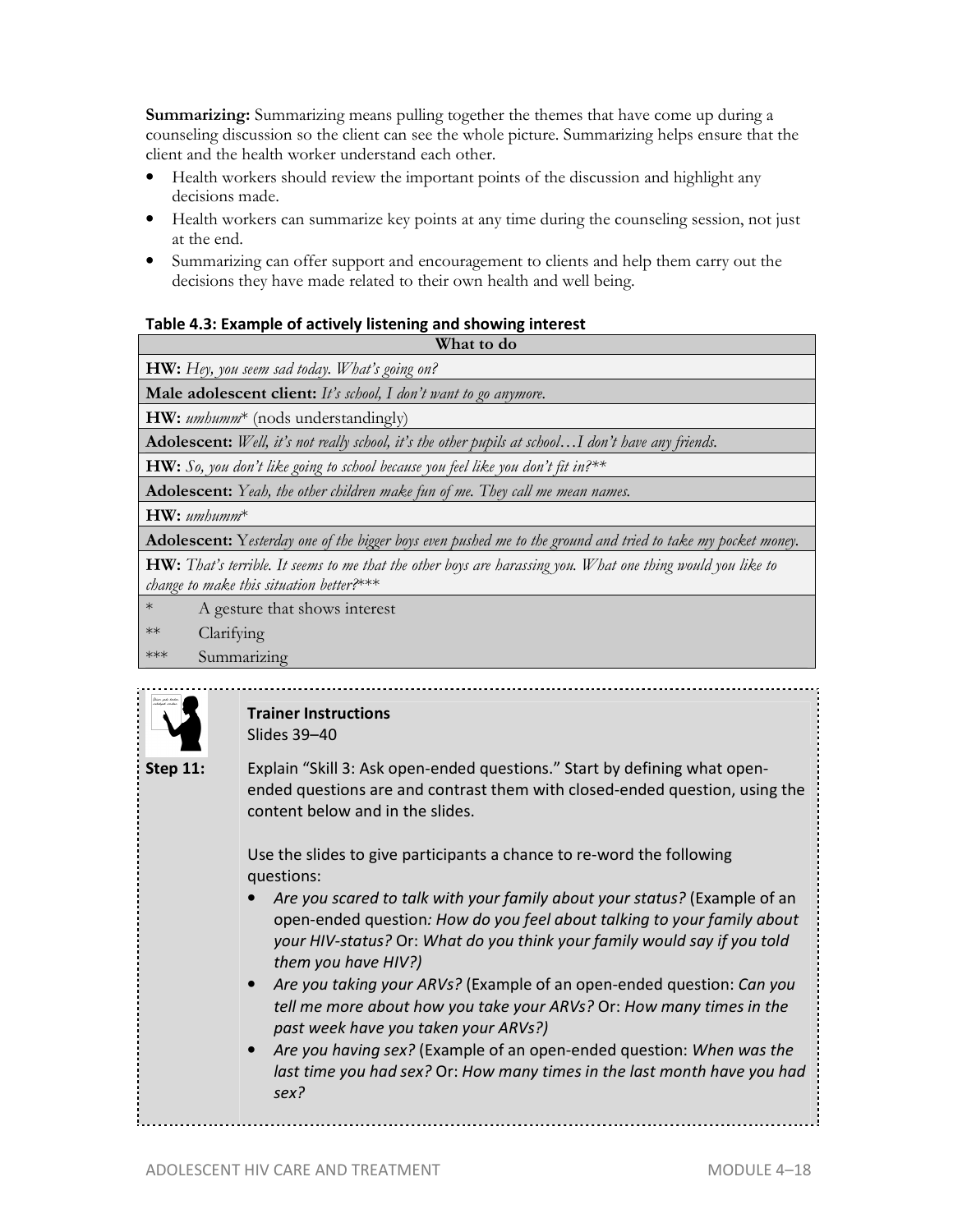Note that in some cases it might be very appropriate to keep this particular question closed-ended or to preface it with, for example, *"Some people your age are having sex. Whether you're having sex or not, it is OK. I am only asking you this question so I can provide you with the information you need.")* 

• *Do you use condoms every time?* (Example of an open-ended question: *Tell me about how you use condoms.* Or: *What do you and your partner do to prevent HIV, STIs, and pregnancy when you have sex?)* 

**Make These Points**

- Open-ended questions questions that cannot be answered with a simple *"Yes"* or *"No"* — encourage responses that lead to further discussion.
- Although closed-ended questions are good for gathering basic information, they are less helpful in getting at how the client is really feeling.

# **Skill 3: Ask Open-Ended Questions**

Asking questions helps identify, clarify, and break down problems into smaller, more manageable parts. **Open-ended questions** begin with words like "*how," "what," "when," "where,"* or *"why."* An example of an open-ended question is: *"When was the last time you used a condom?"* This type of question encourages the client to talk openly and in a way that leads to further discussion. They help clients explain their feelings and concerns, and they also help counselors get the information they need to help clients make decisions.

**Closed-ended questions,** on the other hand, usually start with words like *"are you?," "did he?," "has she?,"* or *"do you?,"* and usually only require a *"Yes"* or *"No"* answer. An example of a closedended question is: *"Do you use condoms?"* Closed-ended questions are good for gathering basic information at the start of a counseling or group education session. However, they are less helpful in getting at how the client is really feeling.

## **In general, health workers should try to avoid asking questions that have a "Yes" or**

**"No" answer.** Therefore, instead of asking, *"Are you concerned about talking to your family about your diagnosis?,"* you could ask, *"What concerns do you have about talking to your family about your HIV test results?"* Or, instead of *"Are you taking your ARVs?,"* you could ask, *"How many times have you taken your ARVs in the last 3 days*?" *"What problems have you had taking your ARVs lately?" "Which doses did you miss?" "What can you do to make it easier to remember the doses that you tend to miss?"* 

Please note that very sensitive questions, particularly when working with adolescents, are easier to ask as close-ended rather than open-ended questions. For example, when asking if a client is sexually active, it may be offensive to the inexperienced client if you ask, *"When was the last time you had sex?"* Instead, it may be more appropriate to say, *"Many adolescents have sex with their partners. Are you having sex*?," even though this is a closed ended question.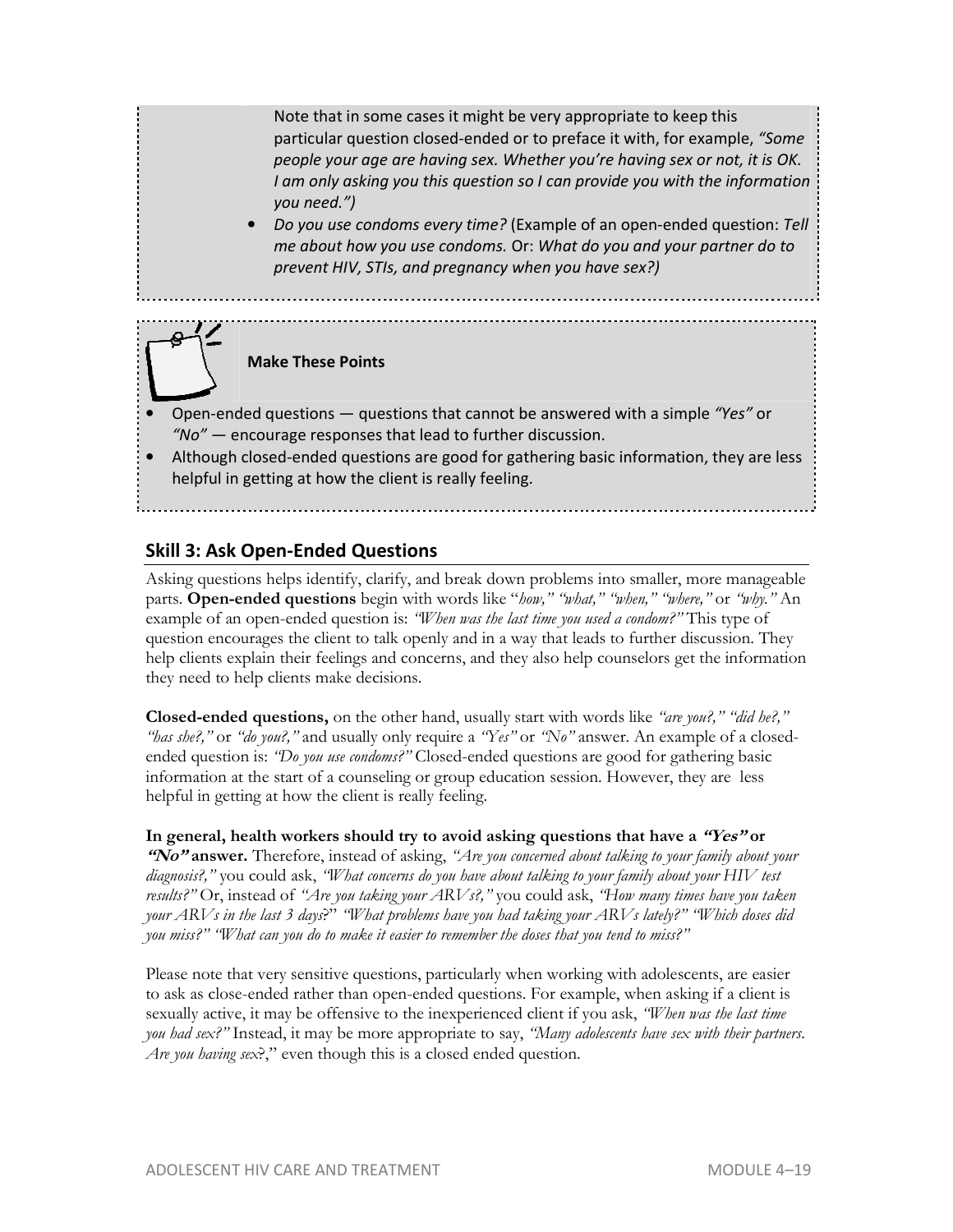

# **Trainer Instructions**  Slide 41

**Step 12:** Explain "Skill 4: Reflect back what the client is saying," using the content below and in the slide. Participants will have an opportunity to practice "reflecting back" in Exercise 2.



**Make These Points**

• "Reflecting back" means paraphrasing what a client has said (using different words) to encourage him or her to say more.

# **Skill 4: Reflect Back What the Client is Saying**

"Reflecting back," also referred to as paraphrasing, means repeating back what a client has said in order to encourage him or her to say more. Try saying what the client has said, but in a slightly different way. For example, if a client says, *"I can't tell my boyfriend about my HIV-status,"* the health worker could reflect back by saying, *"It sounds like talking to your partner is not something that you feel comfortable doing right now."* After the client confirms that this is accurate, the health worker could then say, *"Let's talk about that some more."* 

Health workers can use the following formulas for reflecting:

- *"You feel \_\_\_\_\_\_\_\_\_\_\_\_ because \_\_\_\_\_\_\_\_\_\_\_\_."*
- *"You seem to feel that \_\_\_\_\_\_\_\_\_\_\_ because \_\_\_\_\_\_\_\_\_\_\_."*
- *"You think that \_\_\_\_\_\_\_\_\_\_\_\_\_ because \_\_\_\_\_\_\_\_\_\_\_\_\_\_."*
- *"So I sense that you feel \_\_\_\_\_\_\_\_\_\_\_\_\_ because \_\_\_\_\_\_\_\_\_\_\_\_\_."*
- *"I'm hearing that when \_\_\_\_\_\_\_\_\_\_\_\_\_ happened, you didn't know what to do."*

Reflecting back shows that the health worker is actively listening, it encourages dialogue, and it helps the health worker understand the client's feelings in greater detail.



#### **Trainer Instructions**  Slides 42–43

**Step 13:** Lead participants through Exercise 2. Facilitate this exercise fairly quickly give participants about 10 minutes to work in pairs and then take about 5 minutes to debrief.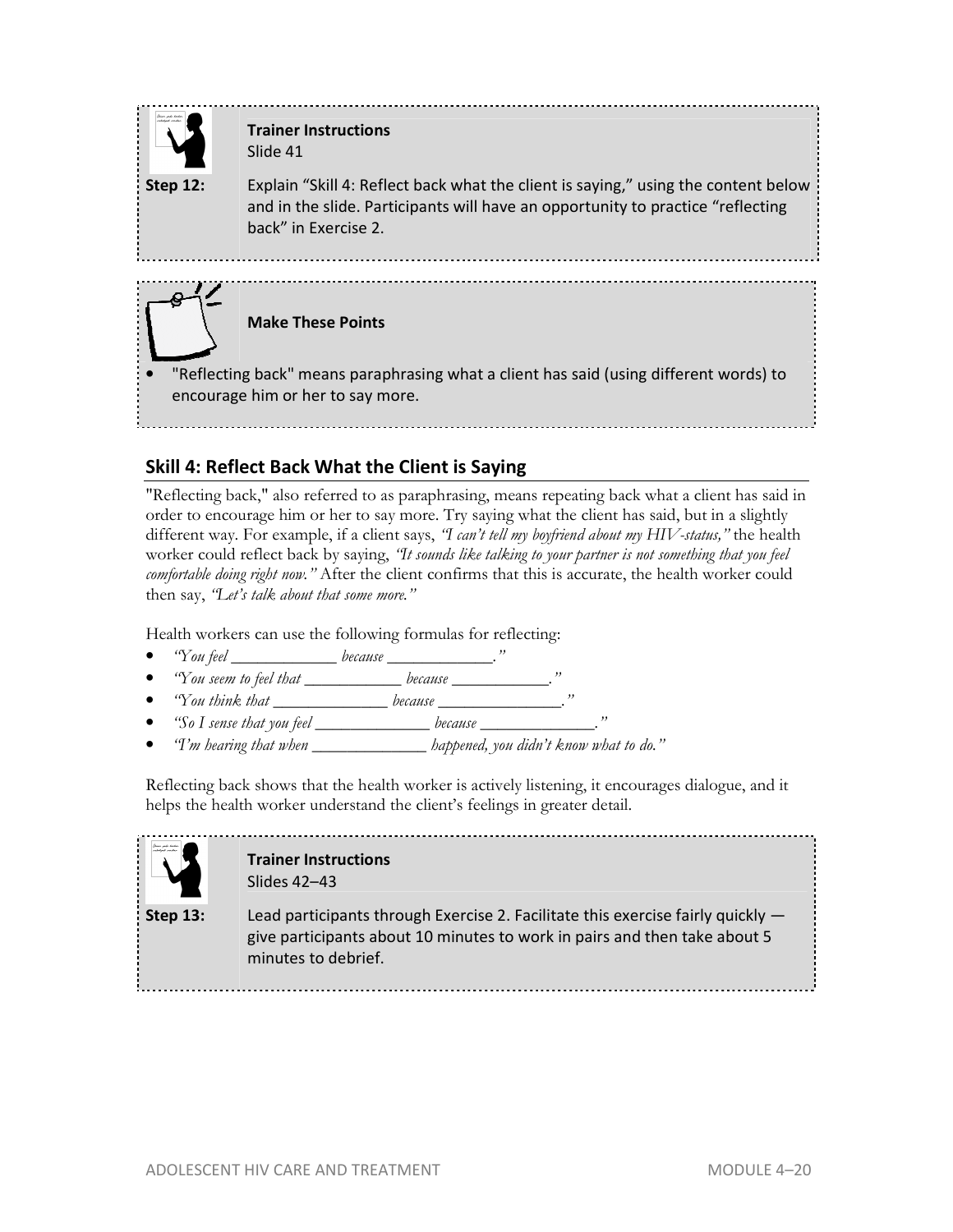|                     | <b>Exercise 2: Reflecting Back: Pair work</b>                                           |  |  |
|---------------------|-----------------------------------------------------------------------------------------|--|--|
| <b>Purpose</b>      | To practice reflecting back what the client is saying                                   |  |  |
| <b>Duration</b>     | 15 minutes                                                                              |  |  |
| <b>Advance</b>      | None                                                                                    |  |  |
| Preparation         |                                                                                         |  |  |
| <b>Introduction</b> | This exercise will give you an opportunity to reflect back or paraphrase what           |  |  |
|                     | a client is saying.                                                                     |  |  |
| <b>Activities</b>   | 1. Invite participants to pair up with someone sitting close to them $-$ if             |  |  |
|                     | possible, it should be with someone other than the person with whom                     |  |  |
|                     | they paired up last time.                                                               |  |  |
|                     | 2. One person in the pair should take the role of the health worker and the             |  |  |
|                     | other should take the role of the client. The client should read 2 or 3 of              |  |  |
|                     | the following scripts out loud, one at a time (the scenarios and scripts                |  |  |
|                     | are also included in the Participant Manual, but without the suggested                  |  |  |
|                     | responses). After each script is read, the health worker should try to                  |  |  |
|                     | reflect back or paraphrase what the client has just said, in a way that                 |  |  |
|                     | invites further discussion.                                                             |  |  |
|                     | 3. Switch roles so that the person who was playing the health worker is                 |  |  |
|                     | now the client. The new client should read the remaining scripts one at a<br>time.      |  |  |
|                     | 4. If time allows, those playing clients should come up with 1 or 2 more                |  |  |
|                     | scripts based on their own experience, thus providing those playing                     |  |  |
|                     | health workers with additional practice reflecting back.                                |  |  |
|                     | 5. Once the pairs have finished all 5 of the scripts (about 10 minutes), take           |  |  |
|                     | 5 more minutes to debrief in the large group. Ask participants how they                 |  |  |
|                     | paraphrased the 1 <sup>st</sup> script. Once 2 or 3 paraphrases have been               |  |  |
|                     | mentioned, move onto the 2 <sup>nd</sup> script. Continue in this way until all 5       |  |  |
|                     | scripts have been discussed.                                                            |  |  |
| <b>Debriefing</b>   | Reflecting back is a powerful tool that can be used to encourage clients<br>$\bullet$   |  |  |
|                     | to discuss a particular issue further.                                                  |  |  |
|                     | Reflecting back is a non-judgmental way of encouraging clients to<br>$\bullet$          |  |  |
|                     | explain more about their situation.                                                     |  |  |
|                     | Further discussion encourages clients to clearly articulate the issue they<br>$\bullet$ |  |  |
|                     | are having and encourages them to provide the background information                    |  |  |
|                     | health workers need to provide them with better assistance and                          |  |  |
|                     | support.                                                                                |  |  |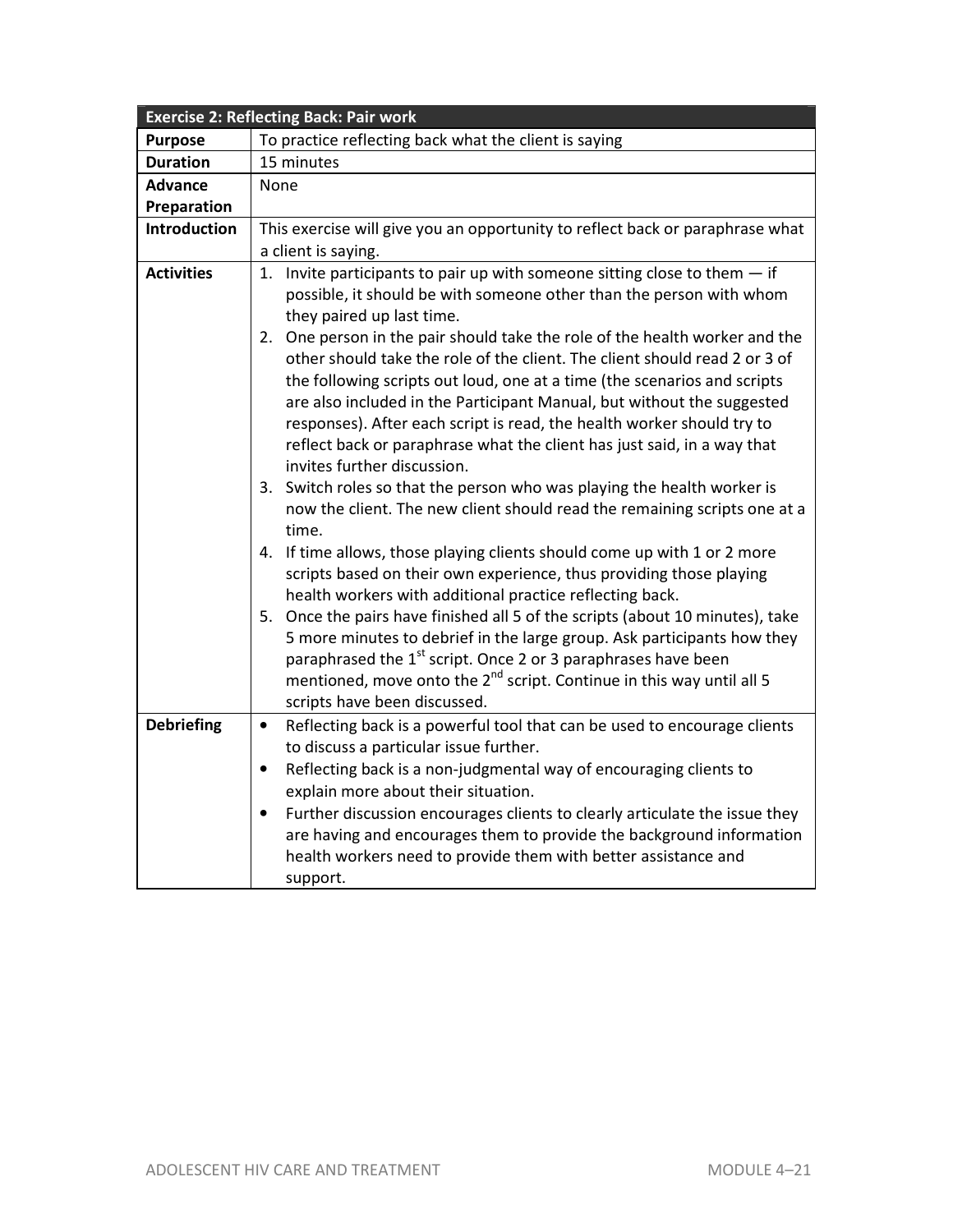| <b>Exercise 2: Reflecting back: Pair work</b>                                                                                                                                                                                                                                                                                                        |                                                                                                                                                                                                                                                                                                                                                                |
|------------------------------------------------------------------------------------------------------------------------------------------------------------------------------------------------------------------------------------------------------------------------------------------------------------------------------------------------------|----------------------------------------------------------------------------------------------------------------------------------------------------------------------------------------------------------------------------------------------------------------------------------------------------------------------------------------------------------------|
| <b>Possible answers for trainers</b>                                                                                                                                                                                                                                                                                                                 |                                                                                                                                                                                                                                                                                                                                                                |
| <b>Scenario and script</b>                                                                                                                                                                                                                                                                                                                           | What the health worker can say<br>to reflect back                                                                                                                                                                                                                                                                                                              |
| You are the mother of a 15-year-old male ALHIV.<br>You initiate the counseling session with the health<br>worker by saying:<br>"Two days ago, I found my son, I__, looking at<br>pornographic magazines. I'm not sure how I<br>feel about this."                                                                                                     | "It sounds to me like you're not<br>sure if it's normal or<br>inappropriate for adolescent boys<br>to look at pornographic pictures."                                                                                                                                                                                                                          |
| You are a 16-year-old ALHIV. When the health<br>worker asks you how you are doing today, you say:<br>"I'm not doing very well. I'm actually glad to be<br>here today because it means I don't have to be<br>at school. I really don't like going to school."                                                                                         | "I hear you saying that you don't<br>like going to school."                                                                                                                                                                                                                                                                                                    |
| You are the aunt of a 15-year-old female ALHIV<br>whom you have accompanied to the clinic today.<br>You step into the health worker's office without<br>your niece and explain the following:<br>"I think my niece, who is here today for her<br>appointment, has an older boyfriend who is<br>buying her new clothes and perfumes."                 | "It sounds like you think your<br>niece has an older boyfriend." (If<br>she does not continue, consider<br>asking how she feels about this.<br>If she says she is concerned, ask<br>why this concerns her).                                                                                                                                                    |
| You are a 16-year-old female client who has been<br>coming to the ART clinic since you were a child.<br>Today at your appointment, you tell the health<br>worker:<br>"I know that you wanted me to tell my<br>boyfriend that I have HIV, but the time just<br>hasn't been right to tell him yet."                                                    | "It sounds like you are having a<br>difficult time disclosing your HIV-<br>status to your boyfriend." (Pause<br>for a moment to see if she tells<br>you more. If she doesn't say<br>anything, ask her about her plan<br>for disclosure as a way of<br>encouraging her to talk more<br>about her barriers to disclosure<br>and how she might overcome<br>them). |
| You are a 17-year-old female. When the health<br>worker asks you how you are doing today, you say:<br>"I'm finishing school next month. I have to<br>admit, although I'm looking forward to school<br>being over, I'm also a bit worried about what<br>I'm going to do next. I haven't yet been<br>accepted to a university and I don't have a job." | "It sounds like you are concerned<br>that you might not get into<br>University." (Pause for a<br>moment. If she doesn't discuss<br>this further, ask her what she will<br>do if she is not accepted into<br>University).                                                                                                                                       |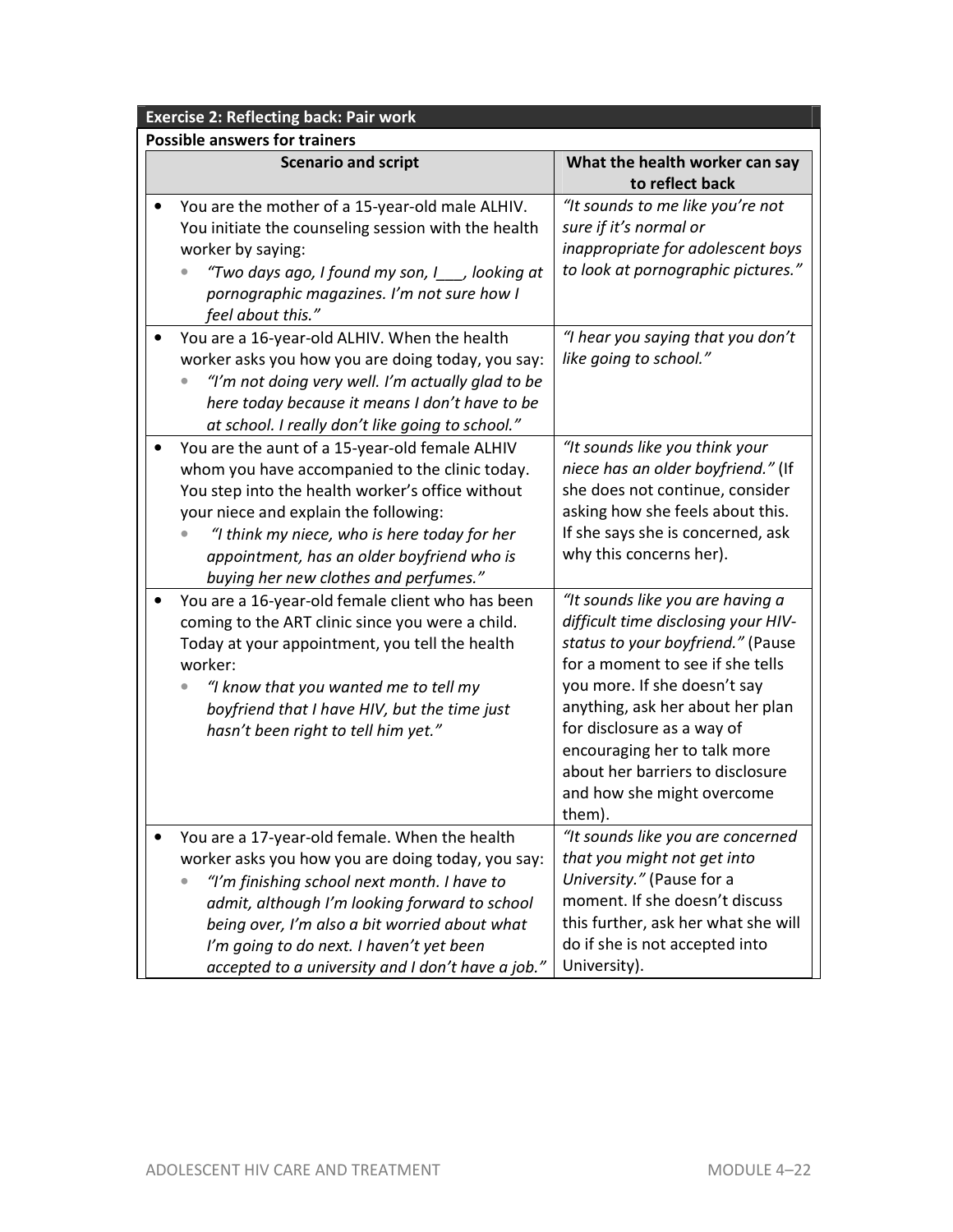

# **Trainer Instructions**  Slides 44–51

**Step 14:** Explain "Skill 5: Empathize — show that you understand how the client feels."

After providing a brief overview of this skill, use the examples in the slides to give participants an opportunity to practice using the skill (working as a large group — there is no need to break into small groups).



# **Make These Points**

- The use of empathy shows that the health worker understands how the client feels and encourages the client to discuss the issue further.
- Empathy should be used when a client expresses a highly emotional statement. If a statement is not an emotional one, then it would be more appropriate to use "Skill 4: Reflect back what the client is saying".

# **Skill 5: Empathize — Show That You Understand How the Client Feels**

Empathy is when one person is able to comprehend (or understand) what another person is feeling. Empathy is not the same as sympathy — sympathy implies that you pity or feel sorry for the other person.

Showing empathy helps encourage clients to discuss issues further. For example, if a client says, *"I just can't tell my partner that I have HIV!,"* the health worker could respond by saying, *"It sounds like you might be afraid of your partner's reaction."* Or if a visibly upset client says: *"My partner argues with me all the time about using condoms! I'm so sick of fighting with him,"* the health worker could respond by saying: *'That must be really upsetting. It sounds like you feel very frustrated with him.*" If, on the other hand, the health worker responds with a factual question like, *"How often do you have these kinds of fights about condoms?*," the client may feel that the health worker does not understand because his or her response was not in reference to the client's underlying feelings.

**Empathy is used to respond to emotional statements.** When empathizing, the health worker identifies and articulates the emotions behind a client's statement. This is different from "Skill 4: Reflect back what the client is saying," which is used to summarize a conversation that is primarily factual.

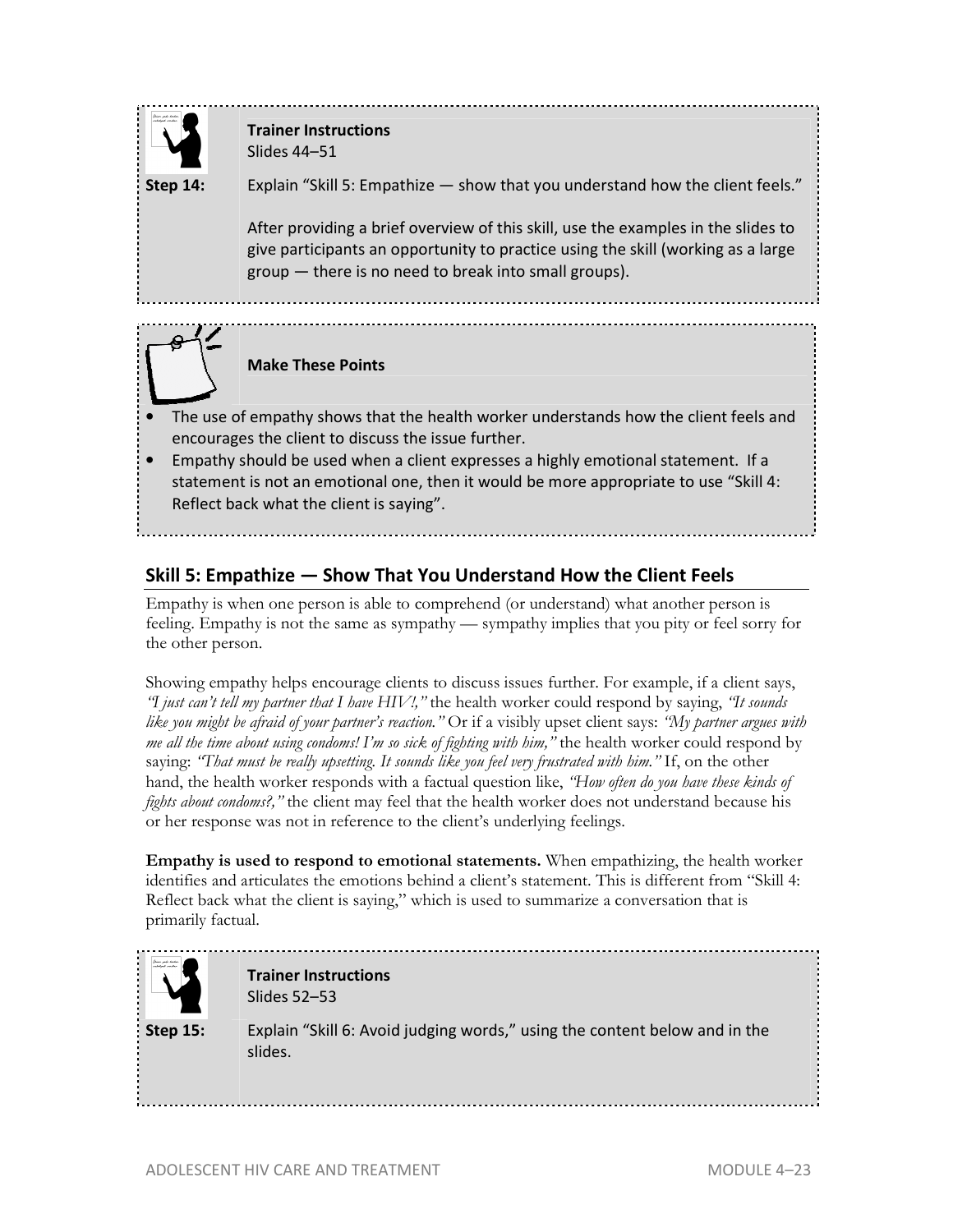Start by explaining what we mean by "judging words" and then use the slides to give participants an opportunity to reword questions so that they are neither judging nor leading.

If time allows, demonstrate the role plays about judging words in the content below with a co-trainer and ask participants to comment.

# **Make These Points**

• Health workers should avoid phrasing questions in a way that is judging and should avoid asking questions that lead the client to respond in a certain way. Questions that do not lead or judge are more likely to encourage the client to respond accurately.

# **Skill 6: Avoid Judging Words**

Judging words are words like: *right, wrong, well, badly, good, enough,* and *properly*. If a health worker uses judging words when asking questions, adolescent clients may feel that they are in the wrong or that they need to respond in a certain way to avoid disappointing the health worker. Health workers should also avoid phrasing questions in a way that is judging, which means asking questions that lead the client to respond in a certain way because they are scared to disappoint the health worker. Examples of what **NOT** to do:

|         | Examples of using judging words                                                                                                                                       |
|---------|-----------------------------------------------------------------------------------------------------------------------------------------------------------------------|
| HW:     | Did you listen to me and use a condom?                                                                                                                                |
| Client: | Um. yes.                                                                                                                                                              |
| HW:     | Did you take your medicine correctly (or properly)?                                                                                                                   |
| Client  | I think so.                                                                                                                                                           |
| HW:     | Didn't you understand what I told you about taking your medicine?                                                                                                     |
| Client: | I don't know, I think so.                                                                                                                                             |
| HW:     | Did you follow my recommendation to talk to your mother about your HIV-<br>status? (Or: Did you do the right thing and talk to your mother about your<br>HIV-status?) |
| Client: | Well, yes, I tried to talk to her                                                                                                                                     |

Notice in these examples that the client has not fully responded to the health worker's questions. Instead, the health worker is making the client uncomfortable. In such situations, it is quite likely that the client will give the health worker a misleading response because he or she fears being judged.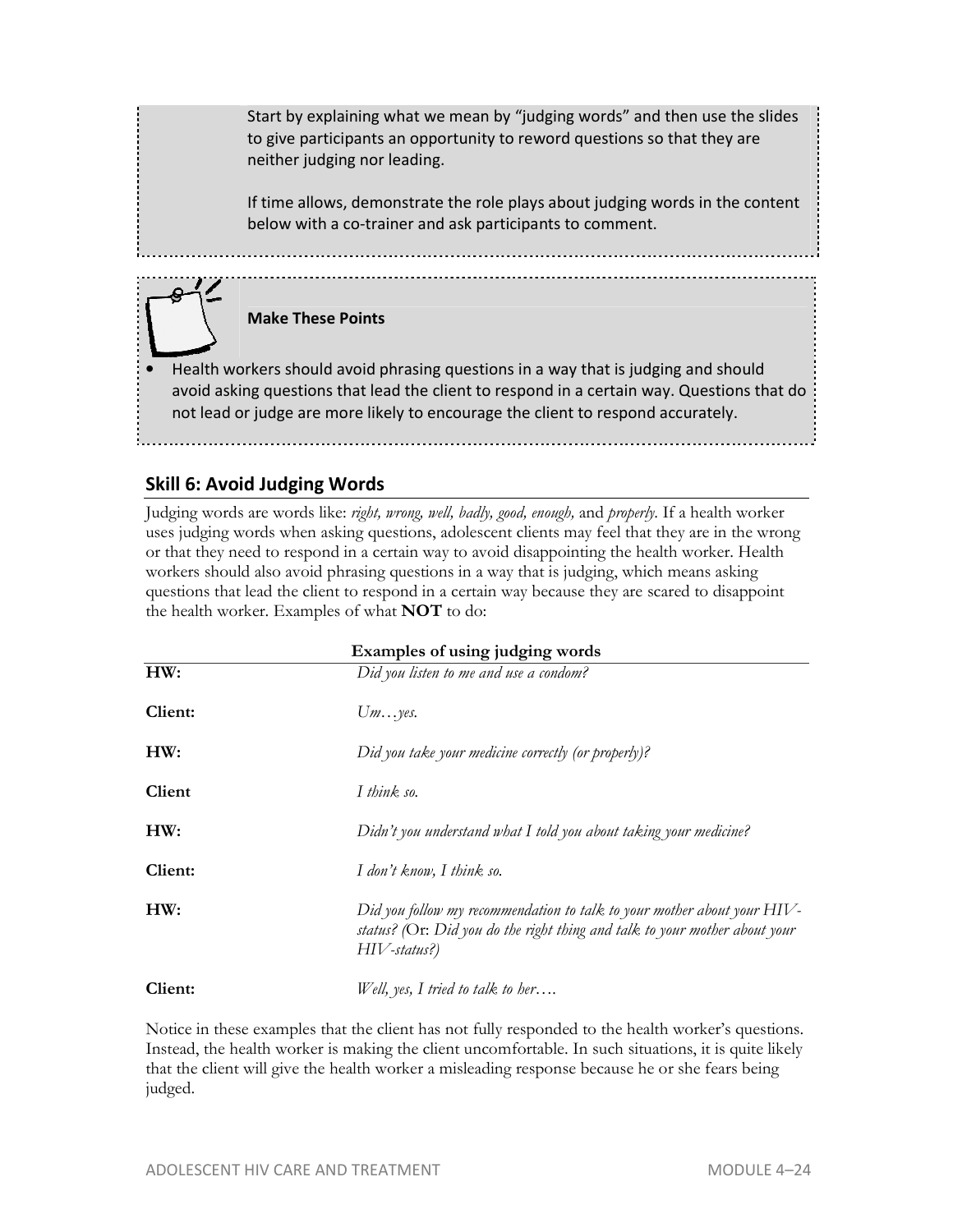Note that the client may use judging words and that this is acceptable (for example, *"I was not brave enough to talk to my mother. I only told my sister."*) When a client uses judging words, do not correct him or her and do not agree with the client either. Instead, your response should aim to build the client's confidence through praise. For example, *"I am impressed that you were able to talk with your sister. That is a big step."*

More examples using open-ended questions and avoiding judging words:

| Examples of using non-judging words |                                                                                                                                                                                                             |
|-------------------------------------|-------------------------------------------------------------------------------------------------------------------------------------------------------------------------------------------------------------|
| HW:                                 | What form of family planning, if any, did you use the last time you had sex?                                                                                                                                |
| HW:                                 | How many times in the last 3 days have you taken your $ARVs$ ?                                                                                                                                              |
| HW:                                 | When do you usually take your medicines? How do you take them (with<br>water? with food?, etc.)? What has been your experience with taking ART?<br>What problems, if any, have you had taking your $ARVs$ ? |
| HW:                                 | Can we go back to our discussion about disclosure? Who have you told about<br>your HIV test result since your last visit?                                                                                   |

**Note:** Sometimes a health worker needs to use "good" judging words to build a client's confidence and to recognize and praise him or her for doing the right thing.

| Example of using judging words to build confidence |                                                                                 |
|----------------------------------------------------|---------------------------------------------------------------------------------|
| HW:                                                | You are doing a great job remembering to come to your appointments.             |
| HW:                                                | You are doing the right thing for yourself and your baby by taking your<br>ARVs |
| (kiam polo konkor<br>nabokpak nendar               | <b>Trainer Instructions</b><br>Slides 54–56                                     |
| Step $16$ :                                        | Explain "Skill 7: Help the client set goals and summarize each counseling       |

session," using the content below and in the slides.

...................................



**Make These Points**

• "Skill 7: Help the client set goals and summarize each counseling session" is a chance to work with the client to develop next steps and to reiterate key points from the session.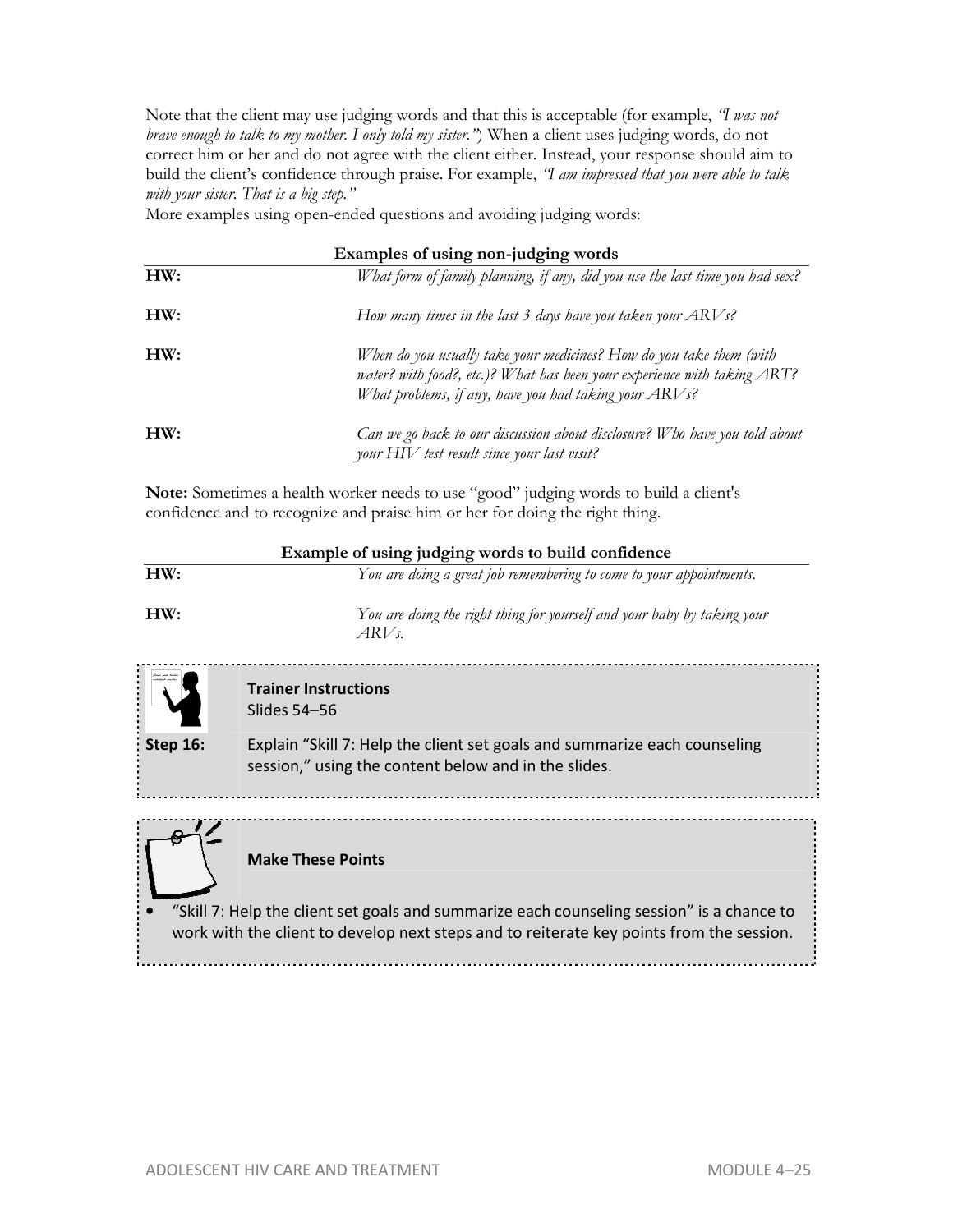# **Skill 7: Help the Client Set Goals and Summarize Each Counseling Session**

Toward the end of a session, the health worker should work with the adolescent client to come up with "next steps" and to summarize the session:

- **Develop "next steps"**: The health worker could initiate this part of the discussion by saying, *"Okay, now let's think about the things you will do this week based on what we talked about."* To help the client develop a more specific plan, the health worker could ask:
	- *What do you think might be the best thing to do?*
	- *What will you do now?*
	- *How will you do this?*
	- *Who might help you?*
	- *When will you do this?*
- **Summarize the client's plan and review next steps**: The health worker could say, *"I think we've talked about a lot of important things today.* (List main points.) *We agreed that the best next steps are to \_\_\_\_\_\_\_\_\_\_\_\_\_\_\_\_\_\_\_. Does that*

*sound right? Let's plan a time to talk again soon."* 

- **Give the client a chance to ask questions**.
- **Make referrals**, if needed.
- Make an appointment for return visit: Discuss when the client will return and make sure he or she has an appointment.
- **Record key points of the session and next steps in the client's clinical notes.**

**Note:** "Motivational interviewing" is a technique that aims to help clients identify and change behaviors that may be placing them at risk of developing health problems or may be preventing optimal management of a chronic condition. All of the listening and learning skills just covered are used in motivational interviewing. Additional information about motivational interviewing can be found in *Appendix 4E: Motivational Interviewing.*



# **Trainer Instructions**  Slides 57–58

**Step 17:** Use the following section entitled "Tips for Counseling Adolescents" to discuss some general counseling techniques to bridge communication gaps with adolescents. Use this section to transition to Exercise 3, which wraps up the module.

> Refer participants to *Appendix 4F: Common Counseling Scenarios*, which can be used as reference, for in-depth study, or — if teaching a more advanced group — as part of your presentation.

#### **Next steps and goals should:**

- Be developed by the health worker and client together
- Empower the client to achieve what he or she wants by agreeing to realistic short- and long-term goals and actions
- Provide direction and must be results-oriented
- Be clear enough to help the client measure his or her own progress (people feel good when they achieve something they have set out to do)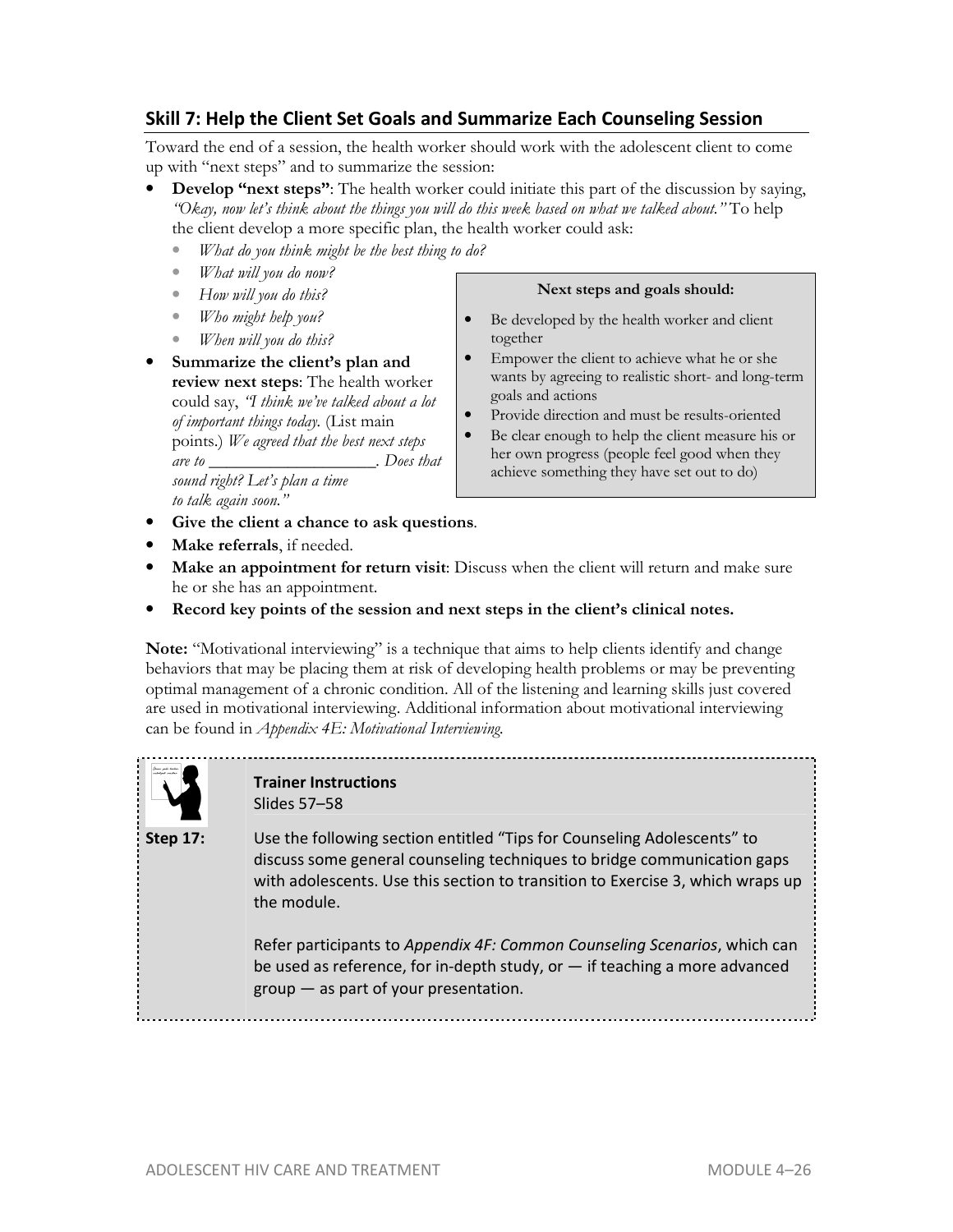# **Make These Points**

• Even with training, health workers will not be able to perfectly address all of the communication challenges they encounter with adolescent clients. It is important to remember that even the most experienced counselors make mistakes and that everyone gets better with practice and over time.

# **Tips for Counseling Adolescents**

- Involve adolescents in their care! (Of course, their involvement should be appropriate given their interest level and developmental stage.)
- Assess each adolescent's emotional and developmental level (including level of understanding, capacity to express him- or herself, and capacity for self-care). This will help ensure that expectations of the adolescent are appropriate.
- Keep in mind the changing capacities of each adolescent.
	- With very young adolescents, the focus of the counseling session is generally on the caregiver.
	- As adolescents get older, their understanding and ability to express themselves continually improve and the focus shifts away from the caregiver.
	- However, because of differences between adolescents, it is important that counseling is always adapted to the needs of each particular adolescent.
- Find out what the adolescent knows and be guided by the questions he or she asks.
- Listen to ALHIV, reflect back their feelings, offer empathy, and show that you care about what they are going through. ALHIV may be angry, depressed, or afraid — especially after learning about their diagnosis.
- Encourage them to ask questions to check their understanding.
- Be aware of each adolescent's attention span. (Younger adolescents will usually lose interest more quickly than older adolescents.)
- Watch the adolescent's body language to determine if he or she is taking in the information (for example, fidgeting, slumping, changing the subject, or falling asleep are indications he or she is not). If the adolescent is inattentive, stop and try again at a later time.
- Schedule adolescents to see the health worker with whom they best get along/relate. Sometimes an adolescent will feel more comfortable with one particular health worker than with another. Use the skills, strengths, and approaches of different health workers on the multidisciplinary team to meet clients' needs.

Advice on dealing with difficult counseling scenarios can be found in *Appendix 4F: Common Counseling Scenarios*.



### **Trainer Instructions**  Slides 59–64

**Step 18:** Lead participants through Exercise 3, which will provide them with an opportunity to practice the 7 listening and learning skills.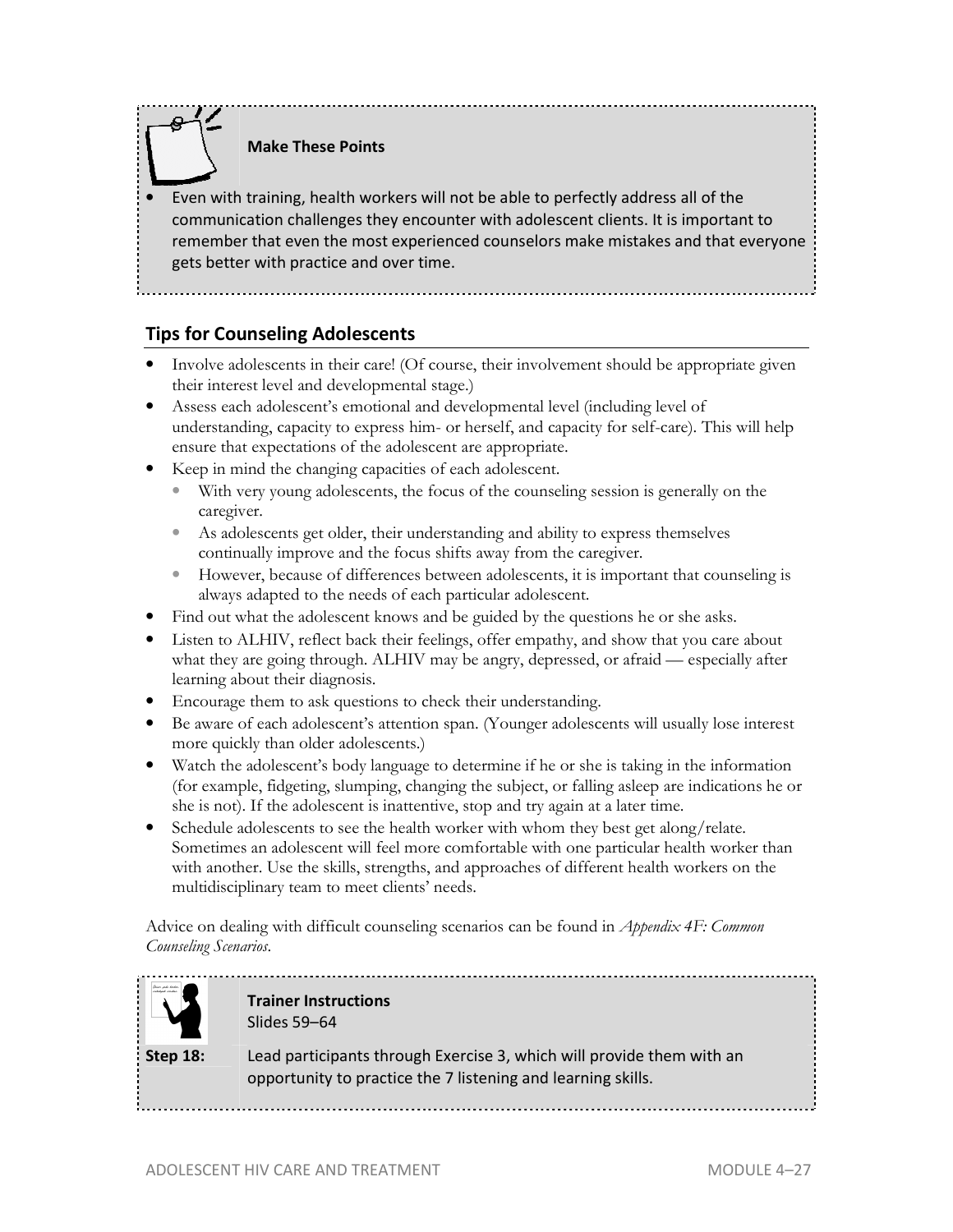|                   | Exercise 3: Practice Listening and Learning Skills: Case studies in small groups and large                                               |
|-------------------|------------------------------------------------------------------------------------------------------------------------------------------|
| group discussion  |                                                                                                                                          |
| <b>Purpose</b>    | To provide participants with an opportunity to gain experience using<br>listening and learning skills with adolescent clients            |
| <b>Duration</b>   | 75 minutes                                                                                                                               |
| <b>Advance</b>    | Read through and adapt the case studies as needed.<br>$\bullet$                                                                          |
| Preparation       | (If opting to do Part 1) Identify an experienced participant or a co-<br>$\bullet$                                                       |
|                   | trainer to demonstrate how to use the listening and learning skills using                                                                |
|                   | the case study below.                                                                                                                    |
|                   | Encourage participants to review Appendix 4D: Listening and Learning<br>$\bullet$                                                        |
|                   | Skills Checklist.                                                                                                                        |
| Introduction      | A health worker's manner of communicating with adolescent clients plays                                                                  |
|                   | an essential part in determining whether his or her clients listen and act on                                                            |
|                   | the information they are given. Remember that a good communicator                                                                        |
|                   | should:                                                                                                                                  |
|                   | Use helpful non-verbal communication.<br>$\bullet$                                                                                       |
|                   | Actively listen and show interest in the client.<br>$\bullet$                                                                            |
|                   | Ask open-ended questions.<br>$\bullet$                                                                                                   |
|                   | Reflect back what the client is saying.<br>$\bullet$                                                                                     |
|                   | Empathize - show that you understand how the client feels.<br>$\bullet$                                                                  |
|                   | Avoid words that sound judging.<br>$\bullet$                                                                                             |
|                   | Help the client set goals and summarize each counseling session.                                                                         |
| <b>Activities</b> | (Optional) Part 1: Trainer Demonstration                                                                                                 |
|                   | Invite a co-trainer or volunteer from the group (if possible, someone with                                                               |
|                   | counseling training and experience) to role play the client as the trainer                                                               |
|                   | demonstrates the basic listening and learning skills.                                                                                    |
|                   | 1. Place 2 chairs facing each other in such a way that all participants can<br>easily observe the role play.                             |
|                   | 2. Ask participant to use Appendix 4D: Listening and Learning Skills                                                                     |
|                   | Checklist as they observe the basic listening and learning skills                                                                        |
|                   | demonstration.                                                                                                                           |
|                   | The trainer (or a participant with counseling skills) and the co-trainer (or<br>3.                                                       |
|                   | volunteer) should then take about 5 minutes to role play the following                                                                   |
|                   | scenario. They should try to demonstrate 3 or 4 of the listening and                                                                     |
|                   | learning skills just discussed in this session (more if there is enough                                                                  |
|                   | time).                                                                                                                                   |
|                   | Note: The demonstration should take no more than 5 minutes. The                                                                          |
|                   | objective of this part of the exercise is to demonstrate how to do the                                                                   |
|                   | role plays, not to demonstrate how an entire counseling session should                                                                   |
|                   | proceed.                                                                                                                                 |
|                   |                                                                                                                                          |
|                   | G___, who has had HIV since she was a baby, has been coming to your<br>clinic ever since you can remember. G___ is now 19 years old and, |
|                   | while at clinic today, she asked for a pregnancy test. Although she has                                                                  |
|                   | had the same boyfriend since she was 14, she looks upset when you                                                                        |
|                   | tell her that the test result is positive.                                                                                               |
|                   |                                                                                                                                          |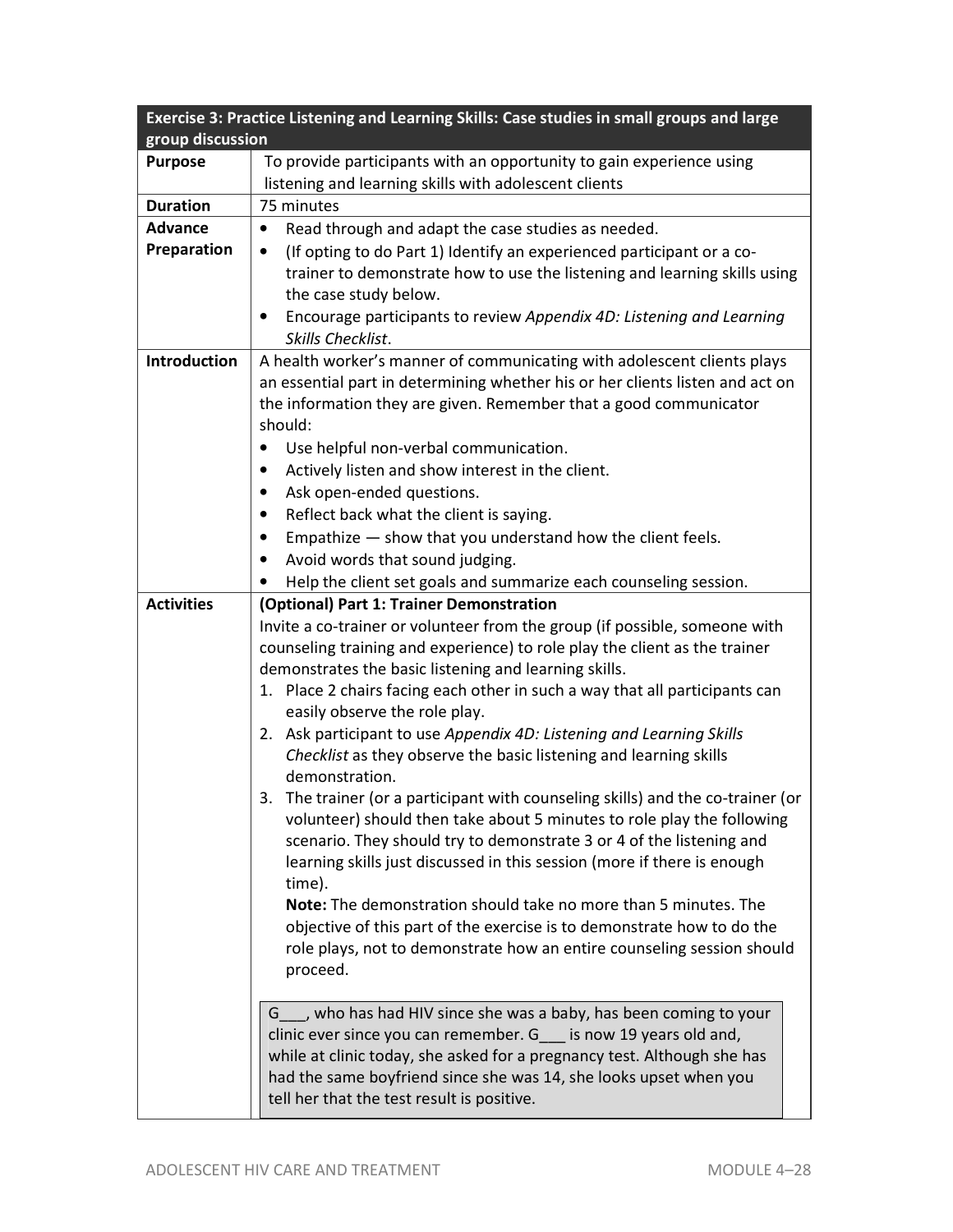| 4. Take 5 minutes to debrief with participants using Appendix 4D:<br>Listening and Learning Skills Checklist.<br>5. Ask participants to share their observations and suggestions.<br>(Optional) Encourage participation by the adolescent co-trainer, who<br>6.<br>can act as the adolescent client in the trainer demonstration. Ask the<br>following questions to encourage discussion:<br>How did you feel during this exercise? Were you satisfied with how<br>$\bullet$<br>the health worker tried to build rapport with you?<br>What did he or she do well?<br>$\bullet$<br>What could he or she have done differently?<br>$\bullet$<br>What else could he or she have done to effectively communicate<br>$\bullet$                                                                                                                                                                                                                                                                                                                                                                                                                                                                                                                                                                                       |
|-----------------------------------------------------------------------------------------------------------------------------------------------------------------------------------------------------------------------------------------------------------------------------------------------------------------------------------------------------------------------------------------------------------------------------------------------------------------------------------------------------------------------------------------------------------------------------------------------------------------------------------------------------------------------------------------------------------------------------------------------------------------------------------------------------------------------------------------------------------------------------------------------------------------------------------------------------------------------------------------------------------------------------------------------------------------------------------------------------------------------------------------------------------------------------------------------------------------------------------------------------------------------------------------------------------------|
| with you?<br><b>Part 2: Small Group Work</b><br>7. Break participants into groups of 3. Assign 1 of the 3 case studies that<br>appear below and in the Participant Manual to each of the groups.<br>8. Next:<br>Ask each small group to identify a health worker/counselor, a client,<br>and an observer for their case study.<br>Suggest that the health workers initiate the discussion with the<br>$\bullet$<br>clients as they would in the clinic setting.<br>Explain that the health workers and clients will be given about 5<br>$\bullet$<br>minutes for their sessions. The health workers should use as many<br>of the listening and learning skills as they can during this time.<br>Explain that, during the role play, the third person in each group<br>should observe and record on Appendix 4D: Listening and Learning<br>Skills Checklist when he or she notices the health worker use any of<br>the 7 listening and learning skills.<br>9. After 5 minutes, stop the exercise and ask the observers to provide<br>feedback on each of the skills and techniques they observed, using the<br>Listening and Learning Skills Checklist.<br>10. Have the small groups change roles so that another person in each triad<br>is playing the health worker and continue the exercise. The new health |
| worker should pick up the conversation where the previous health<br>worker left off, continuing with the same case study.<br>11. Again, stop the exercise after 5 minutes and ask the observers to give<br>feedback on each of the skills they observed. If there is enough time,<br>resume the role plays a third time so that the last person in the triad<br>has an opportunity to play the role of the health worker.<br>12. Trainers should circulate around the room during the role plays to<br>ensure that participants are using the 7 listening and learning skills and<br>that they are providing accurate and appropriate support and advice.                                                                                                                                                                                                                                                                                                                                                                                                                                                                                                                                                                                                                                                       |

**Note:** During the demonstration, use the listening and learning skills to find out what G\_\_\_ thinks about being pregnant, how she feels this affects her future, and if and how she is going to tell her partner and

family. Make sure that you are NOT judgmental!)

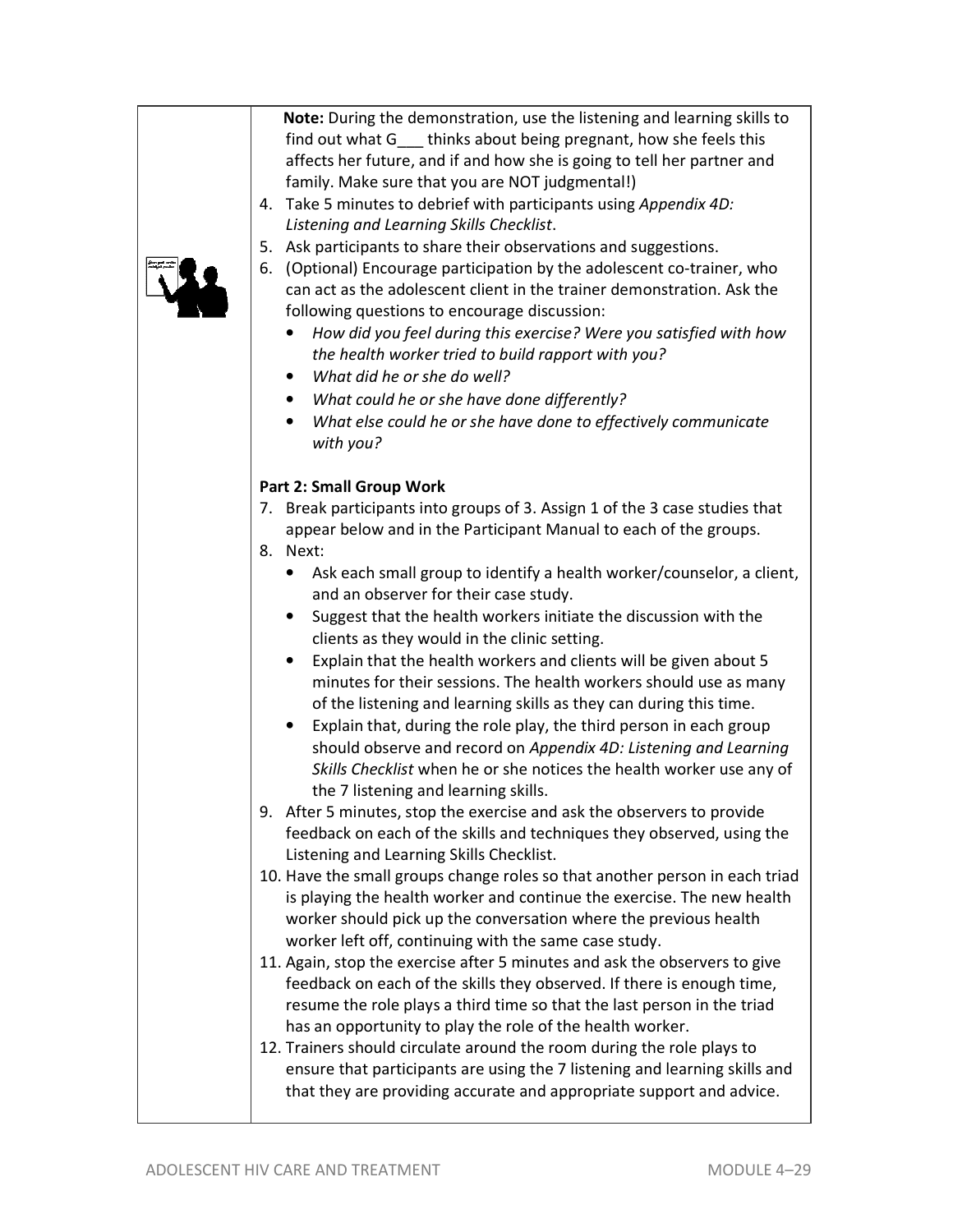|                   | <b>Part 3: Large Group Discussion</b>                                                                                                                                                                               |
|-------------------|---------------------------------------------------------------------------------------------------------------------------------------------------------------------------------------------------------------------|
|                   | 13. Depending on the time available, ask some groups to perform their case<br>study in front of the large group while the other participants observe<br>using Appendix 4D: Listening and Learning Skills Checklist. |
|                   | The trainer should debrief after each role play by asking the group:<br>What did the health worker do to build trust and rapport with the<br>client?                                                                |
|                   | Which listening and learning skills worked well?                                                                                                                                                                    |
|                   | Which listening and learning skills were not used? Could they have<br>been used? If so, how?                                                                                                                        |
|                   | 14. Record key points on a flip chart and lead an interactive discussion<br>pointing out strengths and possible ways of improving listening and<br>learning skills.                                                 |
| <b>Debriefing</b> | Summarize the key points from the group feedback.                                                                                                                                                                   |
|                   | Remind participants that improving listening and learning skills takes<br>practice as well as continuous self-exploration.                                                                                          |

# **Exercise 3: Practice Listening and Learning Skills: Case studies in small groups and large group discussion**

# **Case Study 1:**

M<sub>s</sub> is an 18-year-old client you see regularly at the ART clinic. He tells you that he has a male partner he sees on the weekends. He also tells you that he is very worried that his family and friends at school will find out that he is HIV infected. *How do you counsel M\_\_\_?*

# **Key points for trainers: M\_\_\_**

- Ensure you use listening and learning skills to encourage M\_\_\_ to discuss not only his issues around disclosure but also the fact that his primary partner is a male. In a heterosexual world, many people who have same-sex partners are very aware of the discrimination they will likely face if their sexual preference becomes known.
- M\_\_\_ will need reassurance around confidentiality.
- Given that M is "worried" and "scared," the counselor will need to exhibit empathy skills ("Empathize — show that you understand how the client feels") as well as the other listening and learning skills.
- If it doesn't come up in conversation, use open-ended questions to ask if there is a threat to M\_\_\_'s safety — either from his partner (domestic violence) or from family or friends at school who could potentially become violent if faced with a homosexual couple (bias crime).

# **Case Study 2:**

P\_\_ is a 12-year-old girl who acquired HIV perinatally. Her mother died when she was 5 and she has been living with her grandmother ever since. Her grandmother does not like to talk about P\_\_\_'s HIV-status and none of P\_\_\_'s friends know she has HIV. When you speak to P<sub>\_\_\_</sub>, she doesn't say anything and keeps looking at the floor with her arms crossed. *How do you counsel P\_\_\_?*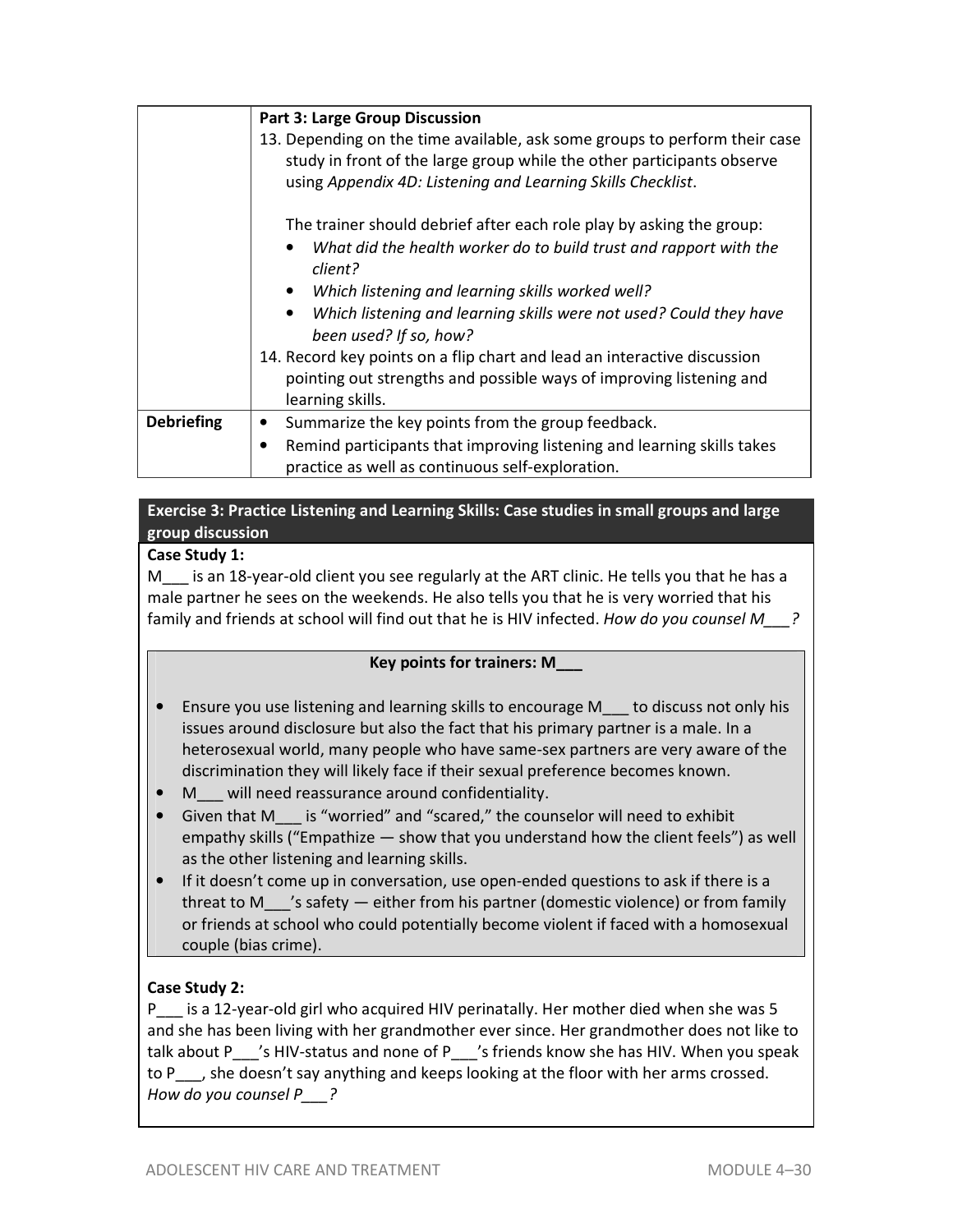# **Key points for trainers: P\_\_\_**

- You want to get P\_\_\_ to trust you. Assuming she likes and trusts the health worker, she will eventually open up and discuss why she is so angry. Start with general questions (open-ended, of course) to encourage her to talk about herself (for example, "What's your favorite subject in school?").
- The key is to establish trust  $-$  i.e., a key listening and learning skill for today's session with P\_\_\_ is "Actively listen and show interest in the client." Once she sees that you are interested in her and can be trusted, then you can use empathy ("Empathize show that you understand how the client feels") to ask, for example, *"P\_\_\_, you seem angry today, would you mind telling me why?"*

## **Case Study 3:**

G\_\_\_ is a 16-year-old young man who tested positive for HIV 4 weeks ago. When you see him at the clinic today, he appears upset. He says that he hasn't told anyone about his HIVstatus, that he isn't doing well in school, and that he feels really angry most of the time. His girlfriend is threatening to break up with him because of his moodiness. When you ask him questions, he gives you short responses in an angry voice. *How do you counsel G\_\_\_?*

#### **Key points for trainers: G\_\_\_**

- You want to let G\_\_\_ know that anger is a normal part of coming to terms with his HIV-status.
	- If you (as the health worker) have met G\_\_\_ previously (maybe you were the health worker who gave him the test result 4 weeks ago), then you might be able to start this session using your empathy skills ("Empathize — show that you understand how the client feels"). First, acknowledge his anger. Reassure him that this is normal, but then ask, for example, *"What do you think is making you feel so angry right now?"*
	- If you are meeting G\_\_\_ for the first time, you may want to just start with getting to know him by asking open-ended questions before using your empathy skills.
- G\_\_\_ may not be ready to talk. If he isn't, ensure that you've communicated to him that you care (through "Use of helpful non-verbal communication," "Actively listening and showing interest," and "Reflecting back what the client is saying").
- When you summarize the counseling session with him, make a follow-up appointment and make sure he knows how to find you if he wants to come in before that date.



#### **Trainer Instructions**  Slide 65

**Step 19:** Allow 5 minutes for questions and answers on this session.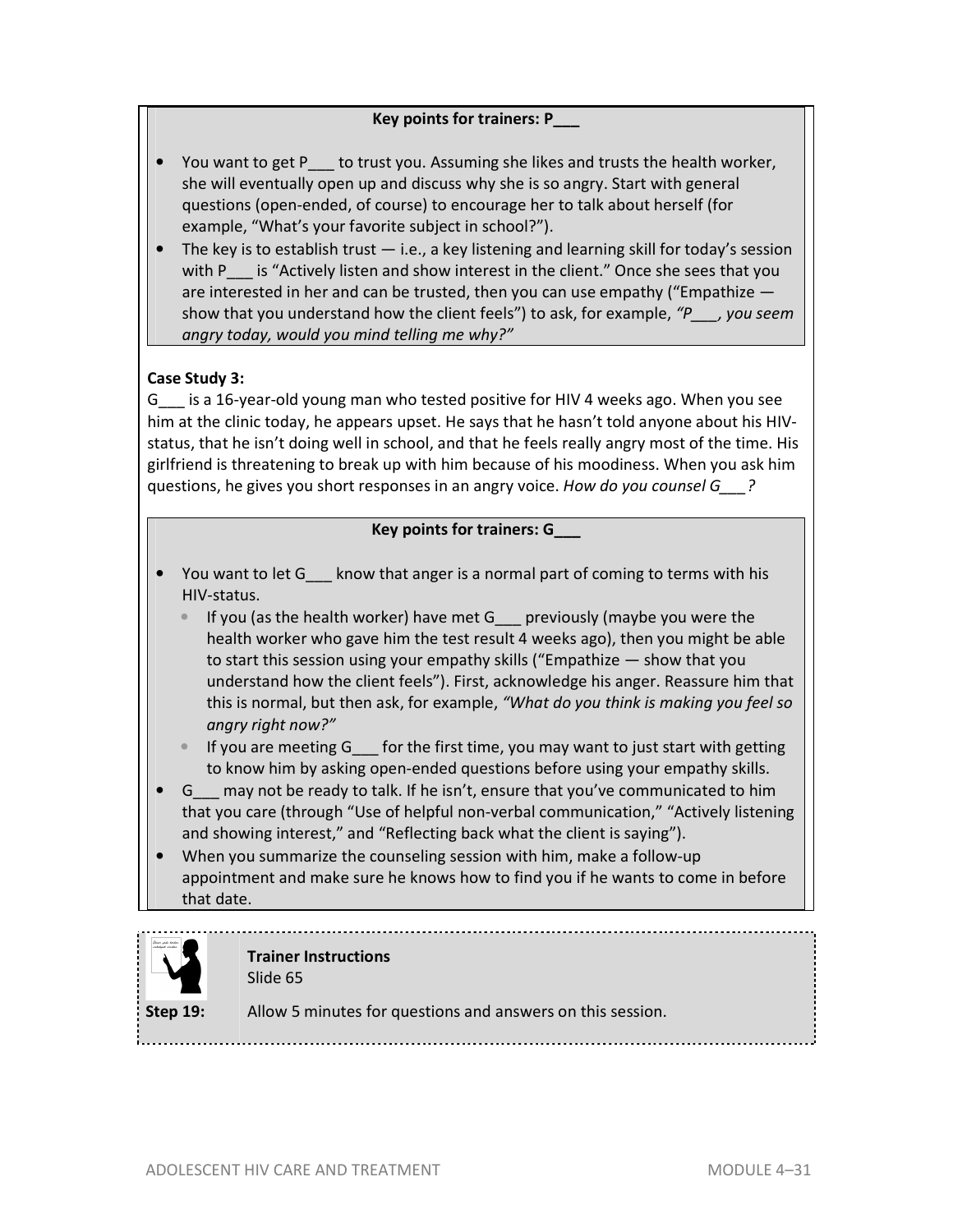|                 | <b>Trainer Instructions</b><br>Slides 66–68                                                                                  |
|-----------------|------------------------------------------------------------------------------------------------------------------------------|
| <b>Step 20:</b> | Ask participants what they think the key points of the module are. What<br>information will they take away from this module? |
| Step 21:        | Summarize the key points of the module using participant feedback and the<br>content below.                                  |
| Step 22:        | Ask if there are any questions or clarifications.                                                                            |



- Establishing a comfortable and open relationship is the foundation for communication and education, and it increases the chances that the client will return to the clinic and stay engaged in care.
- When asked by health workers about sensitive issues like sexual activity, adolescents may be reluctant or embarrassed to disclose information because they fear being scolded or mocked.
- When communicating with adolescent clients, it is important to be respectful, to ensure privacy, to maintain confidentiality, to be honest, to use language they understand, and to be open to their ideas and choices — even if they are not the ones you would have wanted them to make.
- Some communication and counseling tips for adolescents are: start the conversation by building rapport and by discussing non-threatening issues, ask indirect questions, and try to reduce stigma around a sensitive issue by normalizing it.
- Younger adolescents sometimes require a more activity-based approach to counseling using storytelling, games, reading, art, etc.
- Good communication is the key component to effective counseling. The 7 key listening and learning skills health workers should always use are:
	- Use helpful non-verbal communication.
	- Actively listen and show interest in the client.
	- Ask open-ended questions.
	- Reflect back what the client is saying.
	- Empathize show that you understand how the client feels.
	- Avoid words that sound judging.
	- Help the client set goals and summarize each counseling session.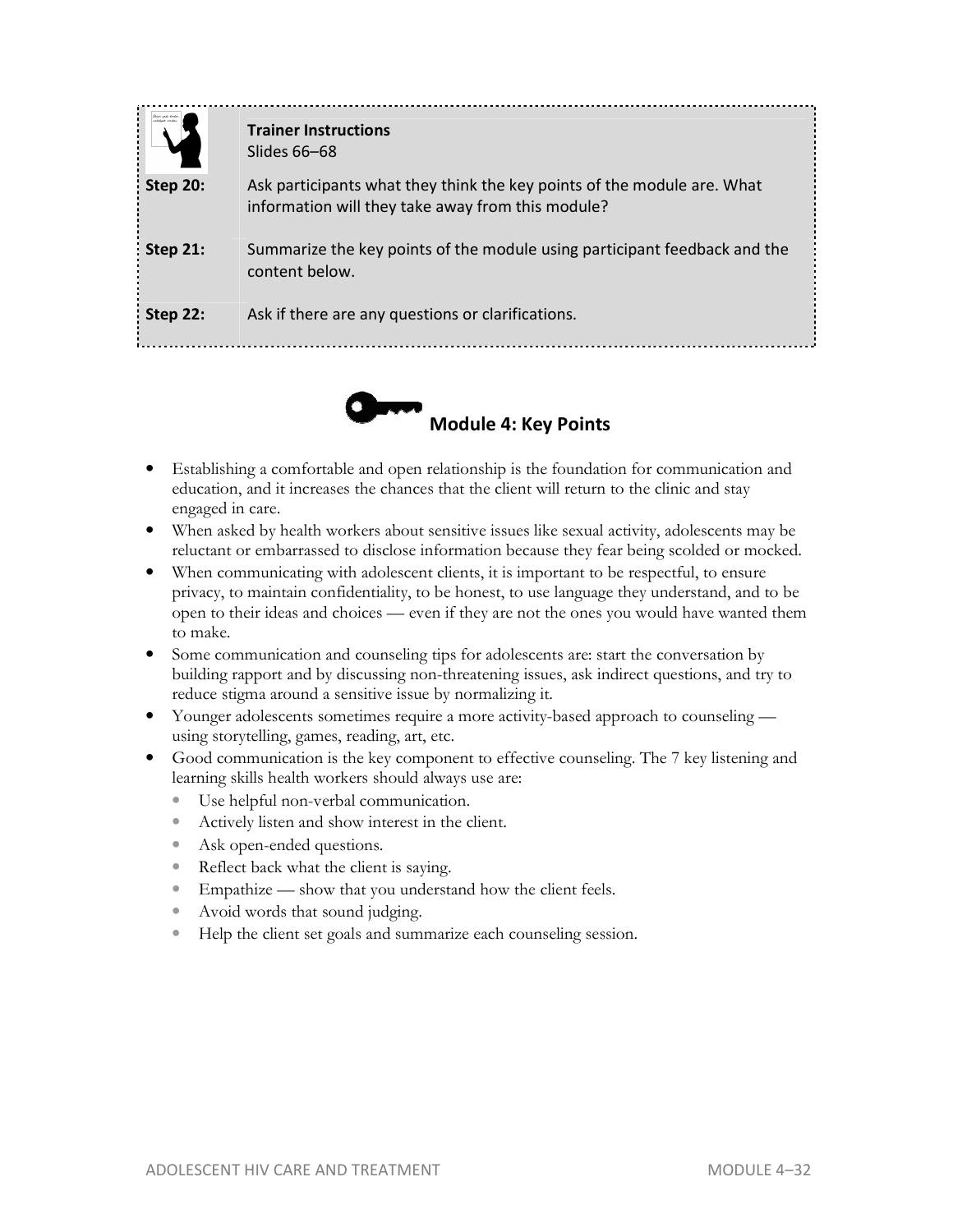# **Appendix 4A: Common Counseling Mistakes<sup>3</sup>**

#### **The "Listening and Learning Skills" are easy to learn but difficult to apply. Some common mistakes include:**

- Not allowing enough time for counseling, which can make it hard for the client to take in all the information and react to it.
- Conducting counseling in a non-private space, like in a corridor or waiting area, or allowing interruptions during the counseling session.
- Controlling the discussion instead of allowing the client to control it and giving him or her time to ask questions and express his or her feelings and needs.
- Judging the client making statements that show the client does not meet the health worker's standards.
- Preaching to the client telling him or her how to behave or how to lead his or her life, for example, saying: *"you never should have trusted that guy, now you have created a big problem for yourself."*
- Labeling the client instead of finding out his or her individual motivations, fears, or anxieties.
- Reassuring the client without even knowing his or her health status for example, telling the client, *"you have nothing to worry about."*
- Not accepting the client's feelings for example, saying *"you shouldn't be upset about that."*
- Advising the client before he or she has enough information or before he or she has had enough time to arrive at his or her own solution.
- Interrogating asking accusatory questions. Questions that start with *"why...?"* can sound accusatory, although the tone makes a difference ("why" questions can also be a way of asking an open-ended question).
- Encouraging dependence increasing the client's need for the health worker's guidance.
- Persuading or coaxing trying to get the client to accept new behavior by flattery or fakery. *"I know you are a good girl and will take your ARVs like I have told you."*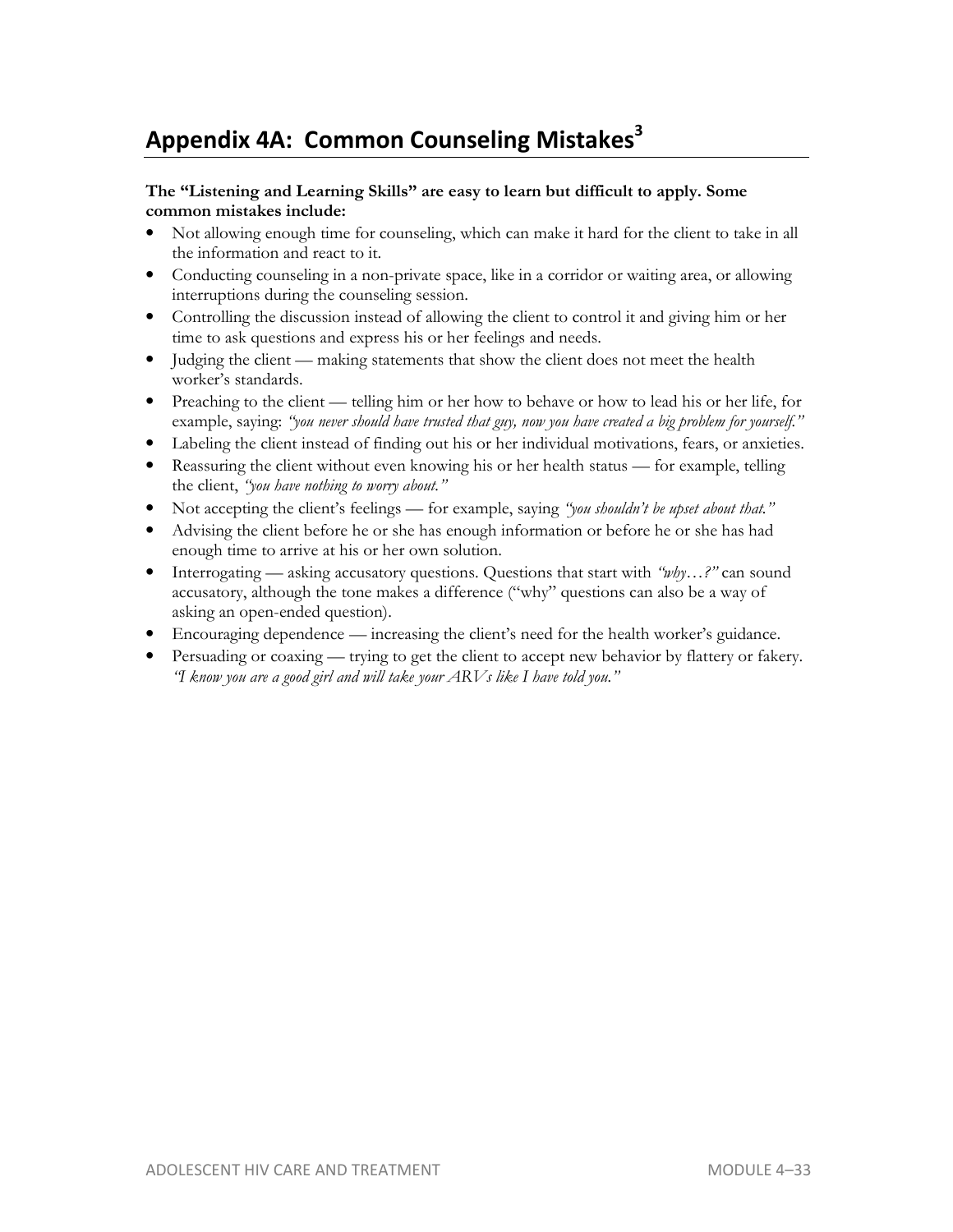# **Appendix 4B: General Tips on How to Talk with Adolescents<sup>5</sup>**

This section presents general guidelines on interacting with adolescents either when providing testing or when providing ongoing care and treatment services. Establishing a comfortable and open relationship (using the listening and learning skills discussed in Session 4.2) is the foundation for good communication. It also increases the chances that a client (and his or her caregivers) will return to the clinic.

The age and developmental stage of the adolescent is critical to the way the health worker should communicate with him or her. Some basic principles about working with adolescents include:

- Make the adolescent feel comfortable from the beginning. Create a comfortable environment by encouraging the adolescent to talk about general things that interest him or her before moving onto specific issues in the client's life. (For example, *Did you hear about the football match last night? How is school going? I like the blouse you're wearing, did you sew it yourself?)*
- Engage and take an interest in the adolescent as a person, and not just in his or her physical condition.
- Meet the adolescent at his or her level. This might mean using creative methods to help adolescents (especially younger ones) feel comfortable and express their feelings, and to make the information being presented more concrete.
- Maintain eye contact.
- Do not ask too many questions.
- Listen attentively.
- Use language that is developmentally appropriate and be direct. Use clear language that is not too technical or complex to understand.
- Avoid falsely reassuring the client and do not impose your personal beliefs on the situation.
- Younger adolescents need the presence of a trusted adult to feel secure. Try involving caregivers and other family members in the counseling process.
- Explain confidentiality and note that there are some situations in which it may be necessary to breach confidentiality.
- Act appropriately and with authority without being an authoritarian.
- Use an interactive, participatory style of communicating. Give the adolescent enough time to explain his or her ideas and decisions to you.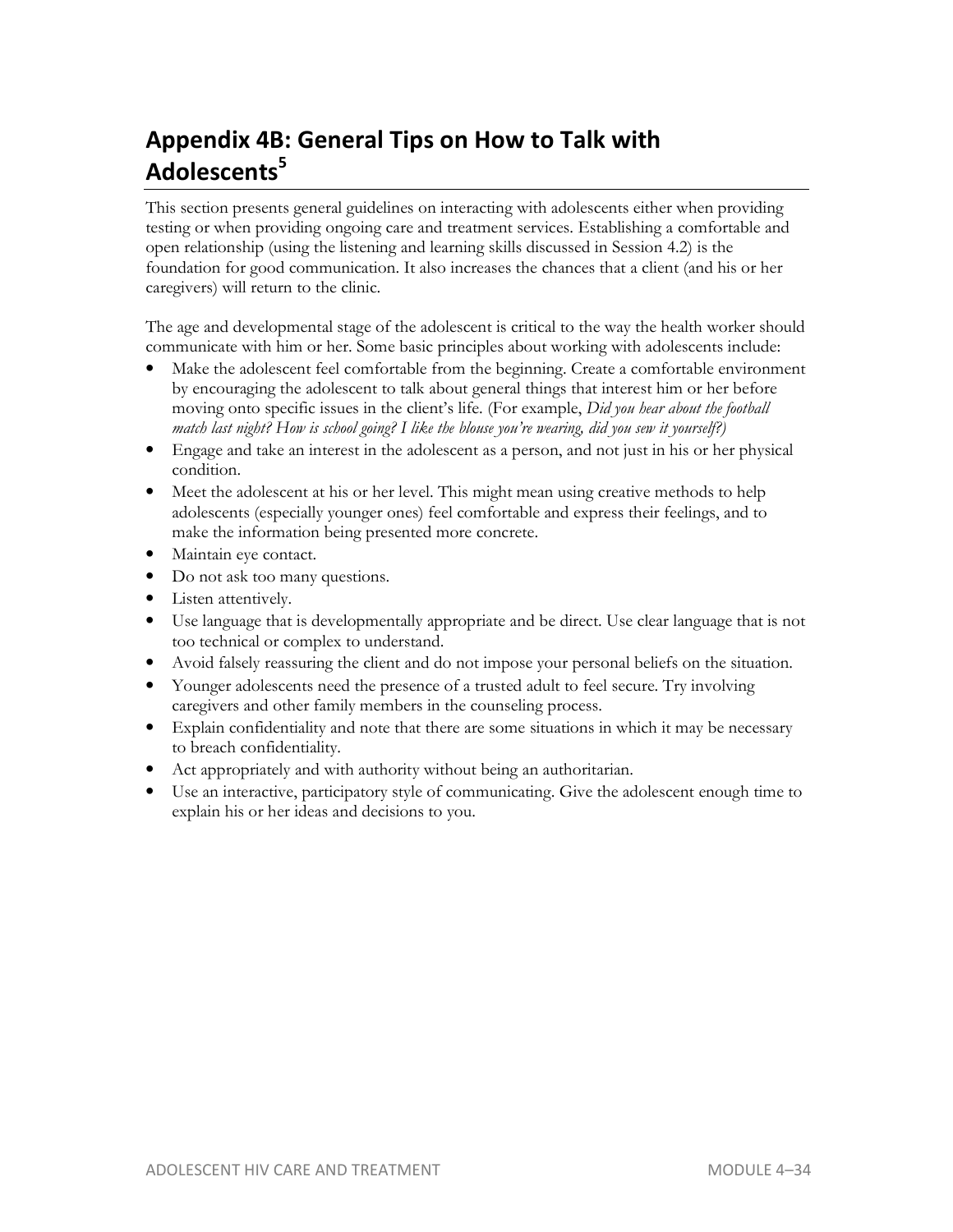# **Appendix 4C: Basic Counseling Guidance for ALHIV**

*Appendix 4B* provides suggested conversational cues or prompts for introducing some core topics related to HIV care and treatment. It should be noted that this is meant to be a simplified framework outlining main discussion points around care and treatment rather than a comprehensive counseling script.

| Counseling ALHIV, Ages 10-12                                                          |                                                                                                                                                              |  |
|---------------------------------------------------------------------------------------|--------------------------------------------------------------------------------------------------------------------------------------------------------------|--|
| Guidance                                                                              |                                                                                                                                                              |  |
| Remember to incorporate the 7 listening and learning skills described in this module. |                                                                                                                                                              |  |
|                                                                                       | Determine disclosure status for younger adolescents and tailor the discussion accordingly. Use the                                                           |  |
|                                                                                       | term "HIV" only if the adolescent knows his or her diagnosis; otherwise, substitute a word such as                                                           |  |
| process (see Module 7).                                                               | "a germ" or "your health" for "HIV" and continue working with caregivers on the disclosure                                                                   |  |
| Give realistic information about the client's health status.<br>$\bullet$             |                                                                                                                                                              |  |
| ٠                                                                                     | At this age, depending on the client's developmental level, it may be appropriate to begin                                                                   |  |
| discussions about HIV.                                                                |                                                                                                                                                              |  |
|                                                                                       | Emphasize that people with HIV can live meaningful lives and have normal relationships.                                                                      |  |
| Help the client deal with possible stigma.                                            |                                                                                                                                                              |  |
| Objectives                                                                            | Script                                                                                                                                                       |  |
| Tell the client that you are                                                          | I want to talk with you about any questions you may have about your $HIV$                                                                                    |  |
| here to address his or her<br>specific questions and                                  | result.<br><b>or</b>                                                                                                                                         |  |
| concerns.                                                                             | I want to talk with you about any questions or concerns you may have about                                                                                   |  |
|                                                                                       | your health and about your care here at the clinic.                                                                                                          |  |
|                                                                                       |                                                                                                                                                              |  |
| Talk about HIV in age-                                                                | What is HIV? (Tailor explanation to the client's response and level                                                                                          |  |
| appropriate terms.                                                                    | of understanding. Key points you may want to include in your                                                                                                 |  |
|                                                                                       | explanation follow).                                                                                                                                         |  |
|                                                                                       | $HIV$ is a germ that lives in your blood and that makes it easier for you to get                                                                             |  |
|                                                                                       | other germs. That means you could get sick if you don't take your medicines or                                                                               |  |
|                                                                                       | if you don't take them correctly. You should know that you can still grow up to                                                                              |  |
|                                                                                       | live a good life even though you have HIV.                                                                                                                   |  |
|                                                                                       |                                                                                                                                                              |  |
| Ask about HIV-related<br>discrimination.                                              | Some people have heard wrong information about HIV. If they think you have<br>HIV, they might treat you differently just because they don't know any better. |  |
|                                                                                       | Has this happened to you? (Tailor explanation to the client's response                                                                                       |  |
|                                                                                       | and level of understanding. Key points you may want to include in                                                                                            |  |
|                                                                                       | your explanation follow).                                                                                                                                    |  |
|                                                                                       |                                                                                                                                                              |  |
|                                                                                       | Some of the things you can do are: talk to someone you trust who can help you<br>manage the bad feelings; know that you have friends and family who love and |  |
|                                                                                       | care for you; and understand that $HIV$ is just a germ.                                                                                                      |  |
|                                                                                       |                                                                                                                                                              |  |
| Emphasize that ALHIV are                                                              | Having HIV does not make you a bad or different person, it just means you                                                                                    |  |
| normal.                                                                               | have to take care of your health. If you take care of your health, you will be                                                                               |  |
|                                                                                       | able to live a healthy life just like other people.                                                                                                          |  |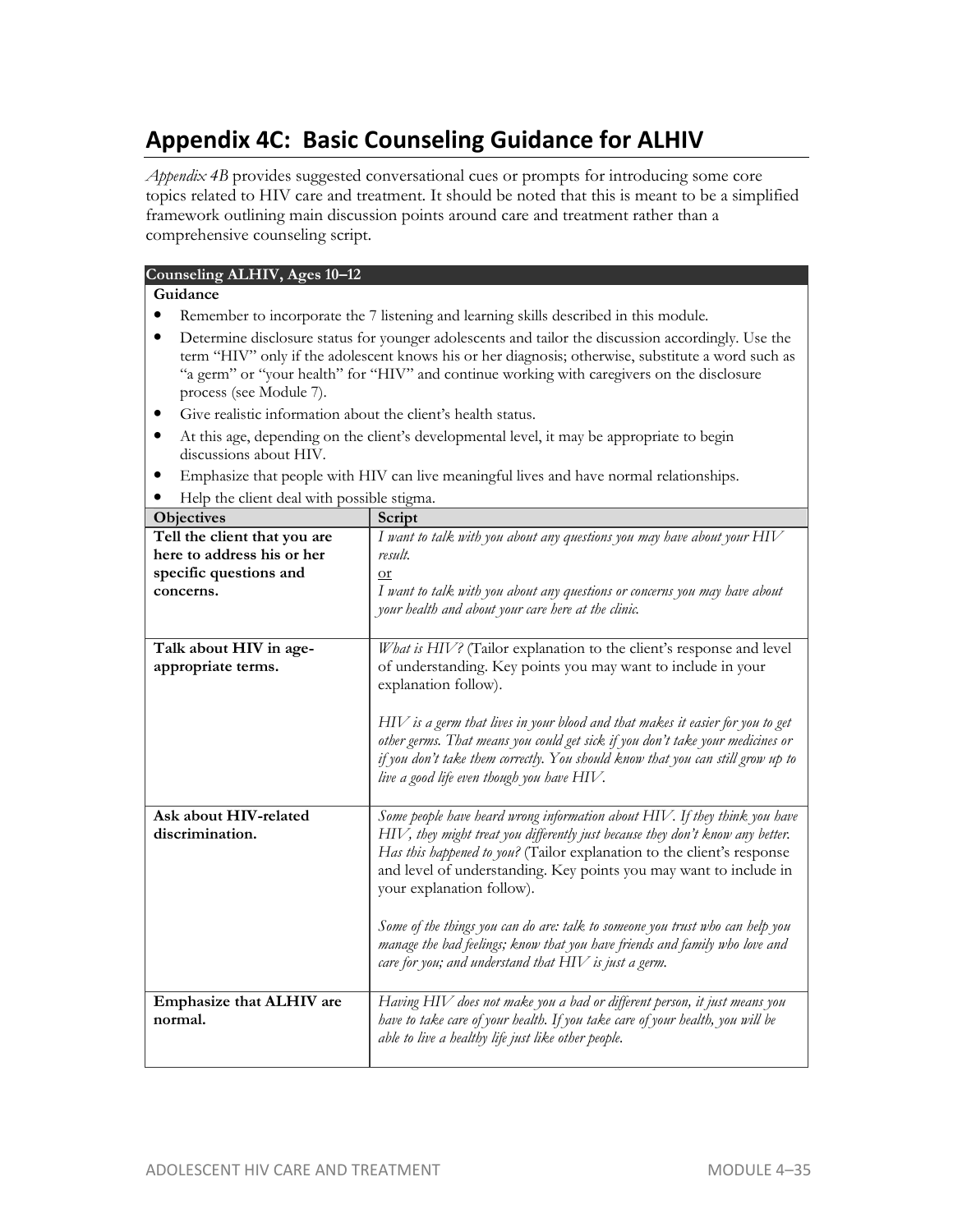| Objectives                                                                                                                                 | Script                                                                                                                                                                                                                                                                                                                                                                                                                                                                                                                                                                                                                                                     |
|--------------------------------------------------------------------------------------------------------------------------------------------|------------------------------------------------------------------------------------------------------------------------------------------------------------------------------------------------------------------------------------------------------------------------------------------------------------------------------------------------------------------------------------------------------------------------------------------------------------------------------------------------------------------------------------------------------------------------------------------------------------------------------------------------------------|
| Discuss ART and adherence.                                                                                                                 | How many times have you taken your ARVs in the last 3 days? What<br>problems have you had taking your ARVs lately? Which doses did you miss?<br>What can you do to make it easier to remember the doses you tend to miss?<br>(Tailor explanation to the client's response and level of<br>understanding. Key points you may want to include in your<br>explanation follow).<br>It is important for you to take your medicines every day and to not skip any<br>doses even if you don't feel like taking them. These medicines will help you to<br>stay healthy. Are you having any problems taking your medicines or problems<br>remembering to take them? |
| Talk about ways to stay<br>healthy.                                                                                                        | How do you stay healthy? (Tailor explanation to the client's response<br>and level of understanding. Key points you may want to include in<br>your explanation follow).                                                                                                                                                                                                                                                                                                                                                                                                                                                                                    |
|                                                                                                                                            | Knowing that you have HIV will let you take control of your health. To stay<br>healthy, you should always take your medicines. You can also stay healthy by<br>eating healthy foods, exercising, and getting enough sleep.                                                                                                                                                                                                                                                                                                                                                                                                                                 |
| Discuss confidentiality.<br>Encourage the client to<br>decide with his or her<br>caregivers which people are<br>okay to talk to about HIV. | While knowing your HIV-status is necessary for taking good care of yourself,<br>it is not something you have to share with everyone. Your test results are<br>confidential. That means that they are only shared with doctors and nurses who<br>help take care of you. You and your caregivers can decide together who else you<br>feel comfortable talking to about your HIV-status.                                                                                                                                                                                                                                                                      |
| Provide referrals.                                                                                                                         | There are doctors who are experts in taking care of people just like you. There<br>are also support groups and services available to you in the community, such as<br>and<br>. Our referral team can help you get in touch with these<br>services.                                                                                                                                                                                                                                                                                                                                                                                                         |
| Comfort the adolescent.                                                                                                                    | There are a lot of ways you can stay healthy and we are here to help you.                                                                                                                                                                                                                                                                                                                                                                                                                                                                                                                                                                                  |
| Address any questions and<br>concerns.                                                                                                     | What questions do you have? If you think of any questions later on, I will be<br>available to answer them. Let's talk about how you can contact me if you have<br>any more questions.                                                                                                                                                                                                                                                                                                                                                                                                                                                                      |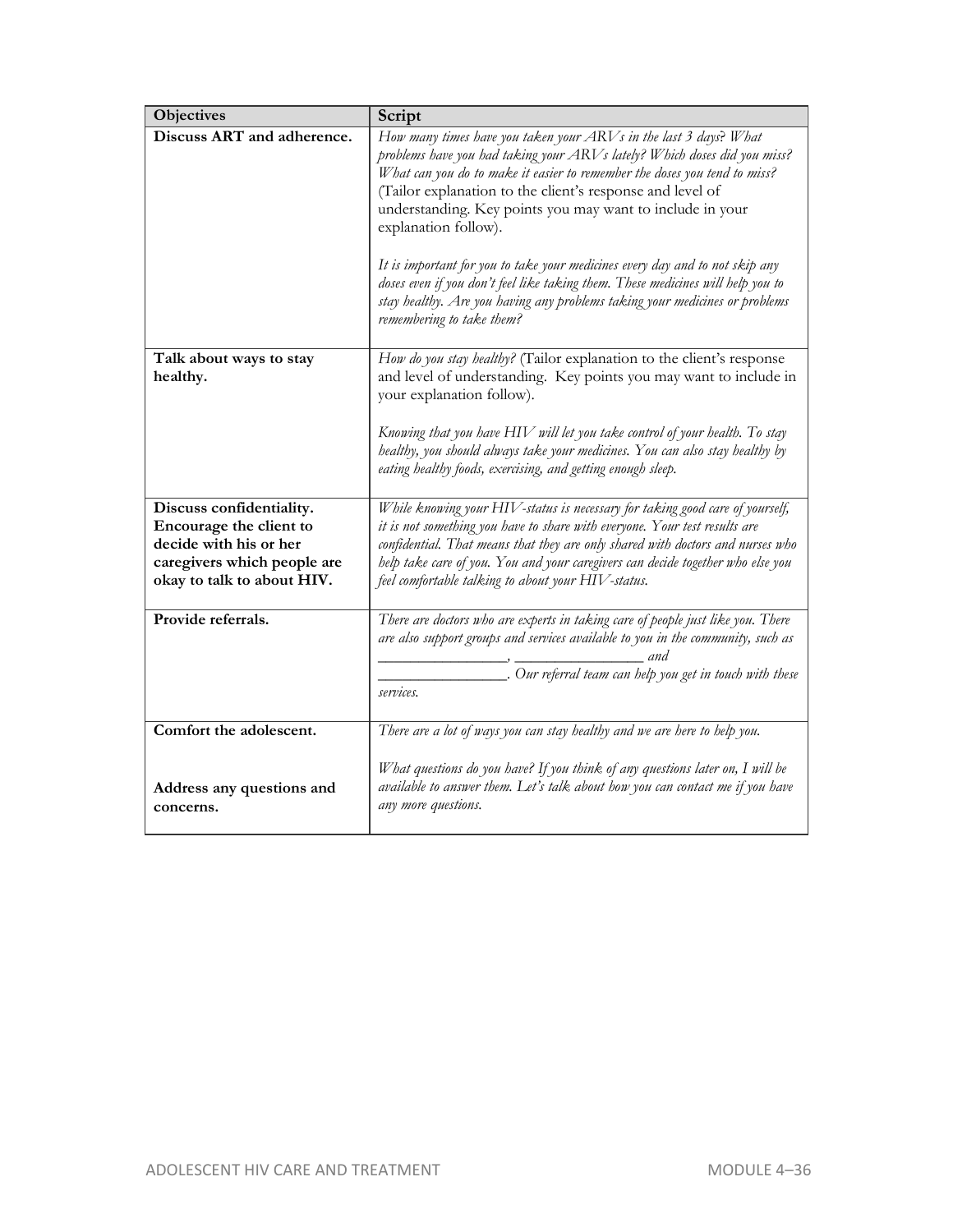#### **Counseling ALHIV, Ages 13–19**

#### **Guidance**

- Remember to incorporate the 7 listening and learning skills described in this module.
- Give realistic information about the client's health status and answer all questions.
- The client should know his or her HIV-status by this age. Waiting to disclose makes it much more difficult for the adolescent to accept his or her status.
- Emphasize that ALHIV can live meaningful lives and have normal relationships.
- Help the client deal with possible stigma and determining how and when to disclose to others.
- Include prevention information in pre- and post-test counseling.

| Objectives                          | Script                                                                                                                                                         |
|-------------------------------------|----------------------------------------------------------------------------------------------------------------------------------------------------------------|
| Tell the client that you are        | I want to talk with you about any questions or concerns you may have about                                                                                     |
| here to address his or her          | your health, about your care here at the clinic, or about HIV.                                                                                                 |
| specific questions and              |                                                                                                                                                                |
| concerns.                           |                                                                                                                                                                |
| Talk about HIV in age-              | What is HIV? (Tailor explanation to the client's response and level                                                                                            |
| appropriate terms.                  | of understanding. Key points you may want to include in your                                                                                                   |
|                                     | explanation follow).                                                                                                                                           |
|                                     |                                                                                                                                                                |
|                                     | $HIV$ is a virus that lives in your blood and makes it easier for you to get other                                                                             |
|                                     | illnesses. That means you will get sick very often if you don't take your daily                                                                                |
|                                     | medicines or if you don't take them correctly. You should know that you can<br>still have a good life even though you have $HIV$ — you can even get married if |
|                                     | you want to.                                                                                                                                                   |
| Ask about HIV-related               | Some people have incorrect information about HIV. If they think you have                                                                                       |
| discrimination.                     | HIV, they might treat you differently just because they don't know any better.                                                                                 |
|                                     | Has this happened to you? (Tailor explanation to the client's response                                                                                         |
|                                     | and level of understanding. Key points you may want to include in                                                                                              |
|                                     | your explanation follow).                                                                                                                                      |
|                                     |                                                                                                                                                                |
|                                     | If you feel you've been discriminated against because you have $HIV$ , talk to                                                                                 |
|                                     | someone you trust. Take reassurance in the fact that you have friends and                                                                                      |
|                                     | family who love and care for you and who understand that $HIV$ is just a virus.                                                                                |
|                                     |                                                                                                                                                                |
|                                     | If you have been discriminated against by someone who you feel you can talk to                                                                                 |
|                                     | and if you feel comfortable doing so, go ahead and address this person's                                                                                       |
|                                     | misconceptions. You don't have to disclose to this person, simply address their                                                                                |
|                                     | misinformation with correct, factual information.<br>Having HIV does not make you a bad or different person, it just means you                                 |
| Emphasize that ALHIV are<br>normal. | have to take care of your health. If you take care of your health, which includes                                                                              |
|                                     | taking your medicines, coming to the clinic, and living "positively," you will be                                                                              |
|                                     | able to live a healthy life just like other people.                                                                                                            |
| Discuss ART and adherence.          | How many times have you taken your ARVs in the last 3 days? (Tailor                                                                                            |
|                                     | explanation to the client's response and level of understanding.                                                                                               |
|                                     | Key points you may want to include in your explanation follow).                                                                                                |
|                                     |                                                                                                                                                                |
|                                     | It is important for you to take your medicines every day and to not skip any                                                                                   |
|                                     | doses even if you don't feel like taking them. These medicines will help you to                                                                                |
|                                     | stay healthy. What problems have you had taking your ARVs lately? Which                                                                                        |
|                                     | doses did you miss? What are you doing now to remember to take your                                                                                            |
|                                     | medicines every day?                                                                                                                                           |
|                                     |                                                                                                                                                                |
|                                     | If appropriate: Tell me a bit more about why you missed some doses of your                                                                                     |
|                                     | medicine? What ideas do you have to improve your adherence (in other words,                                                                                    |
|                                     | to remember to take your medicines every day at about the right time)?                                                                                         |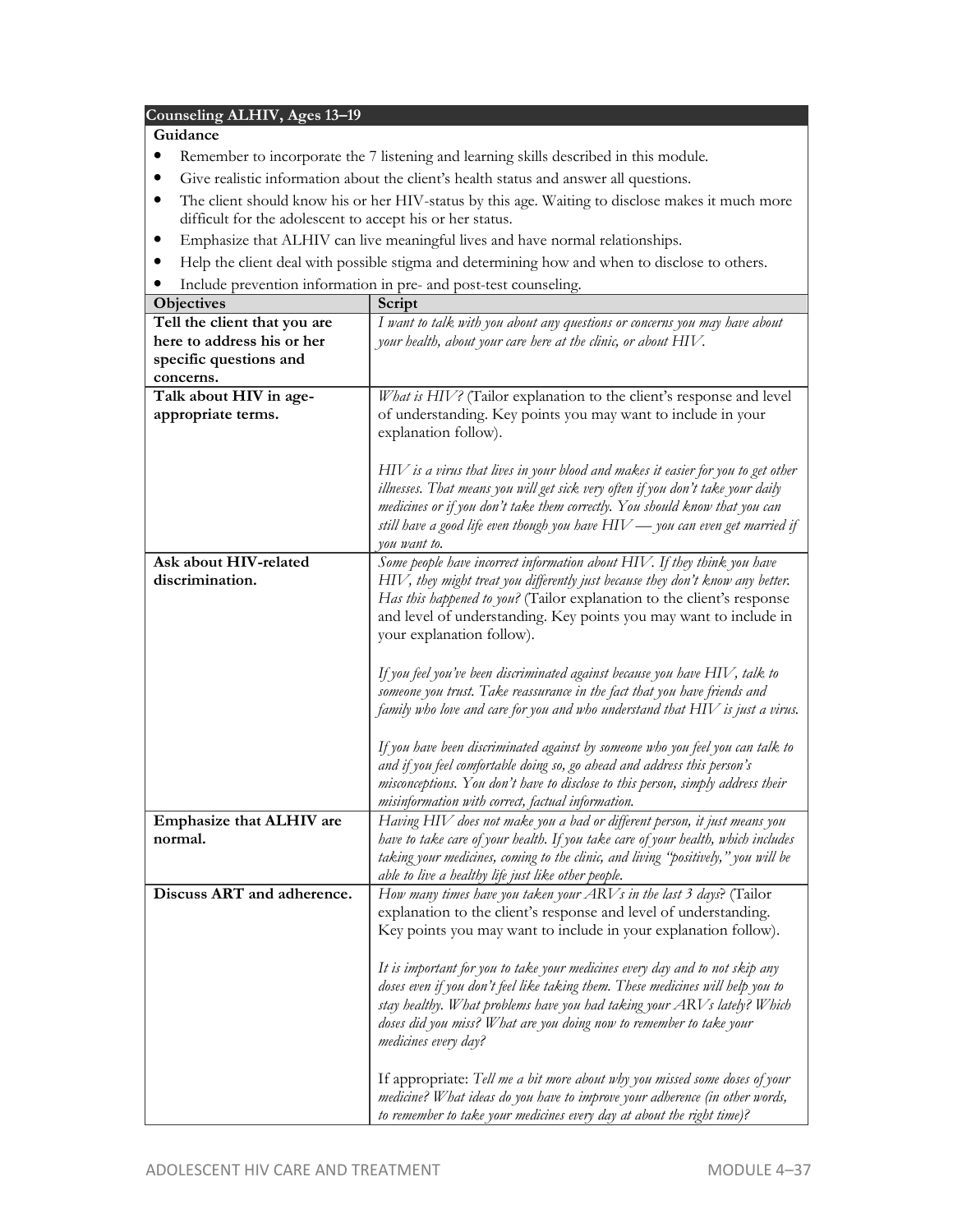| Objectives                    | Script                                                                          |
|-------------------------------|---------------------------------------------------------------------------------|
| Talk about ways to stay       | How do you stay healthy? (Tailor explanation to the client's response           |
| healthy.                      | and level of understanding. Key points you may want to include in               |
|                               | your explanation follow).                                                       |
|                               |                                                                                 |
|                               | Knowing that you have HIV will let you take control of your health. To stay     |
|                               | healthy, you should take your medicines every day, twice a day, exactly as the  |
|                               | health worker described. You can also stay healthy by eating healthy foods,     |
|                               | exercising, and getting enough sleep.                                           |
| Discuss confidentiality.      | While knowing your HIV-status is necessary for taking good care of yourself,    |
| Encourage the adolescent to   | it is not something you have to share with everyone. Your test results are      |
| decide with his or her        | confidential. That means that they are only shared with doctors and nurses who  |
| caregivers which people are   | help take care of you. You and your caregiver can decide together who else you  |
| okay to talk to about HIV.    | feel comfortable talking to about your HIV-status.                              |
| Provide referrals.            | There are doctors who are experts in taking care of young people with HIV.      |
|                               | There are also support groups and services available to you in the community,   |
|                               | and                                                                             |
|                               | _. Our referral team can help you get in touch with these                       |
|                               | services.                                                                       |
| Talk about the responsibility | Many adolescents have sex with their partners. Are you having sex? If so, how   |
| to protect others.            | do you and your partner protect yourselves? (If client is sexually active and   |
|                               | did not use condoms the last time, ask: When was the last time you used         |
|                               | a condom?) (Tailor discussion to the client's response and level of             |
|                               | understanding. Key points you may want to include in your                       |
|                               | explanation follow).                                                            |
|                               | Now that you know your $HIV$ -status, you have the power to stay healthy. It is |
|                               | also your responsibility to prevent the spread of $HIV$ .                       |
|                               |                                                                                 |
|                               | If you are not yet having sex, it is important that you stay abstinent          |
|                               | until you are at an age when you are ready to handle any possible consequences  |
|                               | of sex, like getting pregnant or getting a sexually transmitted infection.      |
|                               |                                                                                 |
| When age-appropriate, talk    | You can pass on $H\!IV$ to your partner if you have sex without a condom. In    |
| about safer sex.              | fact, having sex without a condom is the most common way that $HIV$ is          |
|                               | spread. This means that you should always use a condom when you have sex.       |
|                               | This will also help prevent unwanted pregnancies (and we recommend using        |
|                               | condoms PLUS another method of contraception to be safe). If you are having     |
|                               | sex, it is important that you stay with only one partner and that you talk to   |
|                               | your partner about having sex only with you.                                    |
| Comfort the adolescent.       | There are a lot of ways you can stay healthy and we are here to help you.       |
|                               |                                                                                 |
|                               | What questions do you have? If you think of any questions later on, I will be   |
| Address any questions and     | available to answer them. Let's talk about how you can contact me if you have   |
| concerns.                     | any more questions.                                                             |

Adapted from: Zambia Ministry of Health. (2010). *National training package on provider-initiated paediatric HIV testing & counseling in Zambia.*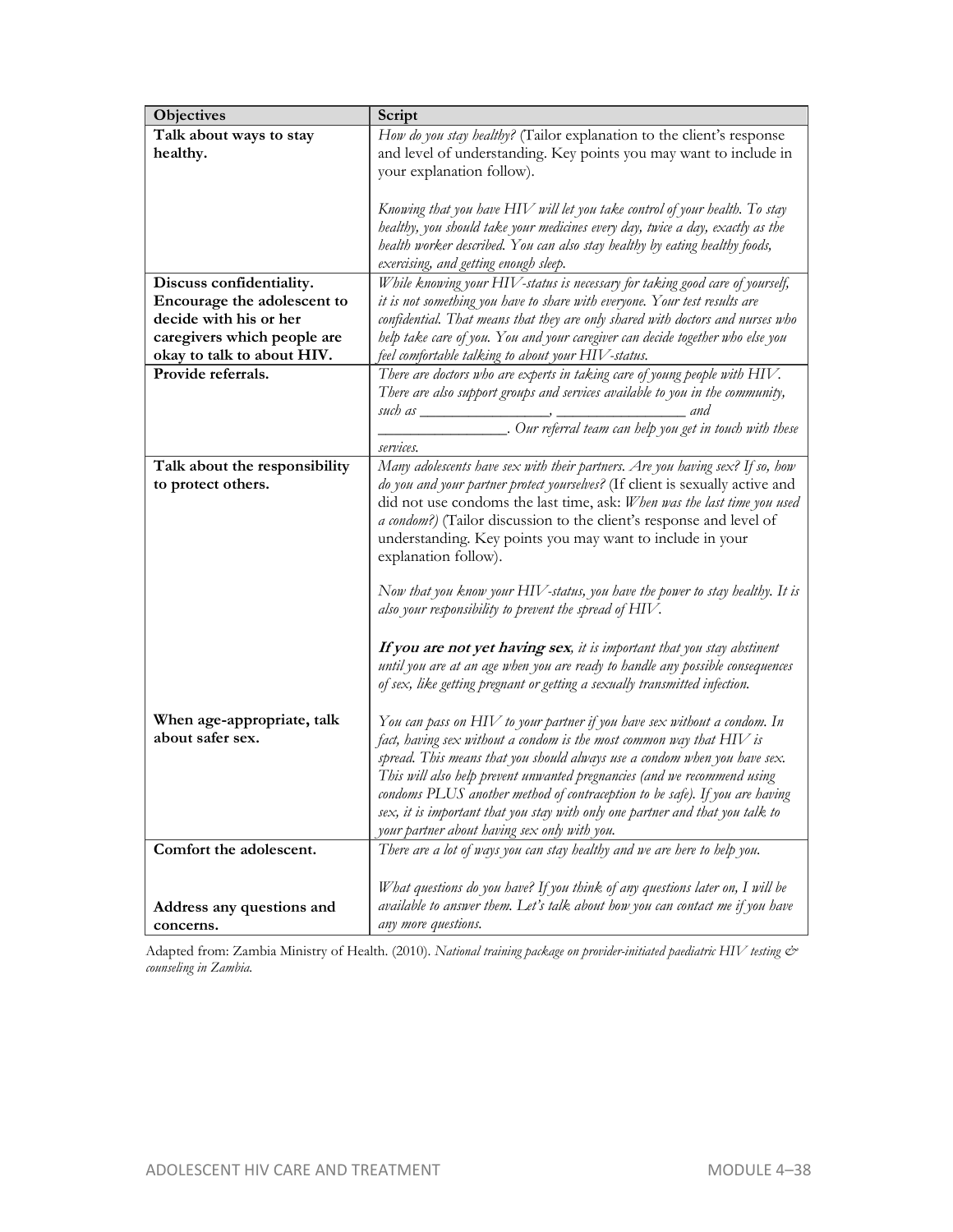# **Appendix 4D: Listening and Learning Skills Checklist**

| Skill                                                          | Specific Strategies, Statements, Behaviors                                                                                                                                                                         | $(\vee)$ |
|----------------------------------------------------------------|--------------------------------------------------------------------------------------------------------------------------------------------------------------------------------------------------------------------|----------|
| <b>SKILL 1: Use</b>                                            | $\bullet$<br>Make eye contact.                                                                                                                                                                                     |          |
| helpful non-verbal<br>communication.                           | $\bullet$<br>Face the person (sit next to him or her) and be relaxed and open with<br>your posture.                                                                                                                |          |
|                                                                | Use good body language (nod, lean forward, etc.).<br>$\bullet$                                                                                                                                                     |          |
|                                                                | Smile.<br>$\bullet$                                                                                                                                                                                                |          |
|                                                                | Do not look at your watch, the clock, or anything other than the<br>client.                                                                                                                                        |          |
|                                                                | Do not write during the session. (Or, if you need to take notes to<br>$\bullet$<br>remember key points, explain this and reassure the client that the<br>notes will be kept confidential in his/her medical file). |          |
|                                                                | Other (specify)<br>٠                                                                                                                                                                                               |          |
| <b>SKILL 2: Actively</b><br>listen and show<br>interest in the | $\bullet$<br>Use gestures that show interest (nod and smile) and use encouraging<br>responses (such as "yes," "okay," and "mm-hmm").                                                                               |          |
| client.                                                        | Clarify to prevent misunderstanding.<br>$\bullet$                                                                                                                                                                  |          |
|                                                                | Summarize to review key points at any time during the session.<br>$\bullet$                                                                                                                                        |          |
|                                                                | $\bullet$<br>Other (specify)                                                                                                                                                                                       |          |
| SKILL 3: Ask open-<br>ended questions.                         | $\bullet$<br>Use open-ended questions to get more information.                                                                                                                                                     |          |
|                                                                | $\bullet$<br>Other (specify)                                                                                                                                                                                       |          |
| <b>SKILL 4: Reflect</b>                                        | $\bullet$<br>Reflect back or paraphrase.                                                                                                                                                                           |          |
| back what the<br>client is saying.                             | Encourage the client to discuss further ('Let's talk about that some<br>$\bullet$<br>more").                                                                                                                       |          |
|                                                                | Other (specify)<br>$\bullet$                                                                                                                                                                                       |          |
| <b>SKILL 5:</b><br>Empathize - show                            | Demonstrate empathy: show an understanding of how the client feels<br>$\bullet$<br>by naming the emotion he or she has expressed.                                                                                  |          |
| that you understand<br>how the client feels.                   | $\bullet$<br>Avoid sympathy.                                                                                                                                                                                       |          |
|                                                                | $\bullet$<br>Other (specify)                                                                                                                                                                                       |          |
| <b>SKILL 6: Avoid</b>                                          | Avoid judging words such as "bad," "proper," "right," "wrong," etc.<br>$\bullet$                                                                                                                                   |          |
| words that sound<br>judging.                                   | Use words that build confidence and give support (for example,<br>$\bullet$<br>praise what a client is doing right).                                                                                               |          |
|                                                                | Other (specify)<br>$\bullet$                                                                                                                                                                                       |          |
| SKILL 7: Help your                                             | Work with the client to come up with realistic "next steps."<br>$\bullet$                                                                                                                                          |          |
| client set goals and                                           | $\bullet$<br>Summarize the main points of the counseling session.                                                                                                                                                  |          |
| summarize each<br>counseling session.                          | Set a next appointment date and discuss availability of clinic services<br>outside of clinic visits.                                                                                                               |          |

Adapted from: World Health Organization. (2008). *Prevention of mother-to-child transmission of HIV generic training package.*  Available at: http://www.womenchildrenhiv.org/pdf/p03-pi/pi-60-00/Intro\_PM\_2-05.pdf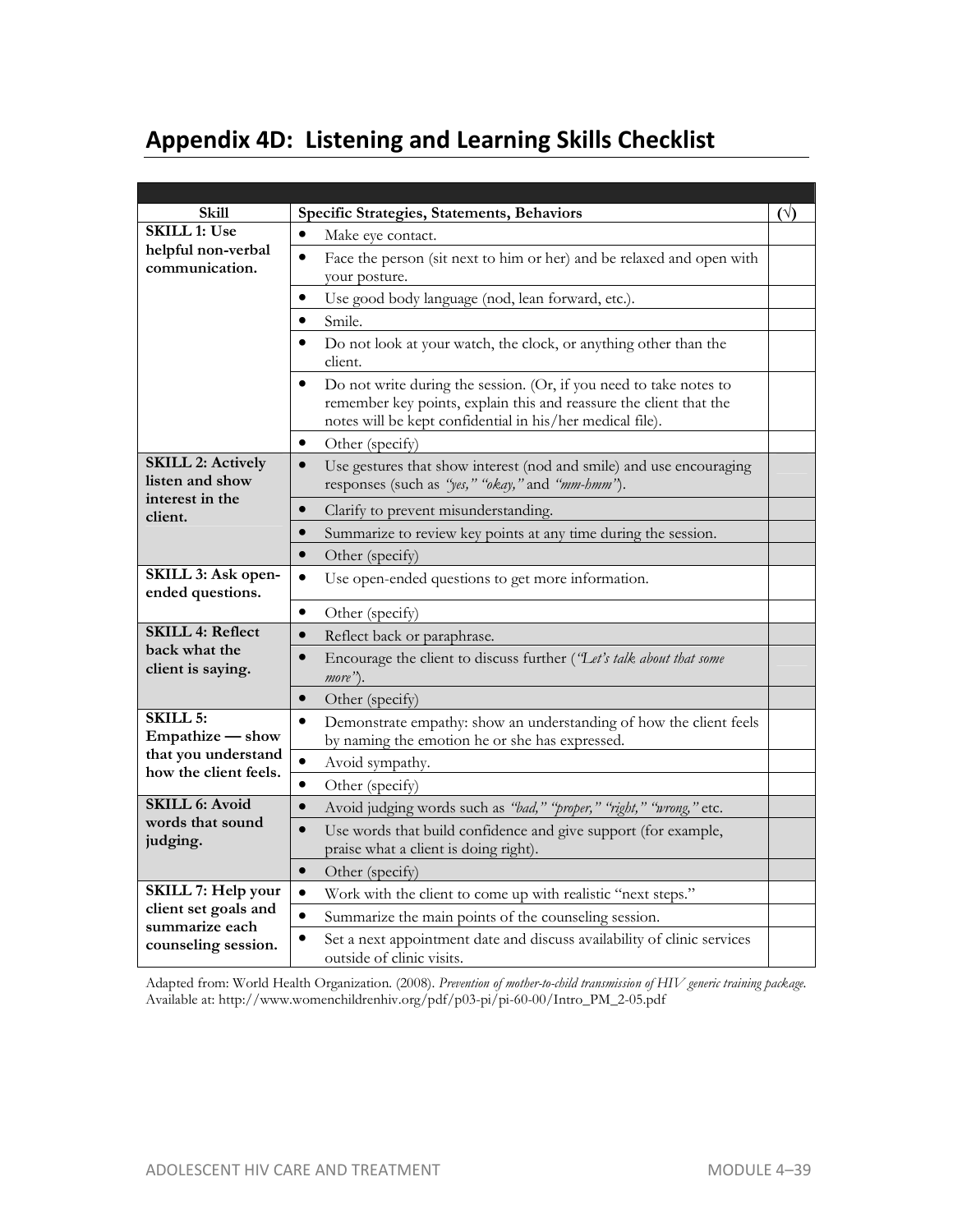# **Appendix 4E: Motivational Interviewing<sup>6</sup>**

Motivational interviewing is an approach to counseling that aims to help clients identify and change behaviors that may be putting them at risk of developing health problems or may be preventing optimal management of a chronic condition. Motivational strategies include eight components that are designed to increase the level of motivation the person has toward changing a specific behavior. These components include:

- Giving advice (about specific behaviors to be changed)
- Removing barriers (often removing barriers to accessing help)
- Providing choice (making it clear that if the adolescent chooses not to change, that this is his or her right)
- Decreasing desirability (of the status quo, i.e., how the adolescent currently behaves in a particular situation)
- Practicing empathy
- Providing feedback (from a variety of perspectives family, friends, health professionals in order to give the client a full picture of their current situation)
- Clarifying goals
- Active helping (such as expressing caring or facilitating a referral, which convey a real interest in helping the person to change)

The overall aim of motivational interviewing is to encourage and support clients to adopt new behaviors. This should be done in a supportive way with the health worker accepting the client's perspective and reflecting it rather than challenging it.

#### **How to encourage change**

#### **Below are the 8 steps to motivational interviewing:**

- **1. Establishing rapport**: Take the time to get to know the client and reassure him or her of confidentiality.
- **2. Setting the agenda:** When embarking on a change program, many people attempt too much and/or too quickly. The client should set the agenda for change using feedback from the health worker regarding priorities, potential difficulties, and strategies.
- **3. Assessing readiness to change**: Asking simple questions like, *"On a scale from 1 to 10, how motivated are you to . . . ?"* will give insight into the client's level of motivation. Answers can then be challenged gently: "*You said 4, which is more than 3. Why not 5? Are you sure it is not 5? What makes you sure?"*
- **4. Sharpening the focus**: After the initial sessions, which are aimed at identifying what the client wants help with, the following sessions should focus on what exactly the patient wants to change.
- **5. Identifying ambivalence**: Ambivalence is normal and is often expressed when clients disagree, argue, deny, or ignore a statement of reflection or a request for elaboration. Ambivalence is not a sign of a client being difficult or unhelpful, but rather an indication that there are reasons for and against change.
- **6. Eliciting self-motivating statements**: The health worker should take every opportunity to encourage the adolescent client to phrase things in a positive way and to highlight successes. Asking what would be the best outcome for the client from a particular course of action encourages him or her to see possibilities and visualize success.
- **7. Handling resistance**: Reflection is a powerful way of handling resistance. It is important to concretely express what you, the health worker, are observing and hearing.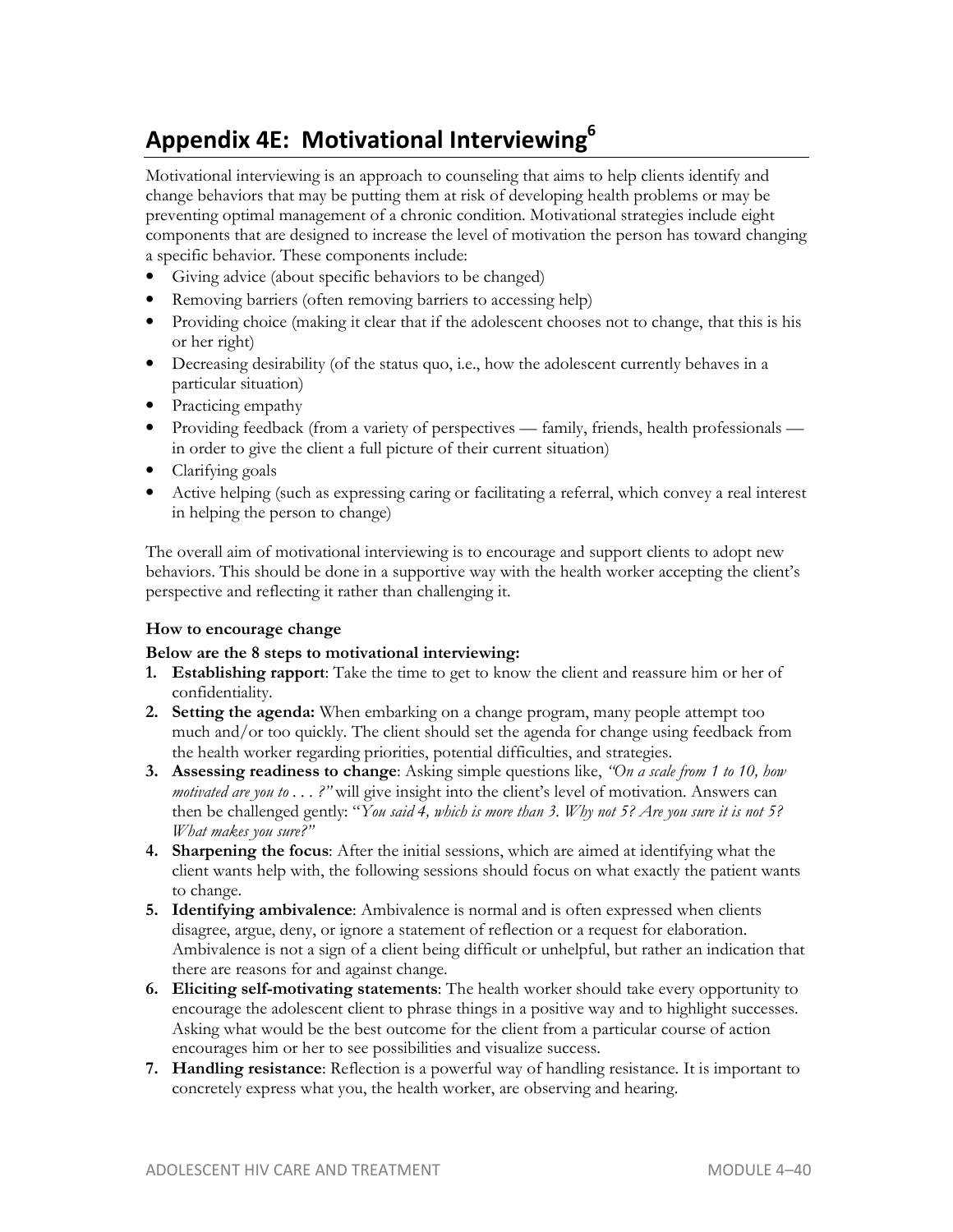**8. Shifting the focus**: Helping people get around a barrier can be another way of handling resistance. The health worker should shift the focus to the beliefs underpinning the client's behavior and should help him or her explore those beliefs.

#### **Motivational interviewing: Creating the conditions for change**

#### **Motivational interviewing has 5 basic principles:**

- **1. Expressing empathy**: Demonstrating empathy is conveying a real, informed understanding of the person's predicament and why he or she is responding in a particular way. Expressing empathy demands active listening so the health worker can reflect back what the client is saying (see "Skill 5: Empathize — show that you understand how the client feels" in Session 4.2.).
- **2. Avoiding argument**: Arguments are counterproductive. Motivational interviewing itself is challenging and confrontational as it questions how much someone wants to make a change. Rather than arguing with the client, however, the goal of motivational interviewing is to encourage the client to hear themselves say why they want to change.
- **3. Supporting self-efficacy**: Belief in one's ability to make a change and to stick to it is fundamental to success. Encouraging the client to make overt positive statements that reflect a sense of self-efficacy will help the client 'reframe' his or her thinking.
- **4. Rolling with resistance**: The aim is to not argue with the client, but to carefully challenge the thought processes that underlie the behavior the client wants to change. When done skillfully, this can shift the client's perspective of the situation. A health worker can help the client see the incompatibility between where he or she is and where he or she wants to be through questioning, asking for clarification, and summarizing (and sometimes even by exaggerating a particular position). New perspectives can be offered but should not be imposed.
- **5. Developing discrepancy**: Clients need goals to work toward. In addition, they need to be aware that their current situation has consequences. Goals should be generated by the client instead of being imposed on him or her by others. The exercise of getting the client to outline his or her goals gives the health worker insight into how realistic these goals are and what his or her priorities for change.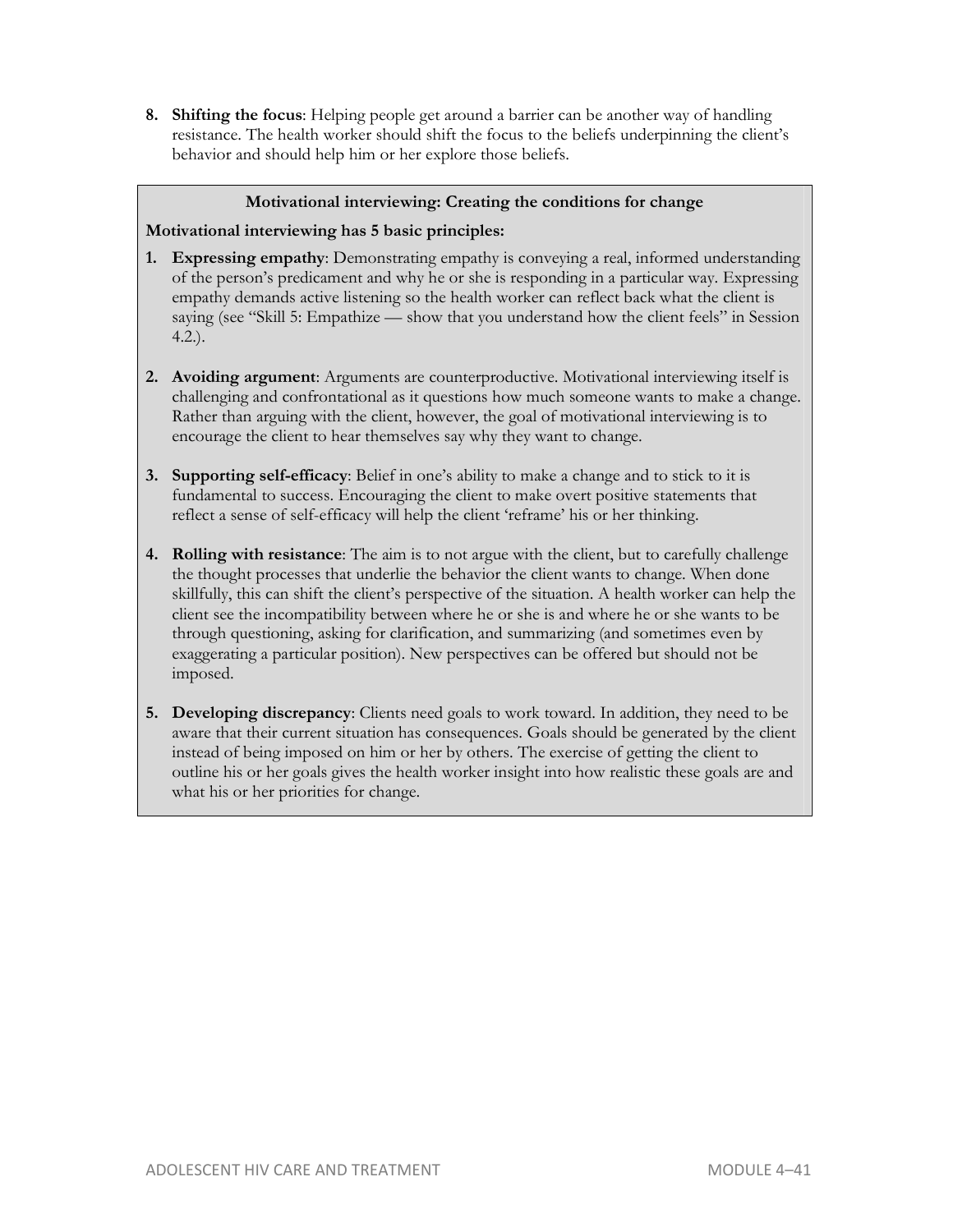# **Appendix 4F: Common Counseling Scenarios**

| Scenario          | What the health worker can do                                                                                                                                                                                                                                                                                                                                                                                                                                                                                                                                                                                                        |
|-------------------|--------------------------------------------------------------------------------------------------------------------------------------------------------------------------------------------------------------------------------------------------------------------------------------------------------------------------------------------------------------------------------------------------------------------------------------------------------------------------------------------------------------------------------------------------------------------------------------------------------------------------------------|
| Silence           | Remember that silence can be a sign of shyness, embarrassment, anger,<br>or anxiety.<br>If an adolescent client is silent at the beginning of a session, the health<br>worker can say, "I realize it's hard for you to talk. Talking to someone you don't<br>know can be scary. Many people are scared (or too embarrassed, too angry, too<br>anxious) to share their feelings."                                                                                                                                                                                                                                                     |
| Anger             | Say, "You seem angry. It's OK to be angry, but would you like to talk about it?"<br>٠<br>Or, if the health worker thinks he or she knows why the client is angry,<br>he or she can say something like: "Sometimes when someone comes to see me<br>against his or her will and doesn't want to be here, it is difficult for him or her<br>speak. Is that what is going on?"                                                                                                                                                                                                                                                           |
| <b>Shyness</b>    | Legitimize the feeling by saying, 'I would feel the same way in your place. I<br>understand that it's not easy to talk to a person you have just met."<br>Use books, brochures, or posters to encourage discussion or refer to a<br>story or anecdote so the adolescent can talk about others rather than<br>him- or herself (see "Activities to promote expression with younger<br>adolescents" on page 4-15). Some adolescents simply need time to feel<br>comfortable with someone new.<br>If the adolescent cannot or will not talk, the health worker should<br>propose another meeting.                                        |
| Crying            | Try to evaluate what provoked the tears and assess if it makes sense in<br>the given situation.<br>If the client is crying to relieve tension, the health worker can give the<br>adolescent permission to express his or her feelings by saying, "It's okay<br>to cryit's the normal thing to do when you're sad."<br>If the client is using crying as manipulation, the health worker can say,<br>"Although I'm sorry you feel sad, it's good to express your feelings."<br>The health worker should allow the client to freely express emotions<br>and should not try to stop his or her feelings or belittle their<br>importance. |
| Threat of suicide | Take all suicide threats very seriously! Refer the adolescent to a<br>qualified counselor, psychiatrist, or psychologist and accompany him or<br>her to the appointment. Work together with relevant members of the<br>multidisciplinary care team to form an appropriate plan of action.                                                                                                                                                                                                                                                                                                                                            |
| Refusal of help   | Discreetly try to find out why the adolescent is refusing help. If the<br>underlying feeling is anger, refer to some of the suggestions under<br>"Anger" listed above).<br>If the client has been sent against his or her will, the health worker can<br>say, "I understand how you feel. I'm not sure I can help you but maybe we could<br>talk for a minute and see what happens."                                                                                                                                                                                                                                                 |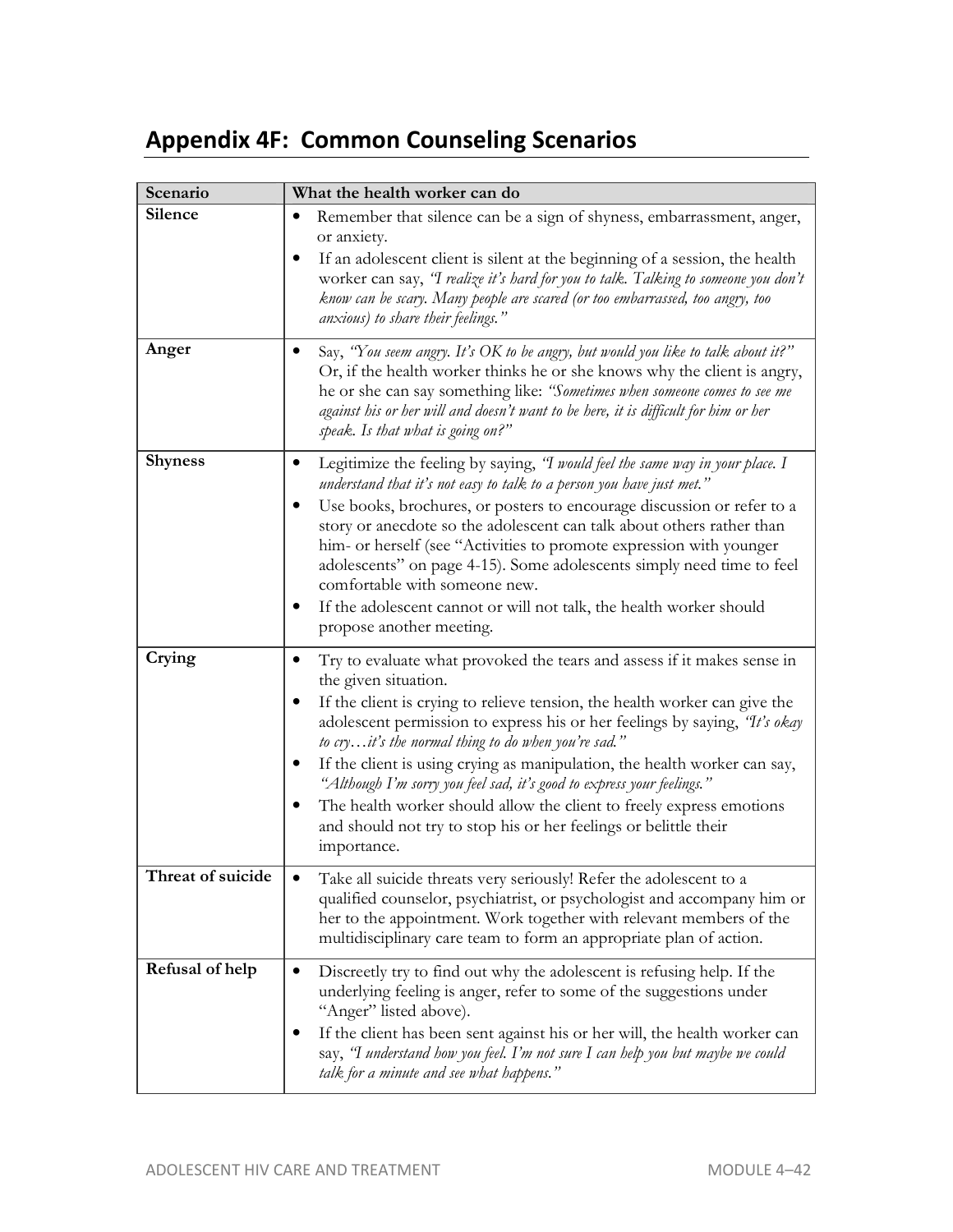| Scenario                                                                                                                                                                                                                                  | What the health worker can do                                                                                                                                                                                                                                                                                                                                                                                                                                                                                                                                                                                                                                                                                                                                                                                                                                                                                                                                                                                                                                                                                                                                                                                                                                                                                                                                                                                                                                                                                                                                                                                                                                                                     |
|-------------------------------------------------------------------------------------------------------------------------------------------------------------------------------------------------------------------------------------------|---------------------------------------------------------------------------------------------------------------------------------------------------------------------------------------------------------------------------------------------------------------------------------------------------------------------------------------------------------------------------------------------------------------------------------------------------------------------------------------------------------------------------------------------------------------------------------------------------------------------------------------------------------------------------------------------------------------------------------------------------------------------------------------------------------------------------------------------------------------------------------------------------------------------------------------------------------------------------------------------------------------------------------------------------------------------------------------------------------------------------------------------------------------------------------------------------------------------------------------------------------------------------------------------------------------------------------------------------------------------------------------------------------------------------------------------------------------------------------------------------------------------------------------------------------------------------------------------------------------------------------------------------------------------------------------------------|
| Difficulty<br>dealing with<br>short stature<br>(Many adolescents<br>with perinatally-<br>acquired HIV feel<br>self-conscious<br>about being<br>"different." These<br>physical<br>differences can<br>interfere with their<br>self-esteem). | Reassure the ALHIV that most adolescents go through a period of<br>feeling unhappy about themselves. One study from the U.S. suggests<br>that almost 54% of American girls aged 12 to 23 years old are unhappy<br>with their bodies; <sup>7</sup> another study suggests that 9 out of 10 British girls<br>are unhappy with their bodies. <sup>8</sup> Although few of these young people<br>had HIV, these statistics illustrate that adolescents, regardless of HIV-<br>status, often feel self-conscious and even dissatisfied with their looks.<br>Encourage ALHIV to reframe their difference as not making them<br>$\bullet$<br>"different," but rather as defining them as individuals. A young man<br>who is shorter than the average might feel better about himself if he<br>focuses on the skills and qualities that he sees as positive, e.g., if he is<br>artistic, creative, or naturally outgoing.<br>$\bullet$<br>It is difficult for young people to reframe their differences as positive.<br>Give them time and encourage them to talk about their differences<br>with friends and within support groups. Support groups can also give<br>adolescents tips on dealing with teasing.<br>Encourage caregivers of ALHIV to support their children to feel good<br>about themselves. A caregiver's unconditional love and support is the<br>core of self-esteem. Self-esteem is the armor adolescents need to ignore<br>peer teasing.                                                                                                                                                                                                                                              |
| Need to talk                                                                                                                                                                                                                              | It can be a counseling challenge when a client is very vocal and wants<br>$\bullet$<br>an outlet to express concerns that the health worker does not perceive<br>to be directly related to the client's immediate counseling needs. In this<br>situation, the health worker should give the client the opportunity to<br>express his or her needs and concerns. The health worker should then<br>summarize the discussion so far and identify the key issues that need to<br>be discussed further that day. This sets the agenda for the rest of the<br>meeting and gives the health worker permission to pull the session back<br>on track if the client starts discussing tangential issues.<br>Sometimes the health worker simply does not have enough time to<br>devote to a particularly needy or talkative client. In this case, the health<br>worker should get about partway through the session and should then<br>summarize the session so far, identifying the key points that require<br>further discussion. Assuming that the client agrees the summary is<br>accurate, the health worker should then try to prioritize the client's<br>issues. The health worker should suggest they talk about the first 2 or 3<br>issues in the time remaining during that day's session and that they<br>tackle the other issues at the next session. Assuming the client agrees<br>with this listing of priorities, the health worker should then make a note<br>of the agenda items to be covered during the next session so they are<br>not forgotten.<br>Refer client to a peer support group; talkative clients tend to benefit<br>greatly from opportunities to interact with their peers. |